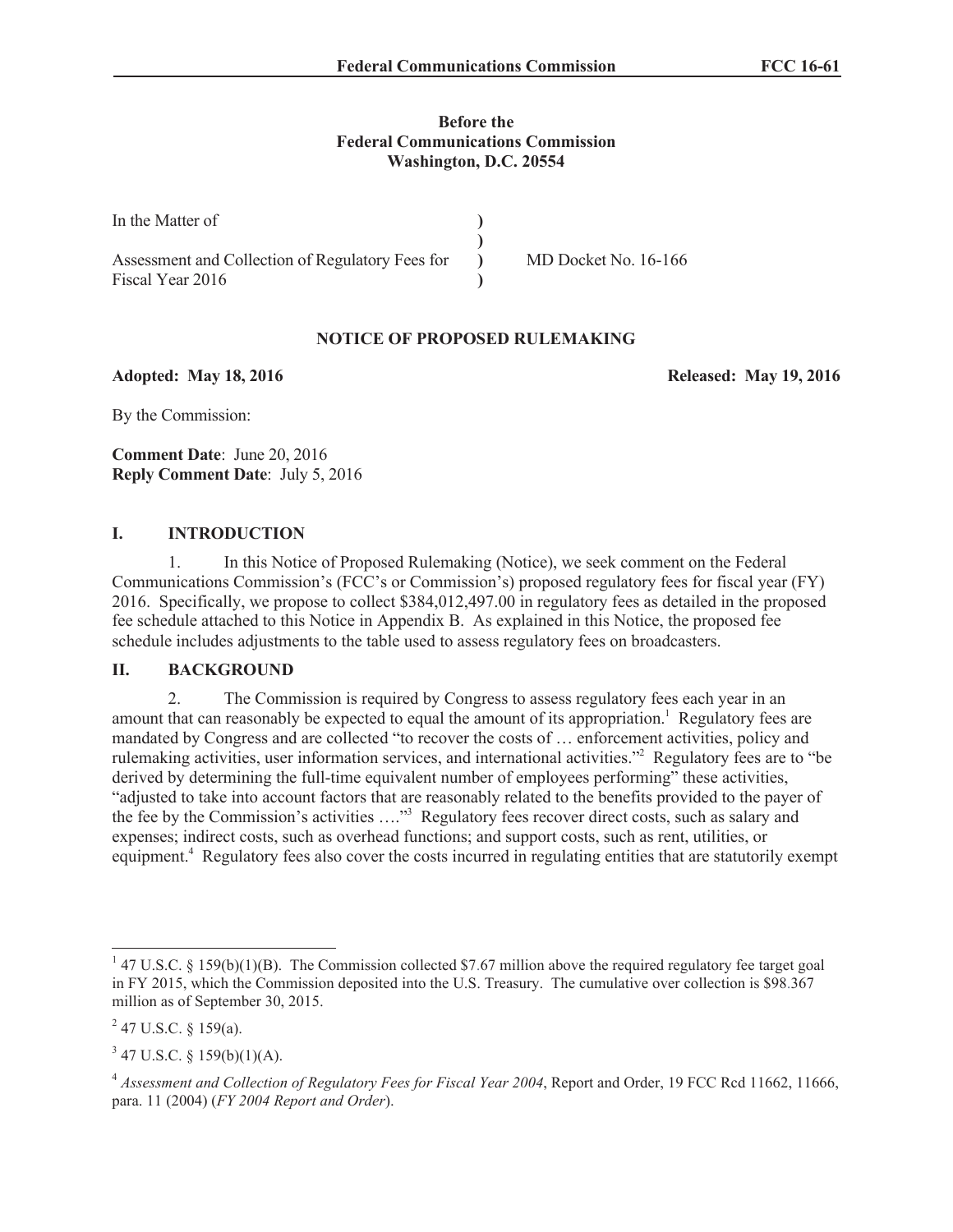from paying regulatory fees,<sup>5</sup> entities whose regulatory fees are waived,<sup>6</sup> and entities that provide services for which we do not assess regulatory fees.

3. Congress sets the amount the Commission must collect each year in the Commission's fiscal year appropriations. Section  $9(a)(2)$  of the Communications Act of 1934, as amended (Communications Act or Act) requires the Commission to collect fees sufficient to offset the amount appropriated.<sup>7</sup> To calculate regulatory fees, the Commission allocates the total collection target across all regulatory fee categories. The allocation of fees to fee categories is based on the Commission's calculation of FTEs<sup>8</sup> in each regulatory fee category. FTEs are classified as "direct" if the employee is in one of the four "core" bureaus; otherwise, that employee is considered an "indirect" FTE.<sup>9</sup> The total FTEs for each fee category includes the direct FTEs associated with that category, plus a proportional allocation of indirect FTEs. The Commission then allocates the total amount to be collected among the various regulatory fee categories. Each regulatee within a fee category pays its proportionate share based on an objective measure, e.g., revenues, number of subscribers, or licenses.<sup>10</sup>

4. The Commission annually reviews the regulatory fee schedule, proposes changes to the schedule to reflect changes in the amount of its appropriation, and proposes increases or decreases to the schedule of regulatory fees.<sup>11</sup> The Commission will make changes to the regulatory fee schedule "if the Commission determines that the schedule requires amendment to comply with the requirements"<sup>12</sup> of section  $9(b)(1)(A)$  of the Act.<sup>13</sup> The Commission may also add, delete, or reclassify services in the fee schedule to reflect additions, deletions, or changes in the nature of its services "as a consequence of Commission rulemaking proceedings or changes in law." <sup>14</sup>

5. The Commission continues to improve the regulatory fee process by ensuring a more equitable distribution of the regulatory fee burden among categories of Commission licensees under the statutory framework in section 9 of the Communications Act. Specifically, in the *FY 2013 Report and Order*, the Commission adopted updated FTE allocations to more accurately reflect the number of FTEs

6 47 CFR § 1.1166.

 $7$  47 U.S.C. § 159(a)(2).

<sup>8</sup> One FTE, a "Full Time Equivalent" or "Full Time Employee," is a unit of measure equal to the work performed annually by a full time person (working a 40 hour workweek for a full year) assigned to the particular job, and subject to agency personnel staffing limitations established by the U.S. Office of Management and Budget.

<sup>9</sup> The core bureaus are the Wireline Competition Bureau (165 FTEs), Wireless Telecommunications Bureau (92 FTEs), Media Bureau (151 FTEs), and part of the International Bureau (24 FTEs), totaling 432 direct FTEs. The indirect FTEs are the employees from the following bureaus and offices: Enforcement Bureau, Consumer & Governmental Affairs Bureau, Public Safety and Homeland Security Bureau, part of the International Bureau, Chairman and Commissioners' offices, Office of the Managing Director, Office of General Counsel, Office of the Inspector General, Office of Communications Business Opportunities, Office of Engineering and Technology, Office of Legislative Affairs, Office of Strategic Planning and Policy Analysis, Office of Workplace Diversity, Office of Media Relations, and Office of Administrative Law Judges, totaling 1,046 indirect FTEs. These totals are as of Oct. 1, 2015 and exclude auctions funded FTEs.

<sup>10</sup> See Procedures for Assessment and Collection of Regulatory Fees, Notice of Proposed Rulemaking, 27 FCC Rcd 8458, 8461-62, paras. 8-11 (2012) (*FY 2012 NPRM*).

 $11$  47 U.S.C. § 159(b)(1)(B).

 $12$  47 U.S.C. § 159(b)(2).

 $13$  47 U.S.C. § 159(b)(1)(A).

 $14$  47 U.S.C. § 159(b)(3).

 $<sup>5</sup>$  For example, governmental and nonprofit entities are exempt from regulatory fees under section 9(h) of the</sup> Communications Act of 1934, as amended (Communications Act or Act). 47 U.S.C. § 159(h); 47 CFR § 1.1162.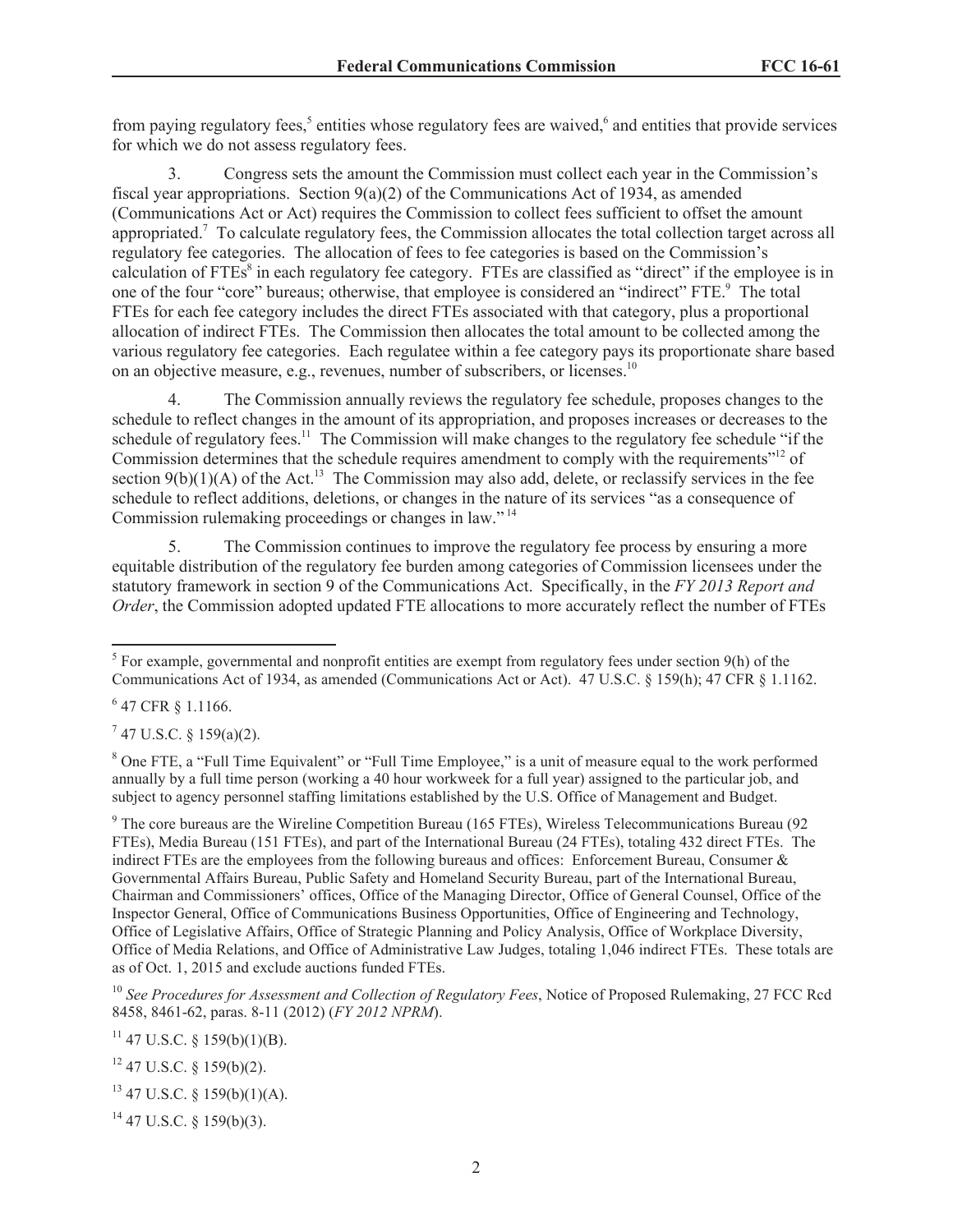working on regulation and oversight of the regulatees in the various fee categories;<sup>15</sup> reallocated some FTEs from the International Bureau as "indirect;"<sup>16</sup> combined the UHF and VHF television stations into one regulatory fee category;<sup>17</sup> and created a regulatory fee category that included Internet Protocol Television (IPTV).<sup>18</sup> Subsequently, in the *FY 2014 Report and Order and FNPRM*, the Commission adopted a new fee subcategory (within the Interstate Telecommunications Service Provider (ITSP) category) for toll free numbers;<sup>19</sup> increased the *de minimis* threshold for annual regulatory fee payors;<sup>20</sup> and eliminated several categories from the regulatory fee schedule.<sup>21</sup> In the *FY 2015 NPRM and Report and Order*, the Commission added a subcategory for Direct Broadcast Satellite (DBS) providers (in the cable television and IPTV regulatory fee category) based on the finding that Media Bureau FTEs work on issues and proceedings that include DBS as well as other multichannel video programming distributors (MVPDs). <sup>22</sup> In addition, in the *FY 2015 NPRM and Report and Order*, we sought comment on revising the regulatory fee schedule for broadcasters. $^{23}$ 

#### **III. DISCUSSION**

#### **A. Notice of Proposed Rulemaking**

6. We propose to collect \$384,012,497 in regulatory fees for FY 2016, pursuant to section 9 of the Communications Act.<sup>24</sup> Of this amount, we project approximately \$21.4 million (5.56 percent of the total FTE allocation) in fees from the International Bureau regulatees;<sup>25</sup> \$81.9 million (21.3 percent of

<sup>21</sup> *Id*., 29 FCC Rcd at 10776-77, paras. 22-24.

<sup>22</sup> Assessment and Collection of Regulatory Fees for Fiscal Year 2015, Notice of Proposed Rulemaking, Report and Order, and Order, 30 FCC Rcd 5354, 5364-5373, paras. 28-41 (2015) (*FY 2015 NPRM and Report and Order*). We also eliminated two fee categories. *See id.,* 30 FCC Rcd at 5361-62, paras. 19-22.

<sup>&</sup>lt;sup>15</sup> Assessment and Collection of Regulatory Fees for Fiscal Year 2013, Report and Order, 28 FCC Rcd 12351, 12354-58, paras 10-20 (2013) (*FY 2013 Report and Order*). This was recommended in a report issued by the Government Accountability Office (GAO) in 2012. *See* GAO "Federal Communications Commission Regulatory Fee Process Needs to be Updated," GAO-12-686 (Aug. 2012) (GAO Report) at 36, (*available at* http://www.gao.gov/products/GAO-12-686).

<sup>16</sup> *FY 2013 Report and Order*, 28 FCC Rcd at 12355-58, paras. 13-20.

<sup>&</sup>lt;sup>17</sup> *Id.*, 28 FCC Rcd at 12361-62, paras. 29-31.

<sup>18</sup> *Id.*, 28 FCC Rcd at 12362-63, paras. 32-33.

<sup>&</sup>lt;sup>19</sup> Assessment and Collection of Regulatory Fees for Fiscal Year 2014, Report and Order and Further Notice of Proposed Rulemaking, 29 FCC Rcd 10767, 10777-79, paras. 25-28 (2014) (*FY 2014 Report and Order and FNPRM*).

<sup>20</sup> *FY 2014 Report and Order and FNPRM*, 29 FCC Rcd at 10774-76, paras. 18-21.

<sup>23</sup> *Id.,* 30 FCC Rcd at 5359, para. 13. In the *FY 2015 Report and Order and FNPRM*, we sought further comment on the broadcast regulatory fees issue and also sought comment on ITTA's proposal to reallocate FTEs in the Wireline Competition Bureau. *Assessment and Collection of Regulatory Fees for Fiscal Year 2015*, Report and Order and Further Notice of Proposed Rulemaking, 30 FCC Rcd 10268, 10279-282, paras. 27-34 (2015) (*FY 2015 Report and Order and FNPRM*).

<sup>&</sup>lt;sup>24</sup> 47 U.S.C. § 159. The proposed regulatory fee rates for FY 2016 include \$339,844,000 for operational expenses and an additional one time amount of \$44,168,497 to offset facilities reduction costs, i.e., to reduce our office space footprint and/or move the FCC office location if necessary. Consolidated Appropriations Act, 2016, Public Law No. 114-113, Dec. 18, 2015. *See* FCC's Lease Prospectus, *available at* http://www.gsa.gov/portal/category/100435. Due to the facilities reduction costs, regulatees' aggregate fees by category increased on average by approximately 11-13 percent for 2016.

 $25$  Includes satellites, earth stations, submarine cable, and bearer circuits.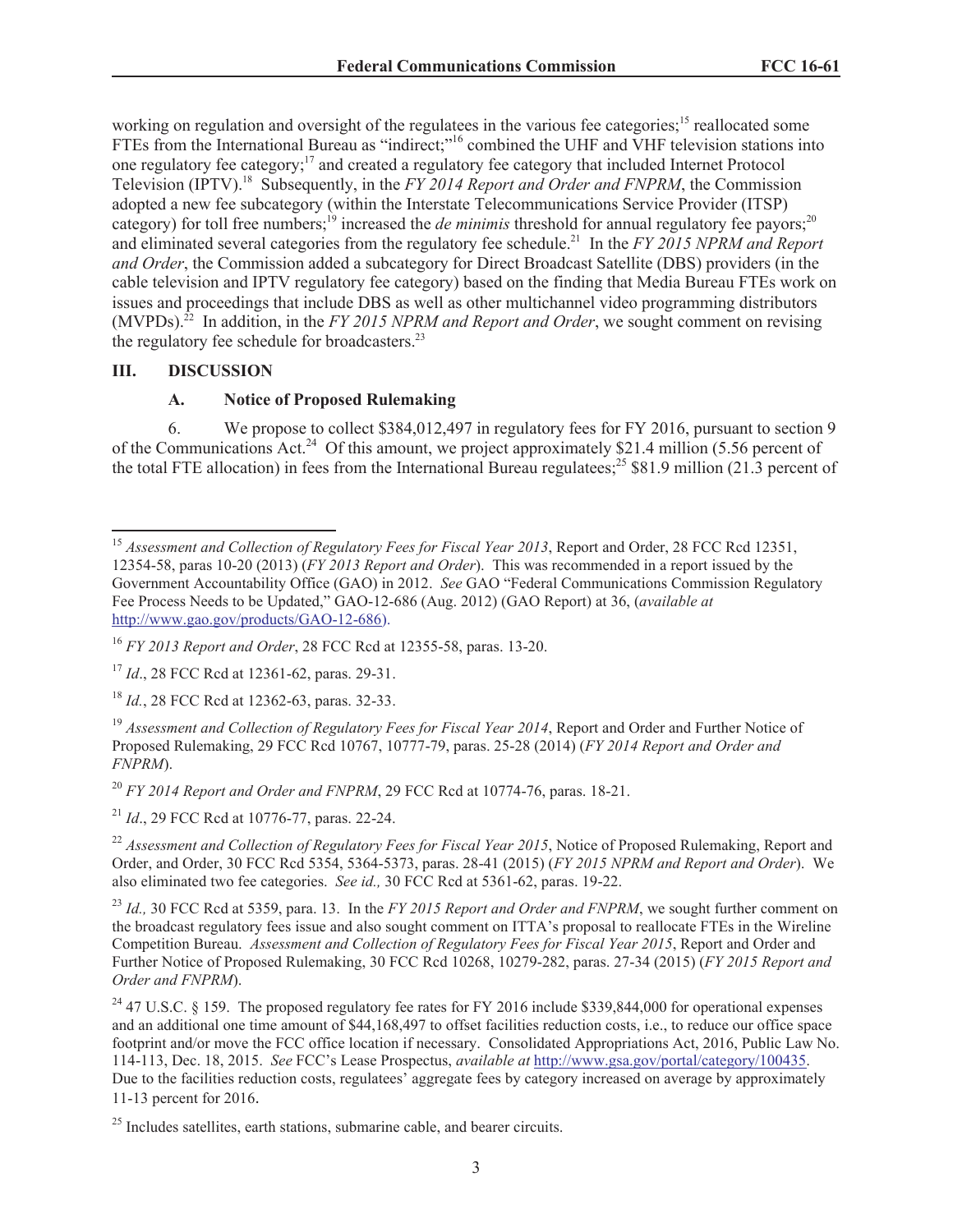the total FTE allocation) in fees from the Wireless Telecommunications Bureau regulatees;<sup>26</sup> \$133.97 million (34.95 percent of the total FTE allocation) from the Media Bureau regulatees;<sup>27</sup> and \$146.8 million (38.19 percent of the total FTE allocation) from Wireline Competition Bureau regulatees.<sup>28</sup>

These regulatory fees are mandated by Congress and are collected "to recover the costs of … enforcement activities, policy and rulemaking activities, user information services, and international activities."<sup>29</sup> We seek comment on the proposed regulatory fee schedule in Appendix B.

# **1. DBS Regulatory Fees as a Subcategory in the Cable Television and IPTV Category**

8. This proposed fee schedule includes an updated regulatory fee for DBS, a subcategory in the cable television and IPTV category.<sup>30</sup> In 2015, we adopted the initial regulatory fee for DBS, as a subcategory in the cable television and IPTV category, of 12 cents per year per subscriber, or one cent per month.<sup>31</sup> At that time, we stated that we would update the rate for  $\overline{FY}$  2016, as necessary for ensuring an appropriate level of regulatory parity and considering the resources dedicated to this subcategory.<sup>32</sup> When we adopted this regulatory fee subcategory for DBS, we observed that numerous regulatory developments had increased the Media Bureau FTE activity involving regulation and oversight of MVPDs, including DBS providers.<sup>33</sup> For example, DBS providers (and cable television operators) are permitted to file program access complaints<sup>34</sup> and complaints seeking relief under the retransmission consent good faith rules;<sup>35</sup> DBS providers are subject to MVPD requirements such as those pertaining to program carriage;<sup>36</sup> and they are subject to the requirement to negotiate retransmission consent in good faith.<sup>37</sup> In addition, the Commission, in recent years, adopted numerous requirements that apply to all MVPDs, and thus DBS providers, as part of its implementation of the Commercial Advertisement Loudness Mitigation Act (CALM Act), <sup>38</sup> the Twenty-First Century Communications and Video

 $29$  47 U.S.C. § 159(a).

<sup>30</sup> DBS also pays a regulatory per operational station in geostationary orbit.

<sup>&</sup>lt;sup>26</sup> Includes Commercial Mobile Radio Service (CMRS), CMRS messaging, Broadband Radio Service/Local Multipoint Distribution Service (BRS/LMDS), and multi-year wireless licensees.

<sup>&</sup>lt;sup>27</sup> Includes AM radio, FM radio, television, low power/FM, cable television and IPTV, DBS, and Cable Television Relay Service (CARS) licenses.

<sup>&</sup>lt;sup>28</sup> Includes Interstate Telecommunications Service Providers (ITSP) and toll free numbers.

<sup>31</sup> *FY 2015 Report and Order and FNPRM*, 30 FCC Rcd at 10276-77, paras. 19-20.

<sup>32</sup> *Id*., 30 FCC Rcd at 10277, para. 20.

<sup>33</sup> *See FY 2015 NPRM and Report and Order,* 30 FCC Rcd at 5367-68, para. 31.

<sup>34</sup> 47 U.S.C. § 548; 47 CFR § 76.1000-1004.

 $35$  47 U.S.C. §§ 325(b)(1), (3)(C)(ii); 47 CFR § 76.65(b).

<sup>36</sup> 47 U.S.C. § 536; 47 CFR §§ 76.1300-1302.

 $37$  47 U.S.C. § 325(b)(3)(C)(iii); 47 CFR § 76.65(a)-(b).

<sup>38</sup> *See Implementation of the Commercial Advertisement, Loudness Mitigation (CALM) Act*, Report and Order, 26 FCC Rcd 17222 (2011) (*CALM Act Report and Order*).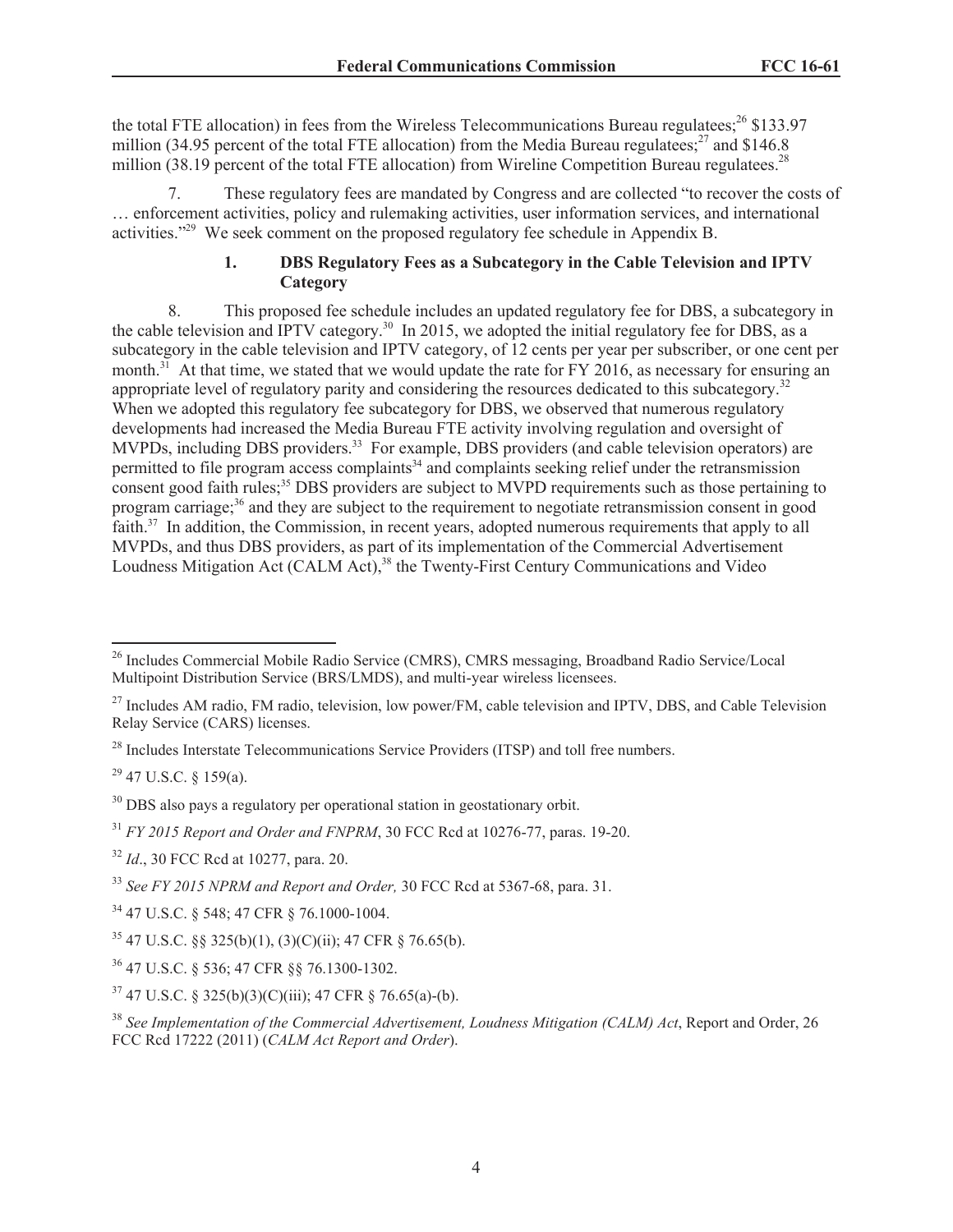Accessibility Act of 2010 (CVAA),<sup>39</sup> as well as the Satellite Television Extension and Localism Act (STELA) Reauthorization Act of 2014 (STELAR).<sup>40</sup>

9. FY 2015 was the first time the Commission assessed a regulatory fee for DBS based on Media Bureau FTEs. At that time, we concluded an initial rate of 12 cents per subscriber per year was a sensible fee supported by data and analysis for FY 2015.<sup>41</sup> In adopting the regulatory fee for DBS as a subcategory of the cable television and IPTV category, the Commission explained that "although DBS is not identical to cable television and IPTV, the services all receive oversight and regulation as a result of the work of Media Bureau FTEs on MVPD issues. The burden imposed on the Commission is therefore similar."<sup>42</sup> At the same time, the Commission also explained that it would examine the appropriate allocation between and among MVPD regulatees in the coming years as the Commission implemented the new DBS fee.<sup>43</sup> Such examination is consistent with a report issued by the Government Accountability Office (GAO) in 2012, which observed it is important for the Commission to "regularly update analyses to ensure that fees are set based on relevant information."<sup>44</sup>

10. In addition to the activities described in our FY 2015 regulatory fee proceeding, DBS, along with other MVPDs, continues to receive oversight and regulation as a result of the work of Media Bureau FTEs. For example, the Commission recently adopted a Report and Order requiring cable operators, DBS providers, and certain other licensees to post their public file documents to the FCChosted online database.<sup>45</sup> In addition, the Commission recently released a Notice of Proposed

<sup>40</sup> The STELA Reauthorization Act of 2014 (STELAR), Pub. L. No. 113-200, 128 Stat. 2059 (2014). STELAR was enacted on Dec. 4, 2014 (H.R. 5728, 113th Cong.). Commission work on implementation of the Act was immediate. *See, e.g., Implementation of Sections 101, 103 and 105 of the STELA Reauthorization Act of 2014*, Order, 30 FCC Rcd 2380 (2015) (implementing certain STELAR provisions under the "good cause" exception to the Administrative Procedure Act); *Amendment to the Commission's Rules Concerning Market Modification, Implementation of Section 102 of the STELA Reauthorization Act of 2014*, Report and Order, 30 FCC Rcd 10406 (2015) (adopting satellite television market modification rules to enable satellite carriers, cable operators, and commercial television stations to better serve the interests of their local communities); *Implementation of Section 103 of the STELA Reauthorization Act of 2014*, Notice of Proposed Rulemaking, 30 FCC Rcd 10327 (2015) (seeking comment on potential updates to the "totality of the circumstances" test for good faith negotiation of retransmission consent); Final Report of the DSTAC, *available at* https://transition.fcc.gov/dstac/dstac-report-final-08282015.pdf; "Media Bureau Seeks Comment on DSTAC Report," Public Notice, 30 FCC Rcd 15293 (MB 2015); "Media Bureau Seeks Comment for Report Required by the STELA Reauthorization Act of 2014," Public Notice, 30 FCC Rcd 1904 (2015) (seeking information for a report to Congress on designated market areas and considerations for fostering increased localism).

<sup>41</sup> See FY 2015 Report and Order and FNPRM, 30 FCC Rcd at 10276-77, para. 20. The agency is not required to calculate its costs with "scientific precision." *Central & Southern Motor Freight Tariff Ass'n v. United States*, 777 F.2d 722, 736 (D.C. Cir. 1985). Reasonable approximations will suffice. *Id.; Mississippi Power & Light*, 601 F.2d 223, 232 (5th Cir. 1979); *National Cable Television Ass'n v. FCC*, 554 F.2d 1094, 1105 (D.C. Cir. 1976).

<sup>42</sup> *FY 2015 NPRM and Report and Order,* 30 FCC Rcd at 5369, para. 33.

<sup>43</sup> *FY 2015 NPRM and Report and Order,* 30 FCC Rcd at 5367-68, para. 34, n.129 (The Commission explained that "[e]ven when an industry has oversight generally by one organizational unit within the Commission, we are sensitive to the fact that balance between members of the same industry may require adjustments to FTE allocations.").

<sup>44</sup> GAO Report at 12.

<sup>45</sup> *Expansion of Online Public File Obligations to Cable and Satellite TV Operators and Broadcast and Satellite Radio Licensees*, Report and Order, 31 FCC Rcd 526 (2016).

<sup>39</sup> Pub. L. No. 111-260, 124 Stat. 2751 (2010). *See also Amendment of Twenty-First Century Communications and Video Accessibility Act of 2010*, Pub. L. No. 111-265, 124 Stat. 2795 (2010) (making corrections to the CVAA); 47 CFR Part 79; *Video Description: Implementation of the Twenty-First Century Communications and Video Accessibility Act of 2010*, Notice of Proposed Rulemaking, 31 FCC Rcd 2463 (2016).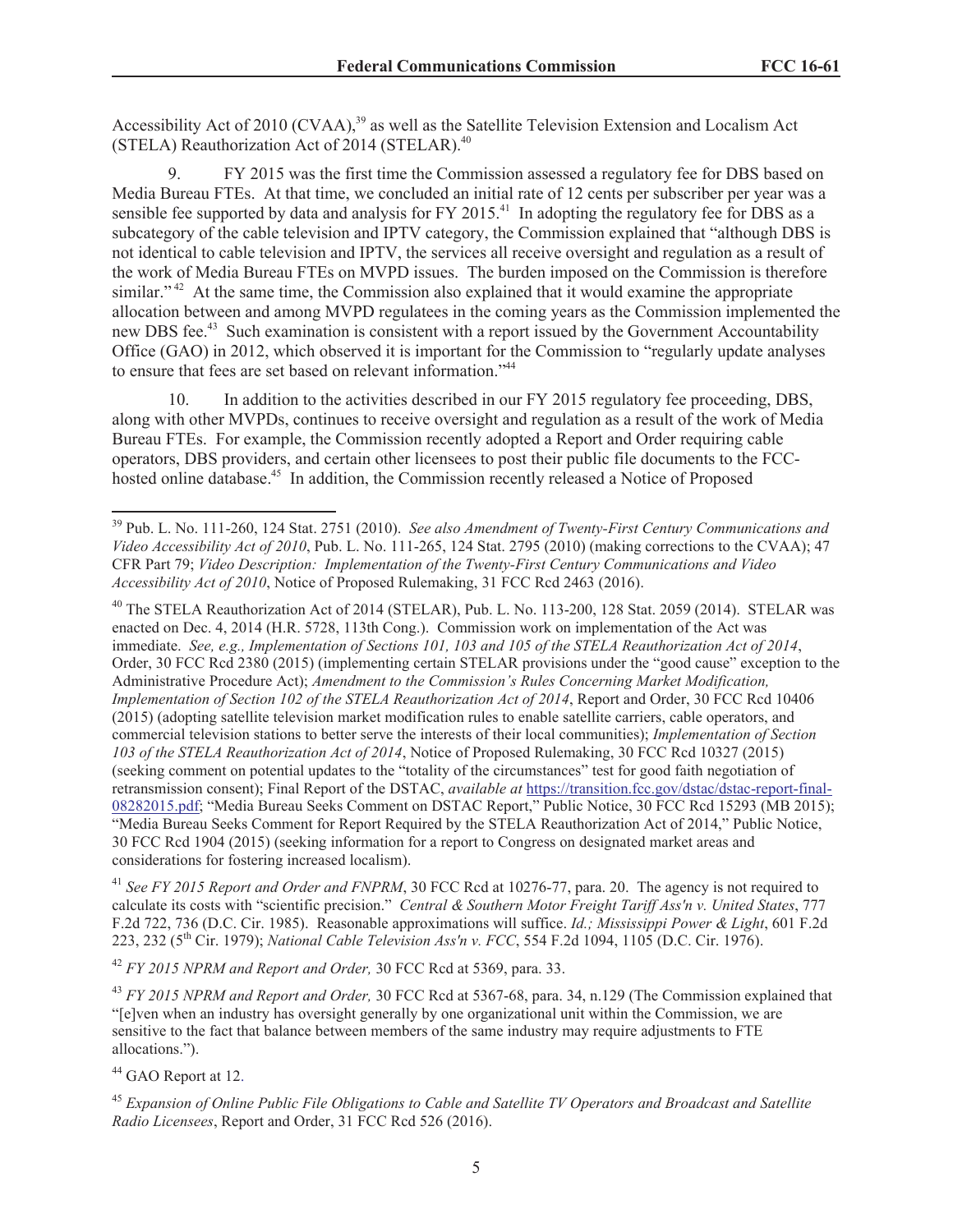Rulemaking regarding unlocking the set-top box of cable and DBS operators.<sup>46</sup> Thus, for reasons similar to those discussed in the *FY 2015 NPRM and Report and Order*, <sup>47</sup> and based on our analysis of the resources dedicated to this subcategory, including the resources dedicated to the pending portfolio of MVPD proceedings, we propose to revise the DBS fee rate. Specifically, in this FY 2016 regulatory fee proceeding, we seek comment on a higher regulatory fee rate of 27 cents per subscriber per year for FY 2016, as set forth in the proposed fee schedule. This fee includes a 24 cent per subscriber baseline with a proportional adjustment of three cents per subscriber associated with facilities reduction costs.

#### **2. Broadcaster Regulatory Fees**

11. The Commission assesses regulatory fees on radio broadcasters based on type and class of service and on the population served. Upon occasion, the Commission makes adjustments to the methodology for assessing regulatory fees on radio broadcasters. For example, concerning population served, the Commission adopted a methodology that relied on the radio station's calculated field strength signal contour overlaid upon U.S. Census data to obtain an estimate of the population coverage for each station.<sup>48</sup> Subsequently, licensees complained to the Commission that the contours exaggerated actual market areas and populations served. The Commission addressed these concerns through revising the methodology for calculating the fees.<sup>49</sup> Similarly, in 2003, due to a trend toward more powerful stations and general increases in the overall population, an increasing number of stations were grouped in the one million-plus population category of the grid and the Commission expanded the AM and FM radio station grid to include wider population thresholds and extended the population category to an amount "greater than three million."<sup>50</sup>

12. In the *FY 2015 Report and Order and FNPRM*, we proposed to include a higher population row in the table for AM and FM broadcasters, i.e., to divide broadcasters that serve 3,000,001- 6,000,000 from those that have a higher population coverage.<sup>51</sup> Similarly in the *FY 2015 Report and Order and FNPRM*, we also proposed to standardize the incremental increase in fees as the population served increases<sup>52</sup> and to more consistently assess fees based on the type and class of service.<sup>53</sup> No comments were received by the Commission concerning this proposal. We now tentatively conclude adopting these proposals will make the regulatory fees for AM and FM radio more rational and address,

<sup>46</sup> *Expanding Consumers' Video Navigation Choices, Commercial Availability of Navigation Devices*, Notice of Proposed Rulemaking and Memorandum Opinion and Order, 31 FCC Rcd 1544 (2016). *See also Promoting the Availability of Diverse and Independent Sources of Video Programming*, Notice of Inquiry, 31 FCC Rcd 1610 (2016).

<sup>47</sup> *FY 2015 NPRM and Report and Order,* 30 FCC Rcd at 5367-5373, paras. 31-41.

<sup>48</sup> *Assessment and Collection of Regulatory Fees for Fiscal Year 1997*, Report and Order, 12 FCC Rcd 17161, 17179-17184, paras. 47-56 (1997).

<sup>49</sup> *Assessment and Collection of Regulatory Fees for Fiscal Year 1998*, Report and Order, 13 FCC Rcd 19820, 19830-33, paras. 31-41 (1998).

<sup>50</sup> *Assessment and Collection of Regulatory Fees for Fiscal Year 2003*, Report and Order, 18 FCC Rcd 15985, 15986-87, paras. 4-5 (2003).

<sup>51</sup> *FY 2015 Report and Order and FNPRM,* 30 FCC Rcd at 10280, para. 28.

 $52$  *Id.* Specifically, we sought comment on standardizing the incremental increase in fees as radio broadcasters increase the population they serve, such as by requiring that fee adjustments between tiers monotonically increase as the population served increases. *Id.*

<sup>&</sup>lt;sup>53</sup> *Id.* We sought comment on assessing fees based on the relative type and class of service, such as by assessing FM class B, C, C0, C1, & C2 stations at twice the rate of AM class C stations, and FM class A, B1, & C3 stations assessed at 75 percent more than AM class C stations. For AM stations, we sought comment on assessing AM class A stations at 60 percent more, AM class B stations at 15 percent more, and AM class D stations at 10 percent more than AM class C stations. *Id.*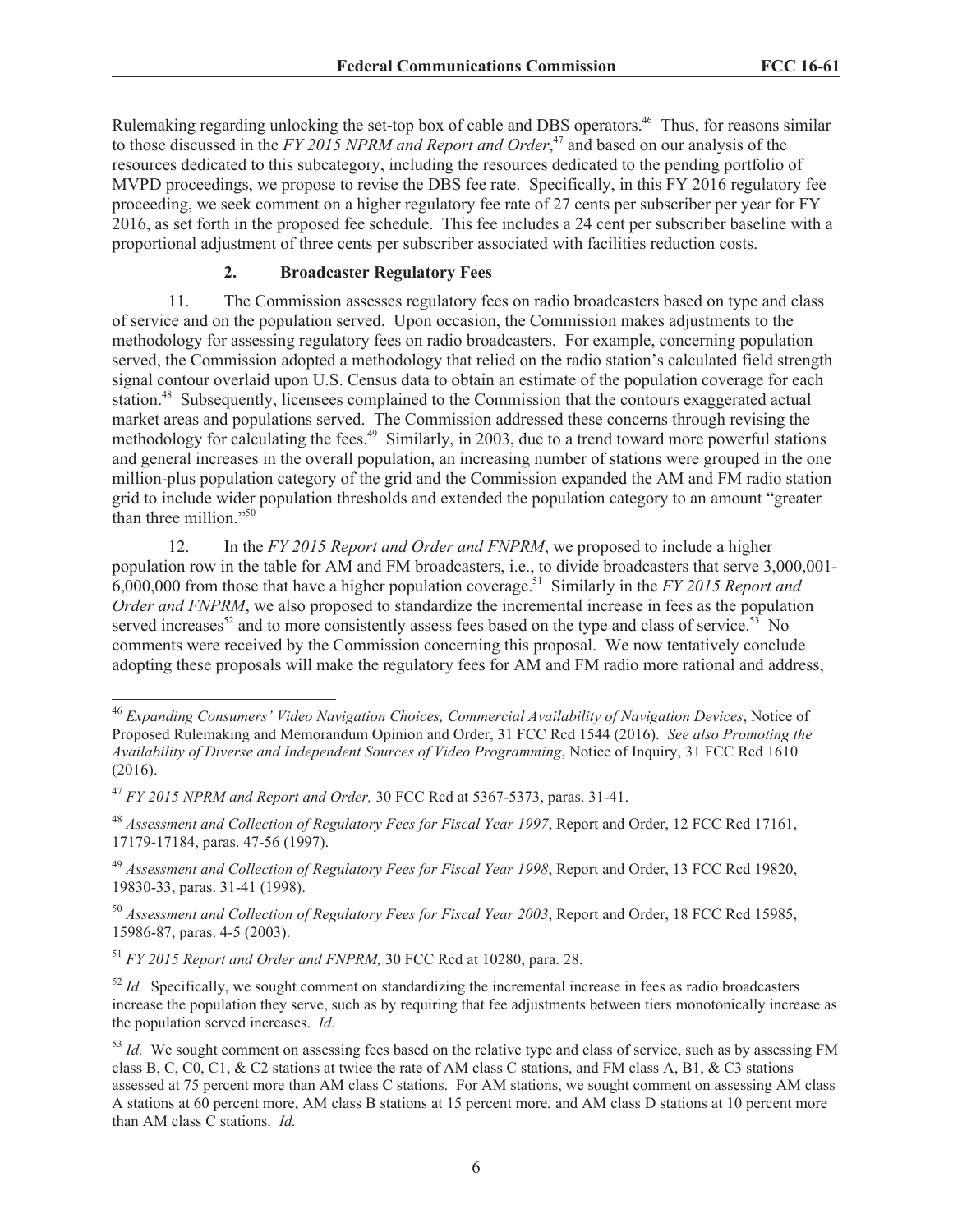| Population<br><b>Served</b> | <b>AM Class</b><br>$\mathbf{A}$ | <b>AM Class</b><br>B | AM<br><b>Class C</b> | AM<br><b>Class D</b> | <b>FM Classes</b><br>A, B1 & C3 | <b>FM Classes</b><br><b>B, C, C0, C1</b><br>$\&C2$ |
|-----------------------------|---------------------------------|----------------------|----------------------|----------------------|---------------------------------|----------------------------------------------------|
| $\leq=25,000$               | \$1,100                         | \$795                | \$690                | \$760                | \$1,200                         | \$1,375                                            |
| $25,001 - 75,000$           | \$1,650                         | \$1,200              | \$1,025              | \$1,150              | \$1,800                         | \$2,050                                            |
| $75,001 - 150,000$          | \$2,200                         | \$1,600              | \$1,375              | \$1,525              | \$2,400                         | \$2,750                                            |
| $150,001 - 500,000$         | \$3,300                         | \$2,375              | \$2,075              | \$2,275              | \$3,600                         | \$4,125                                            |
| $500,001 - 1,200,000$       | \$5,500                         | \$3,975              | \$3,450              | \$3,800              | \$6,000                         | \$6,875                                            |
| $1,200,001 - 3,000,00$      | \$8,250                         | \$5,950              | \$5,175              | \$5,700              | \$9,000                         | \$10,300                                           |
| $3,000,001 - 6,000,00$      | \$11,000                        | \$7,950              | \$6,900              | \$7,600              | \$12,000                        | \$13,750                                           |
| >6,000,000                  | \$13,750                        | \$9,950              | \$8,625              | \$9,500              | \$15,000                        | \$17,175                                           |

in part, the problem of a large number of stations in the highest grid.<sup>54</sup> We seek comment on the following proposed table of regulatory fees for AM and FM radio broadcasters, which includes fees based on the adoption of both options. **<sup>55</sup>**

13. Concerning television broadcasters, in the *FY 2015 Report and Order and FNPRM* we proposed to readjust the table to restore the traditional determination that Top 10 stations should pay about twice what stations in markets 26-50 pay.<sup>56</sup> We did not receive comments on this proposal. At this time, we tentatively conclude that this proposal will make the regulatory fees for television broadcasters more rational. Accordingly, we seek comment on the regulatory fees for television broadcasters as set forth below and in Appendix B.<sup>57</sup>

<sup>54</sup> *FY 2015 Report and Order and FNPRM,* 30 FCC Rcd at 10279-280, paras. 27-28.

<sup>&</sup>lt;sup>55</sup> The increase in proposed FY 2016 fees in this table is largely attributable to the facilities reduction cost adjustment. *See supra* note 24. The aggregate impact of fees related to the facilities reduction cost adjustment for these radio station categories of broadcasters is approximately \$3.8 million.

<sup>56</sup> *FY 2015 Report and Order and FNPRM,* 30 FCC Rcd at 10280-81, para. 29.

 $57$  The aggregate impact of fees related to the facilities reduction cost adjustment for these categories of broadcasters is approximately \$3.1 million.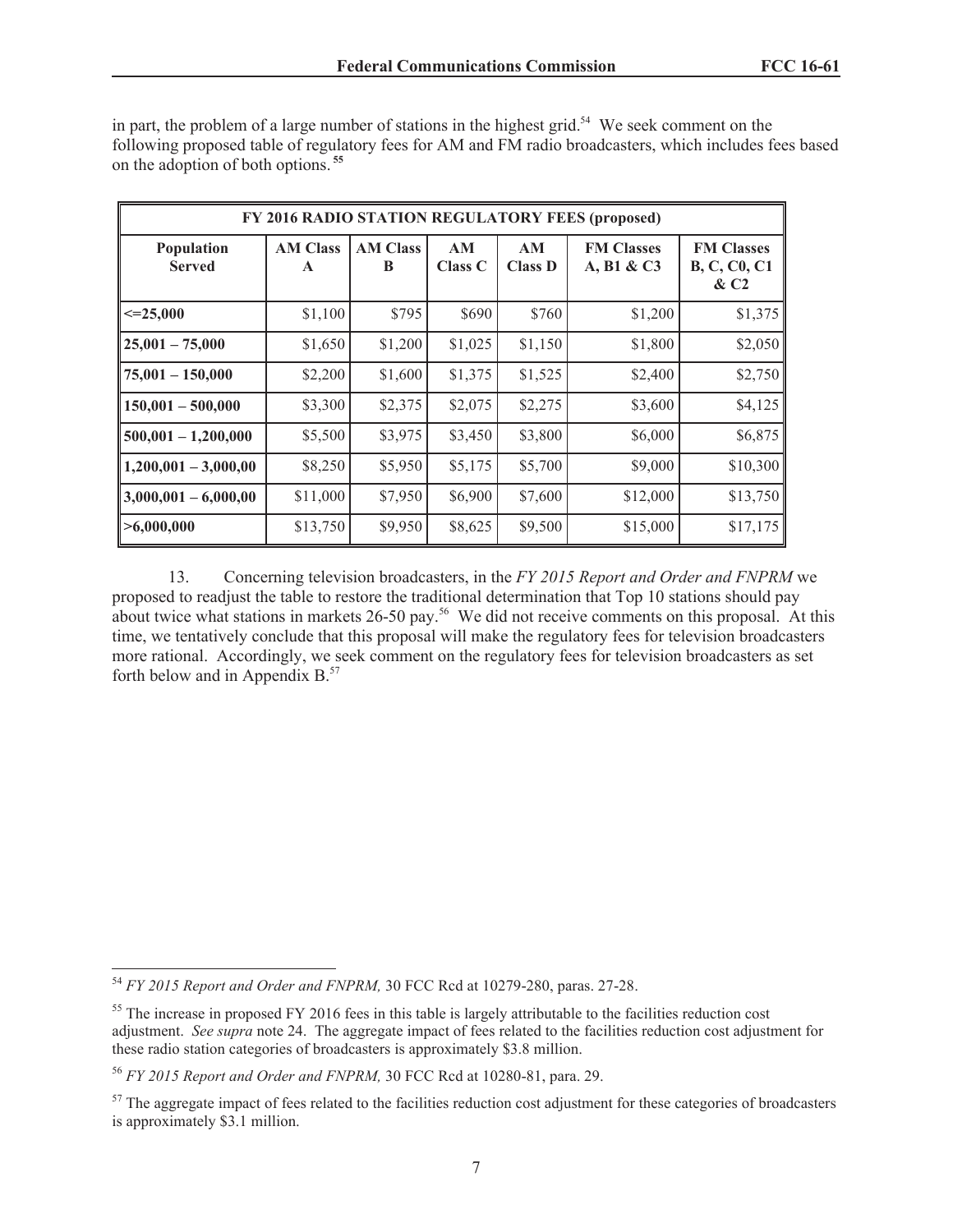| FY 2016 TELEVISION STATION REGULATORY FEES (proposed) |                   |                                      |  |  |  |  |
|-------------------------------------------------------|-------------------|--------------------------------------|--|--|--|--|
| Digital TV (47 CFR part 73) VHF and UHF Commercial    | FY 2015 Fee Rates | FY 2016 Proposed<br><b>Fee Rates</b> |  |  |  |  |
| Markets 1-10                                          | \$46,825          | \$60,775                             |  |  |  |  |
| Markets 11-25                                         | \$43,200          | \$45,750                             |  |  |  |  |
| Markets 26-50                                         | \$27,625          | \$30,575                             |  |  |  |  |
| Markets 51-100                                        | \$16,275          | \$15,225                             |  |  |  |  |
| <b>Remaining Markets</b>                              | \$4,850           | \$5,000                              |  |  |  |  |
| <b>Construction Permits</b>                           | \$4,850           | \$5,000                              |  |  |  |  |

14. We also recognize that the incentive auction scheduled for 2016 is a substantial event for the television broadcast industry. As a result, in the *FY 2015 Report and Order and FNPRM*, we sought comment on whether, when, and how the Commission should adjust its methodology for assessing regulatory fees on television stations to respond to such potential changed circumstances consistent with the provisions of section 9 of the Communications Act.<sup>58</sup> While we received comments on the issue,<sup>59</sup> it is too early to revise our regulatory fee apportionment because of the uncertainty in events that have yet to happen. We intend to consider any changed circumstances due to the incentive auction as part of the FY 2017 regulatory fee proceeding.

# **3. International Services: Terrestrial and Satellite Services**

15. Facilities-based common carriers must pay regulatory fees for terrestrial and satellite International Bearer Circuits (IBCs) active (used or leased) as of December 31 of the prior year in any terrestrial or satellite transmission facility for the provision of service to an end user or resale carrier.<sup>60</sup> In the *FY 2015 Report and Order and FNPRM*, the Commission asked facilities-based common carriers to review their reporting processes to ensure that they accurately calculate and report IBCs.<sup>61</sup> We reminded facilities-based common carriers that they must include all common carrier circuits used by themselves or their affiliates when calculating the number of active circuits. We also indicated that we will review the processes for reporting IBCs in the near future to ensure that all carriers are reporting IBCs in the same manner, consistent with our rules. In this regard, we seek comment on how we can ensure that all providers are calculating and reporting IBCs in the same manner. What criteria do providers use to distinguish common carrier terrestrial circuits from non-common carrier terrestrial circuits for regulatory fee purposes?

16. As we have stated in the past, non-common carrier terrestrial circuits play an important role in the provision of international services through microwave and fiber links across the U.S.-Canada and U.S.-Mexico borders, and the Commission regularly engages with counterparts in Canada and

<sup>58</sup> *FY 2015 Report and Order and FNPRM,* 30 FCC Rcd at 10281, para. 30.

<sup>59</sup> NAB Comments at 2-7.

<sup>60</sup> *See* para. 22 *infra.*

<sup>61</sup> *FY 2015 Report and Order and FNPRM*, 30 FCC Rcd 10268, 10283-85, para. 40 & n.128.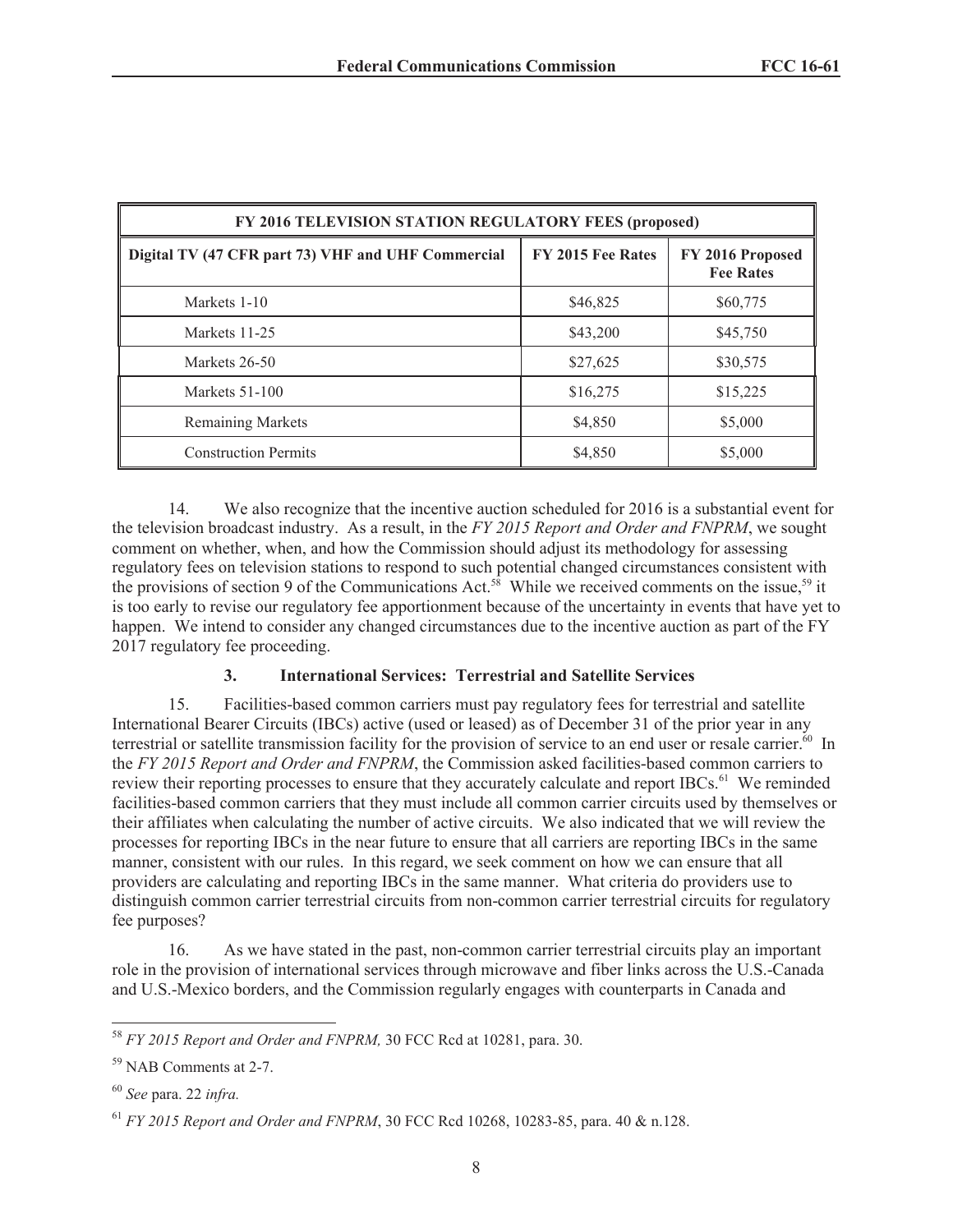Mexico on a wide range of issues related to cross-border communications.<sup>62</sup> In 2009, the Commission explored whether carriers should be assessed regulatory fees for their terrestrial non-common carrier circuits, but declined to do so at that time because of the "complexity of the legal, policy and equity issues involved."<sup>63</sup> Since that time, the telecommunications industry and Commission's rules have evolved, and we now seek comment on whether it would be more equitable to no longer distinguish common carrier terrestrial circuits from non-common carrier terrestrial circuits for regulatory fee purposes. If we require carriers providing international service over terrestrial circuits to pay IBC regulatory fees for their noncommon carrier circuits, what is the least burdensome methodology for calculating fees? For example, should the Commission require carriers to report the total amount of international revenue rather than the number of circuits? How do carriers identify their international revenues? How can we ensure carriers are accurately reporting both common carrier and non-common carrier terrestrial circuits? Finally, how can we improve our requirements and regulatory treatment of terrestrial and satellite services for purposes of regulatory fees?

#### **4. Other Regulatory Fee Reform**

#### **a. ITTA proposal**

17. In the *FY 2015 Report and Order and FNPRM*, we sought comment on ITTA's proposals to combine wireless voice and wireline services into the ITSP category $\delta^4$  or, alternatively, to re-assign certain Wireline Competition Bureau FTEs to other fee categories, for regulatory fee purposes. We also sought comment on adopting a new regulatory fee category for CMRS, as a subcategory of the ITSP regulatory fee category.<sup>65</sup> We have had an opportunity to further review ITTA's proposals and, as we explain below, we tentatively conclude that combining the wireline and wireless categories, reassigning Wireline Competition Bureau FTEs to the Wireless Telecommunications Bureau, and/or adopting a new subcategory for CMRS in the ITSP regulatory fee category are not consistent with Commission orders implementing section 9 of the Communications Act.

18. The Commission has stated that "[g]iven the significant implications of reassignment of FTEs in our fee calculation, we make changes to FTE classifications only after performing considerable

<sup>&</sup>lt;sup>62</sup> Assessment and Collection of Regulatory Fees for Fiscal Year 2009, Notice of Proposed Rulemaking and Order, 24 FCC Rcd 5966, 5971, para. 14 (2009).

<sup>&</sup>lt;sup>63</sup> Assessment and Collection of Regulatory Fees for Fiscal Year 2009, Report and Order, 24 FCC Rcd 10301, 10306-307, paras. 16-17 (2009). On March 17, 2009, the Commission adopted in the *Submarine Cable Order* a new submarine cable bearer circuit methodology that allocates IBC costs among service providers in an equitable and competitively neutral manner, without distinguishing between common carriers and non-common carriers, by assessing a flat per cable landing license fee for all submarine cable systems. *Assessment and Collection of Regulatory Fees for Fiscal Year 2008*, Second Report and Order, 24 FCC Rcd 4208, 4214-16, paras. 13-17 (2009) (*Submarine Cable Order*).

<sup>64</sup> ITTA Comments at 4-9. *See FY 2015 Report and Order and FNPRM*, 30 FCC Rcd at 10281-82, paras. 31-34. ITTA had proposed this previously. *See, e.g*., *Assessment and Collection of Regulatory Fees for Fiscal Year 2014*, Notice of Proposed Rulemaking, 29 FCC Rcd 6417, 6430-31, paras. 36-39 (2014) (*FY 2014 NPRM*); *Assessment and Collection of Regulatory Fees for Fiscal Year 2013*, Notice of Proposed Rulemaking and Further Notice of Proposed Rulemaking, 28 FCC Rcd 7790, 7796, para. 12 (2013) (*FY 2013 NPRM*); *Assessment and Collection of Regulatory Fees for Fiscal Year 2008,* Report and Order and Further Notice of Proposed Rulemaking, 24 FCC Rcd 6388, 6404-05, paras. 40-41 (2008) (*FY 2008 FNPRM*).

<sup>65</sup> *FY 2015 Report and Order and FNPRM,* 30 FCC Rcd at 10282, para. 34. ITTA and ACA argue that such change is supported by the fact that many Wireline Competition Bureau proceedings, such as those involving universal service, intercarrier compensation, pole attachments, rural call completion, number portability, 911 access, and special access, affect wireless service providers. ITTA Comments at 9-10; ACA Comments at 4-7. CTIA opposes this proposal as arbitrary and capricious as well as in violation of section 9 of the Act. CTIA Comments at 2.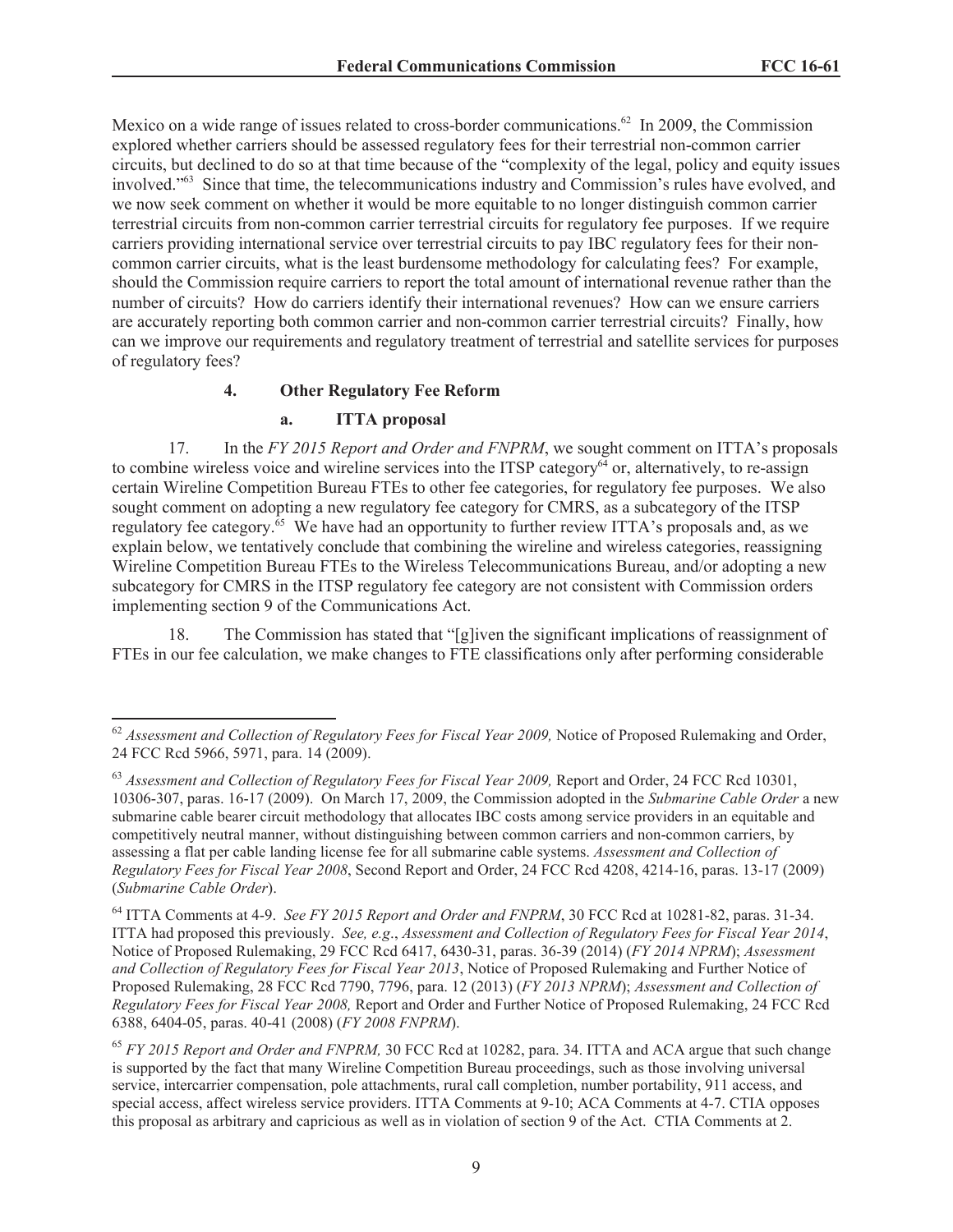analysis and finding the clearest case for reassignment."<sup>66</sup> In this instance, ITTA contends that the Wireline Competition Bureau FTEs working on universal service issues and other proceedings benefit categories of service providers other than ITSPs, particularly CMRS providers, and therefore should be considered in calculating the CMRS regulatory fee.<sup>67</sup> Based on our own detailed analysis, as well as the fact that the Wireless Telecommunications Bureau assigns its own FTEs to coordinate with the Wireline Competition Bureau on relevant wireless issues, we tentatively conclude that a clear case for reassignment of Wireline Competition Bureau FTEs to the Wireless Telecommunications Bureau is not demonstrated in this instance. Our analysis of the Wireline Competition Bureau FTE work on wireline issues that also affect the CMRS industry does not support adopting a new subcategory for CMRS in the ITSP regulatory fee category—and thus assessing regulatory fees on CMRS based on both Wireless Telecommunications Bureau FTEs and Wireline Competition Bureau FTEs, as ITTA proposes.<sup>68</sup> Further, ITTA's proposal to combine these regulatory fee categories does not appear to address the substantial differences between the services in terms of regulatory oversight by the two bureaus. Thus, at this juncture, we do not find that the "clearest case of reassignment" exists based on the considerable analysis we have conducted.

19. We nevertheless seek comment on whether it would be appropriate to allocate some proportion of the direct FTEs that devote time to universal service and/or numbering issues as additional indirect FTEs.<sup>69</sup> Based on staff estimates looking back over a six to 12 month period, of the 165 FTEs in the Wireline Competition Bureau, approximately seven FTEs work on numbering issues and 52 FTEs work on universal service issues (approximately 16 on the high-cost program, 13 on the schools and libraries program, nine on the Lifeline program for low income consumers (lifeline), seven on the rural healthcare program, and seven on universal service contributions).<sup>70</sup> Of the 92 FTEs in the Wireless Telecommunications Bureau, staff estimate that the equivalent of approximately five FTEs work roughly full time on universal service issues (primarily the high-cost program). If we were to reallocate, for regulatory fee purposes, some proportion of the direct FTEs, what should that proportion be? Any proposals should demonstrate policy or legal arguments supporting reallocating some proportion of numbering and/or USF FTEs as indirect. In doing so, we invite comment on whether some or all of the FTEs that work on universal service contributions, the schools and libraries program, or the rural healthcare program, should be reallocated as indirect FTEs. Should we reallocate some proportion of the FTEs from each bureau that work on the high-cost program, given the participation of non-wireline and wireless regulatees in the Connect America Fund proceedings? What proportion, if any, of the FTEs that work on numbering issues and the lifeline program should we reallocate given that a significant number of regulatees benefiting from those programs are not wireline regulatees? Is there some proportion of these FTEs whose "activities benefit the Commission as a whole and are not specifically focused on [core bureau] regulatees"?<sup>71</sup> Commenters' proposals for FTE reallocation should be consistent with the section 9 requirement that regulatory fees are to "be derived by determining the full-time equivalent number of employees performing" Commission activities, "adjusted to take into account factors that are reasonably related to the *benefits provided to the payer of the fee* by the Commission's activities …."<sup>72</sup>

<sup>66</sup> *FY 2013 Report and Order*, 28 FCC Rcd at 12357, para. 19. The Commission observed that the International Bureau was a "singular case" because the work of those FTEs "primarily benefits licensees regulated by other bureaus." *Id*., 28 FCC Rcd at 12355, para. 14.

<sup>67</sup> ITTA Comments at 10.

<sup>68</sup> *See* Letter from Micah M. Caldwell, ITTA, to Marlene H. Dortch, Secretary, FCC (Jan. 22, 2016).

 $69$  Currently, indirect FTEs in various bureaus and offices work on universal service issues.

 $70$  These estimates can vary as discussed above and do not represent an entire fiscal year.

<sup>71</sup> *FY 2013 NPRM*, 28 FCC Rcd at 7803, para. 28.

 $72$  47 U.S.C. § 159(b)(1)(A). (Emphasis added).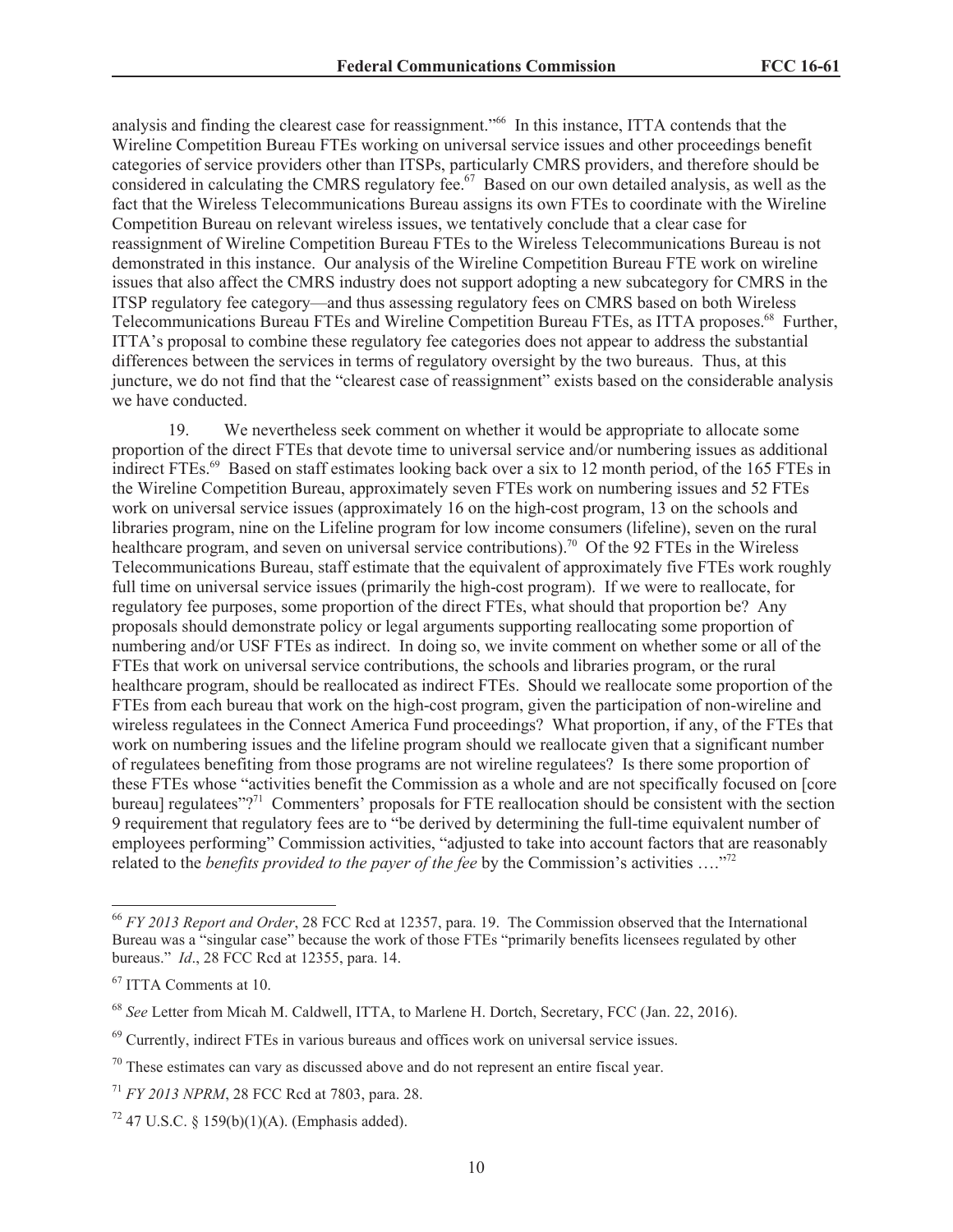20. We note that incorrect allocation of FTEs to a particular core bureau may disproportionately impact regulatees given that indirect FTEs are allocated proportionally based on the direct FTE percentage attributable to a particular core bureau. We also note that any change in the allocation of FTEs necessarily affects the fees paid by payors in all other fee categories. We seek comment on whether this proposal is consistent with section 9 of the Act<sup>73</sup> and with the Commission's allocation policies with respect to direct and indirect FTEs.<sup>74</sup> Commenters should also address the Commission's goal of ensuring that regulatory fees are administrable and sustainable.<sup>75</sup>

#### **b. Earth Stations**

21. In the *FY 2014 NPRM*, the Commission sought comment on increasing the earth station regulatory fee allocation in order to reflect more appropriately the number of FTEs devoted to the regulation and oversight of the earth station portion of the satellite industry.<sup>76</sup> In the FY 2014 regulatory fee proceeding, we increased the regulatory fees paid by earth station licensees by approximately 7.5 percent based on our analysis and review of the record.<sup>77</sup> In the *FY 2015 NPRM and Report and Order*, we sought comment on whether to raise the earth station regulatory fees again.<sup>78</sup> We concluded, however, that the issue required further analysis, in part because the then-pending Part 25 proceeding streamlining the satellite licensing rules might affect the distribution of FTE work.<sup>79</sup> An order was adopted in that proceeding in December 2015, and accordingly it is timely to again seek comment on whether to increase the regulatory fees paid by earth station licensees.<sup>80</sup> In this context, we seek comment on EchoStar's proposal to adopt different regulatory fees for different types of earth station licenses.<sup>81</sup>

 $^{73}$  Section 9 of the Communications Act requires regulatory fees collected "to recover the costs of ... enforcement activities, policy and rulemaking activities, user information services, and international activities." 47 U.S.C. § 159(a). The regulatory fees are to "be derived by determining the full-time equivalent number of employees performing" these activities, "adjusted to take into account factors that are reasonably related to the benefits provided to the payer of the fee by the Commission's activities ...." 47 U.S.C.  $\S$  159(b)(1)(A).

<sup>74</sup> *FY 2013 Report and Order*, 28 FCC Rcd at 12354-55, paras. 10-12 (adopting use of current FTE data for purposes of regulatory fee calculations as opposed to 1998 FTE data previously used)*; id.* at 12357–58, paras. 19–20 ("It would be inconsistent with section 9 to delay reallocating the International Bureau FTEs, where the reallocation is clearly warranted, while we engage in painstaking examinations of less clear and more factually complex situations in other bureaus. . . . At the same time, however, we recognize that a reexamination of how FTEs are allocated throughout the Commission is an indispensable part of comprehensively revising the Commission's regulatory fee program."); *FY 2013 NPRM*, 28 FCC Rcd at 7793-95, 7796-99, 7803, paras. 7-10, 15-19, 29 (generally explaining prior FTE allocation methodology and proposing methodology changes).

<sup>75</sup> *FY 2013 Report and Order*, 28 FCC Rcd at 12354, para 9.

<sup>76</sup> *FY 2014 NPRM*, 29 FCC Rcd at 6428, para. 29.

<sup>77</sup> *See FY 2014 Report and Order*, 29 FCC Rcd at 10772-73, para. 12.

<sup>78</sup> *FY 2015 NPRM and Report and Order*, 30 FCC Rcd at 5360, para. 14.

<sup>79</sup> *FY 2015 NPRM and Report and Order*, 30 FCC Rcd at 5360, para. 14.

<sup>80</sup> *See Comprehensive Review of Licensing and Operating Rules for Satellite Services*, Second Report and Order, 30 FCC Rcd 14713 (2015).

<sup>81</sup> *See* EchoStar July 20, 2015 *ex parte*, filed in MD Docket No. 15-121.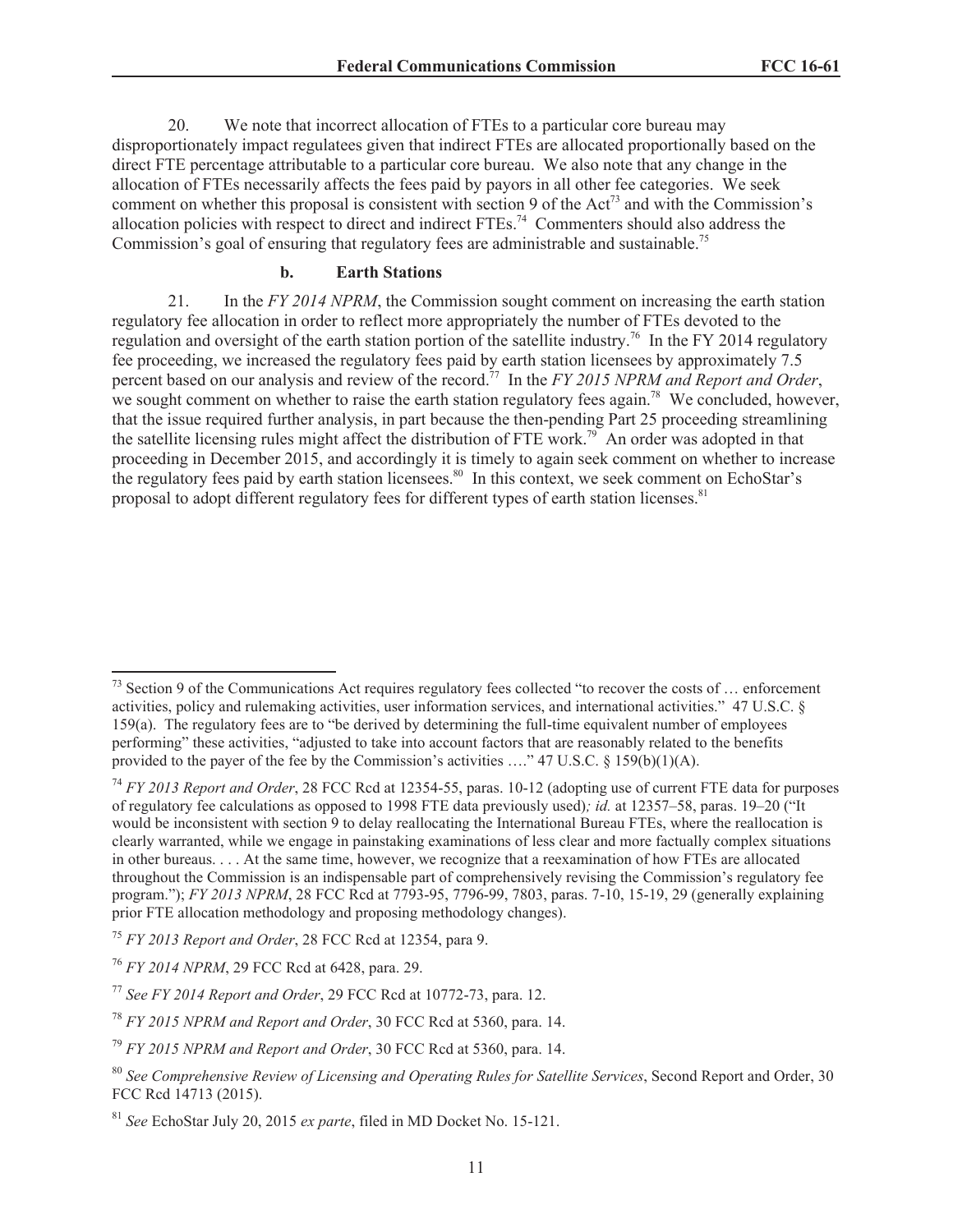# **IV. PROCEDURAL MATTERS**

## **A. Payment of Regulatory Fees**

## **1. Payments by Check Will Not Be Accepted for Payment of Annual Regulatory Fees**

22. Pursuant to an Office of Management and Budget (OMB) directive,  $82$  the Commission is moving towards a paperless environment, extending to disbursement and collection of select federal government payments and receipts.<sup>83</sup> Last year the Commission stopped accepting checks (including cashier's checks and money orders) and the accompanying hardcopy forms (e.g., Forms 159, 159-B, 159- E, 159-W) for the payment of regulatory fees.<sup>84</sup> This new paperless procedure requires that all payments be made by online Automated Clearing House (ACH) payment, online credit card, or wire transfer. Any other form of payment (e.g., checks, cashier's checks, or money orders) will be rejected. For payments by wire, a Form 159-E should still be transmitted via fax so that the Commission can associate the wire payment with the correct regulatory fee information. This change affects all payments of regulatory fees.<sup>85</sup>

## **2. Revised Credit Card Transaction Levels**

23. Since June 1, 2015, in accordance with U.S. Treasury Announcement No. A-2014-04 (July 2014), the amount that can be charged on a credit card for transactions with federal agencies has been reduced to \$24,999.99.<sup>86</sup> Transactions greater than \$24,999.99 will be rejected. This limit applies to single payments or bundled payments of more than one bill. Multiple transactions to a single agency in one day may be aggregated and treated as a single transaction subject to the \$24,999.99 limit. Customers who wish to pay an amount greater than \$24,999.99 should consider available electronic alternatives such as Visa or MasterCard debit cards, ACH debits from a bank account, and wire transfers. Each of these payment options is available after filing regulatory fee information in Fee Filer. Further details will be provided regarding payment methods and procedures at the time of FY 2016 regulatory fee collection in Fact Sheets, *available at* https://www.fcc.gov/regfees.

# **3. De Minimis Regulatory Fees**

24. Regulatees whose total FY 2016 annual regulatory fee liability, including all categories of fees for which payment is due, is \$500 or less are exempt from payment of FY 2016 regulatory fees. The *de minimis* threshold applies only to filers of annual regulatory fees (not regulatory fees paid through multi-year filings), and it is not a permanent exemption. Each regulatee will need to reevaluate their total fee liability each fiscal year to determine whether they meet the *de minimis* exemption.

<sup>&</sup>lt;sup>82</sup> Office of Management and Budget (OMB) Memorandum M-10-06, Open Government Directive, Dec. 8, 2009; *see also* http://www.whitehouse.gov/the-press-office/2011/06/13/executive-order-13576-delivering-efficienteffective-and-accountable-gov.

<sup>83</sup> *See* U.S. Department of the Treasury, Open Government Plan 2.1, Sept. 2012.

<sup>84</sup> *FY 2015 Report and Order and FNPRM*, 30 FCC Rcd at 10282-83, para. 35. *See* 47 CFR § 1.1158.

<sup>&</sup>lt;sup>85</sup> Payors should note that this change will mean that to the extent certain entities have to date paid both regulatory fees and application fees at the same time via paper check, they will no longer be able to do so as the regulatory fees payment via paper check will no longer be accepted.

<sup>&</sup>lt;sup>86</sup> Customers who owe an amount on a bill, debt, or other obligation due to the federal government are prohibited from splitting the total amount due into multiple payments. Splitting an amount owed into several payment transactions violates the credit card network and Fiscal Service rules. An amount owed that exceeds the Fiscal Service maximum dollar amount, \$24,999.99, may not be split into two or more payment transactions in the same day by using one or multiple cards. Also, an amount owed that exceeds the Fiscal Service maximum dollar amount may not be split into two or more transactions over multiple days by using one or more cards.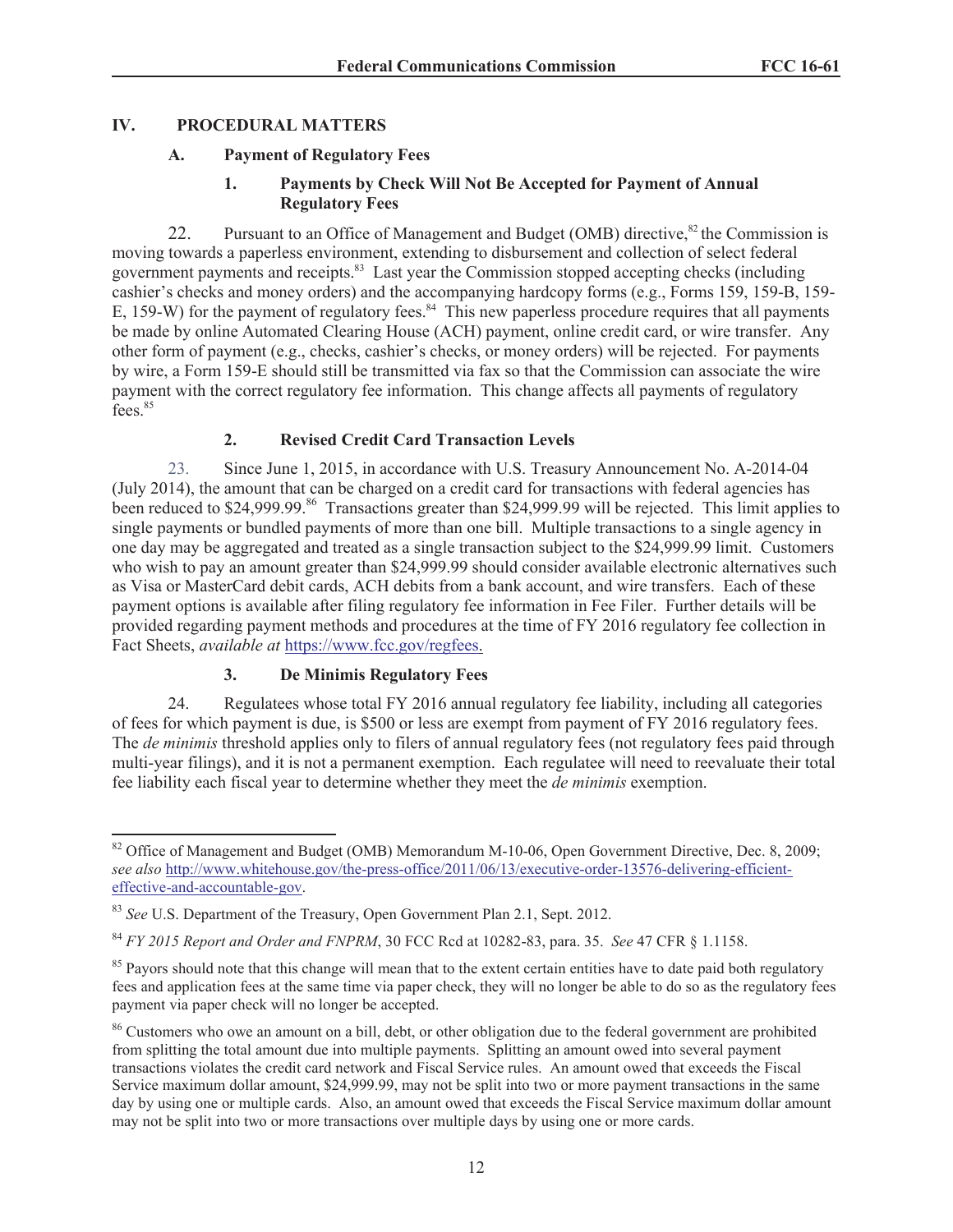# **4. Standard Fee Calculations and Payment Dates**

25. The Commission will accept fee payments made in advance of the window for the payment of regulatory fees. The responsibility for payment of fees by service category is as follows:

- · *Media Services*: Regulatory fees must be paid for initial construction permits that were granted on or before October 1, 2015 for AM/FM radio stations, VHF/UHF full service television stations, and satellite television stations. Regulatory fees must be paid for all broadcast facility licenses granted on or before October 1, 2015. For providers of Direct Broadcast Satellite (DBS) service, regulatory fees should be paid based on a subscriber count on or about December 31, 2015. In instances where a permit or license is transferred or assigned after October 1, 2015, responsibility for payment rests with the holder of the permit or license as of the fee due date.
- · *Wireline (Common Carrier) Services*: Regulatory fees must be paid for authorizations that were granted on or before October 1, 2015. In instances where a permit or license is transferred or assigned after October 1, 2015, responsibility for payment rests with the holder of the permit or license as of the fee due date. Audio bridging service providers are included in this category.<sup>87</sup> For Responsible Organizations (RespOrgs) that manage Toll Free Numbers (TFN), regulatory fees should be paid on all working, assigned, and reserved toll free numbers as well as toll free numbers in any other status as defined in section 52.103 of the Commission's rules.<sup>88</sup> The unit count should be based on toll free numbers managed by RespOrgs on or about December 31, 2015.
- · *Wireless Services*: CMRS cellular, mobile, and messaging services (fees based on number of subscribers or telephone number count): Regulatory fees must be paid for authorizations that were granted on or before October 1, 2015. The number of subscribers, units, or telephone numbers on December 31, 2015 will be used as the basis from which to calculate the fee payment. In instances where a permit or license is transferred or assigned after October 1, 2015, responsibility for payment rests with the holder of the permit or license as of the fee due date.
- · *Wireless Services, Multi-year fees*: The first eight regulatory fee categories in our Schedule of Regulatory Fees pay "small multi-year wireless regulatory fees." Entities pay these regulatory fees in advance for the entire amount period covered by the five-year or ten-year terms of their initial licenses, and pay regulatory fees again only when the license is renewed or a new license is obtained. We include these fee categories in our rulemaking (*see* Appendix B) to publicize our estimates of the number of "small multi-year wireless" licenses that will be renewed or newly obtained in FY 2016.
- · *Multichannel Video Programming Distributor Services (cable television operators and CARS licensees)*: Regulatory fees must be paid for the number of basic cable television subscribers as of December 31, 2015.<sup>89</sup> Regulatory fees also must be paid for CARS licenses that were granted on or before October 1, 2015. In instances where a permit or license is transferred or assigned after October 1, 2015, responsibility for payment rests with the holder of the permit or license as of the fee due date.

<sup>&</sup>lt;sup>87</sup> Audio bridging services are toll teleconferencing services.

<sup>88</sup> 47 CFR § 52.103.

<sup>&</sup>lt;sup>89</sup> Cable television system operators should compute their number of basic subscribers as follows: Number of single family dwellings + number of individual households in multiple dwelling unit (apartments, condominiums, mobile home parks, etc.) paying at the basic subscriber rate + bulk rate customers + courtesy and free service. Note: Bulk-Rate Customers = Total annual bulk-rate charge divided by basic annual subscription rate for individual households. Operators may base their count on "a typical day in the last full week" of December 2015, rather than on a count as of December 31, 2015.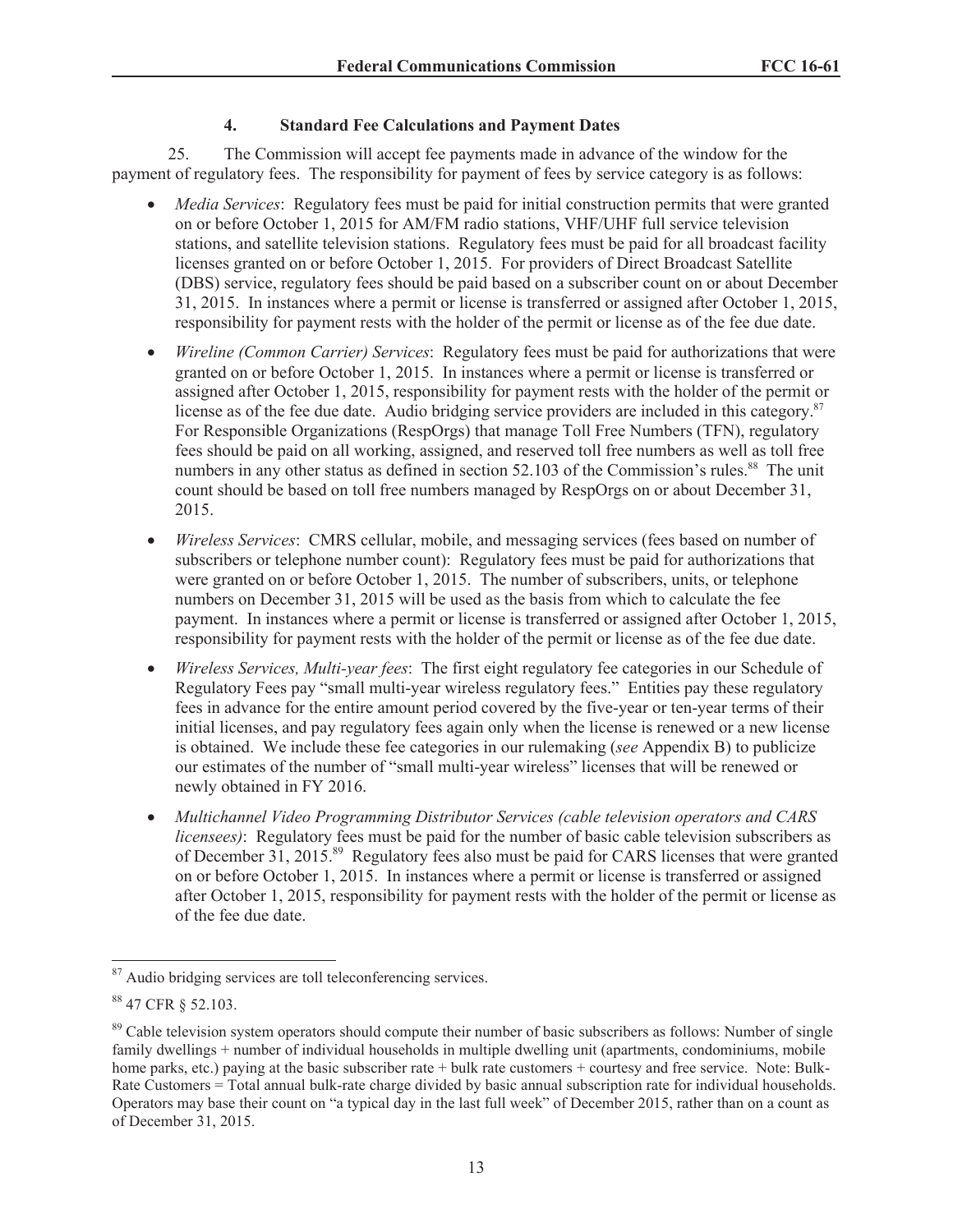- · *International Services*: Regulatory fees must be paid for (1) earth stations and (2) geostationary orbit space stations and non-geostationary orbit satellite systems that were licensed and operational on or before October 1, 2015. In instances where a permit or license is transferred or assigned after October 1, 2015, responsibility for payment rests with the holder of the permit or license as of the fee due date.
- · *International Services:* (*Submarine Cable Systems*): Regulatory fees for submarine cable systems are to be paid on a per cable landing license basis based on circuit capacity as of December 31, 2015. In instances where a license is transferred or assigned after October 1, 2015, responsibility for payment rests with the holder of the license as of the fee due date. For regulatory fee purposes, the allocation in FY 2016 will remain at 87.6 percent for submarine cable and 12.4 percent for satellite/terrestrial facilities.
- · *International Services:* (*Terrestrial and Satellite Services*): Regulatory fees for Terrestrial and Satellite International Bearer Circuits (IBCs) are to be paid by facilities-based common carriers that have active (used or leased) international bearer circuits as of December 31, 2015 in any terrestrial or satellite transmission facility for the provision of service to an end user or resale carrier. When calculating the number of such active circuits, the facilities-based common carriers must include circuits used by themselves or their affiliates. In addition, non-common carrier satellite operators must pay a fee for each circuit they and their affiliates hold and each circuit sold or leased to any customer, other than an international common carrier authorized by the Commission to provide U.S. international common carrier services. For these purposes, "active circuits" include backup and redundant circuits as of December 31, 2015. Whether circuits are used specifically for voice or data is not relevant for purposes of determining that they are active circuits.<sup>90</sup> In instances where a permit or license is transferred or assigned after October 1, 2015, responsibility for payment rests with the holder of the permit or license as of the fee due date. For regulatory fee purposes, the allocation in FY 2016 will remain at 87.6 percent for submarine cable and 12.4 percent for satellite/terrestrial facilities.<sup>91</sup>

#### **B. Commercial Mobile Radio Service (CMRS) Cellular and Mobile Services Assessments**

26. The Commission will compile data from the Numbering Resource Utilization Forecast (NRUF) report that is based on "assigned" telephone number (subscriber) counts that have been adjusted for porting to net Type 0 ports ("in" and "out").<sup>92</sup> This information of telephone numbers (subscriber count) will be posted on the Commission's electronic filing and payment system (Fee Filer) along with the carrier's Operating Company Numbers (OCNs).

27. A carrier wishing to revise its telephone number (subscriber) count can do so by accessing Fee Filer and follow the prompts to revise their telephone number counts. Any revisions to the telephone number counts should be accompanied by an explanation or supporting documentation.<sup>93</sup> The Commission will then review the revised count and supporting documentation and either approve or

<sup>&</sup>lt;sup>90</sup> We encourage terrestrial and satellite service providers to seek guidance from the International Bureau's Telecommunications and Analysis Division to verify their particular IBC reporting processes to ensure that their calculation methods comply with our rules.

 $91$  We remind facilities-based common carriers to review their reporting processes to ensure that they accurately calculate and report IBCs.

<sup>92</sup> *See Assessment and Collection of Regulatory Fees for Fiscal Year 2005,* Report and Order and Order on Reconsideration, 20 FCC Rcd 12259, 12264, paras. 38-44 (2005).

 $93$  In the supporting documentation, the provider will need to state a reason for the change, such as a purchase or sale of a subsidiary, the date of the transaction, and any other pertinent information that will help to justify a reason for the change.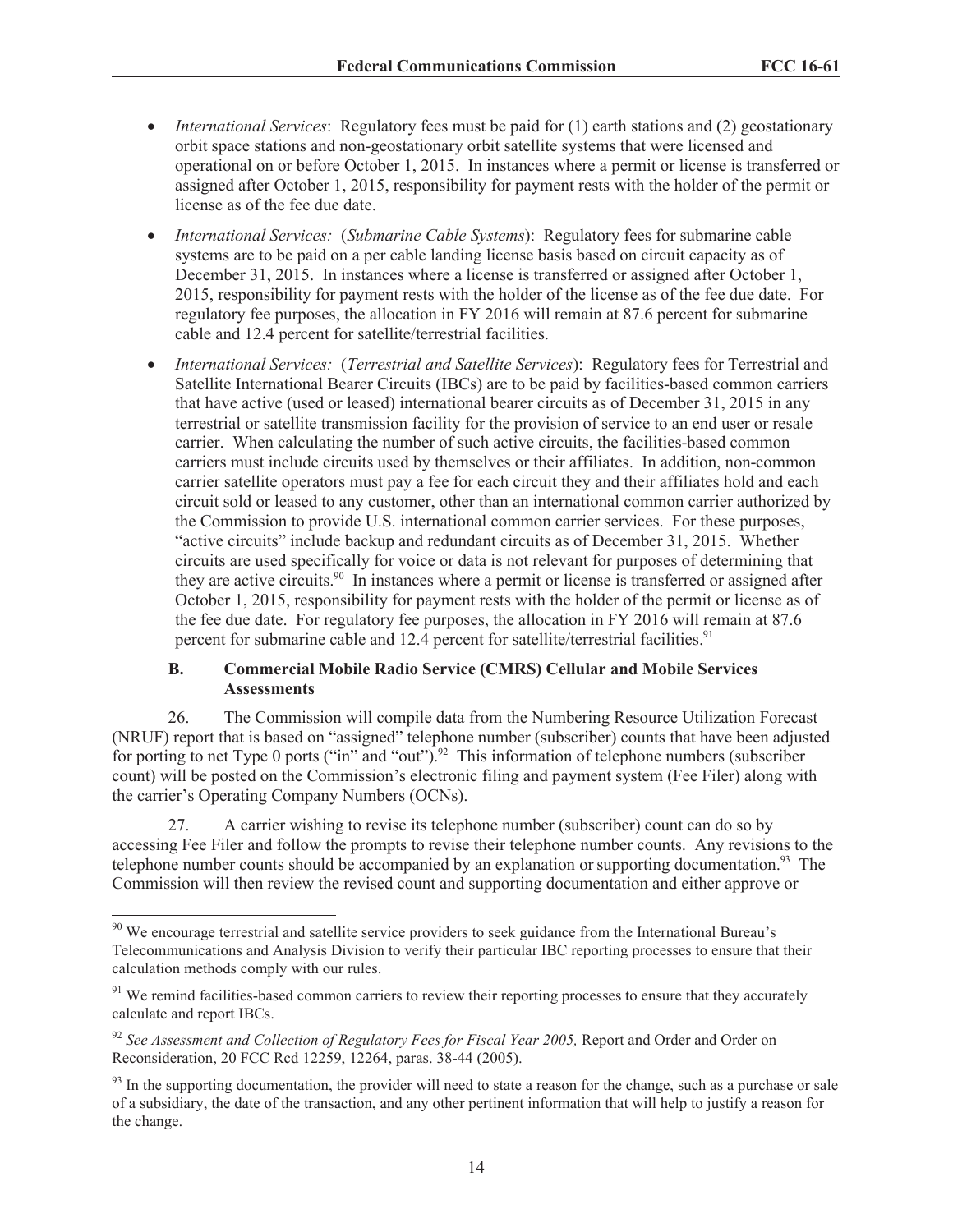disapprove the submission in Fee Filer. If the submission is disapproved, the Commission will contact the provider to afford the provider an opportunity to discuss its revised subscriber count and/or provide additional supporting documentation. If we receive no response from the provider, or we do not reverse our initial disapproval of the provider's revised count submission, the fee payment must be based on the number of subscribers listed initially in Fee Filer. Once the timeframe for revision has passed, the telephone number counts are final and are the basis upon which CMRS regulatory fees are to be paid. Providers can view their final telephone counts online in Fee Filer. A final CMRS assessment letter will not be mailed out.

28. Because some carriers do not file the NRUF report, they may not see their telephone number counts in Fee Filer. In these instances, the carriers should compute their fee payment using the standard methodology that is currently in place for CMRS Wireless services (i.e., compute their telephone number counts as of December 31, 2015), and submit their fee payment accordingly. Whether a carrier reviews its telephone number counts in Fee Filer or not, the Commission reserves the right to audit the number of telephone numbers for which regulatory fees are paid. In the event that the Commission determines that the number of telephone numbers that are paid is inaccurate, the Commission will bill the carrier for the difference between what was paid and what should have been paid.

## **C. Initial Regulatory Flexibility Analysis**

29. An initial regulatory flexibility analysis (IRFA) is contained in Appendix E. Comments to the IRFA must be identified as responses to the IRFA and filed by the deadlines for comments on the Notice. The Commission will send a copy of the Notice, including the IRFA, to the Chief Counsel for Advocacy of the Small Business Administration.

## **D. Initial Paperwork Reduction Act of 1995 Analysis**

30. This document does not contain new or modified information collection requirements subject to the Paperwork Reduction Act of 1995 (PRA), Public Law 104-13. In addition, therefore, it does not contain any new or modified information collection burden for small business concerns with fewer than 25 employees, pursuant to the Small Business Paperwork Relief Act of 2002, Public Law 107- 198, *see* 44 U.S.C. § 3506(c)(4).

#### **E. Filing Instructions**

31. Pursuant to sections 1.415 and 1.419 of the Commission's rules, 47 CFR §§ 1.415, 1.419, interested parties may file comments and reply comments on or before the dates indicated on the first page of this document. Comments may be filed using the Commission's Electronic Comment Filing System (ECFS). *See Electronic Filing of Documents in Rulemaking Proceedings*, 63 FR 24121 (1998).

- Electronic Filers: Comments may be filed electronically using the Internet by accessing the ECFS.
- · Paper Filers: Parties who choose to file by paper must file an original and one copy of each filing. If more than one docket or rulemaking number appears in the caption of this proceeding, filers must submit two additional copies for each additional docket or rulemaking number.
	- o Filings can be sent by hand or messenger delivery, by commercial overnight courier, or by first-class or overnight U.S. Postal Service mail. All filings must be addressed to the Commission's Secretary, Office of the Secretary, Federal Communications Commission.
	- o All hand-delivered or messenger-delivered paper filings for the Commission's Secretary must be delivered to FCC Headquarters at 445 12th St., SW, Room TW-A325, Washington, DC 20554. The filing hours are 8:00 a.m. to 7:00 p.m. All hand deliveries must be held together with rubber bands or fasteners. Any envelopes and boxes must be disposed of before entering the building.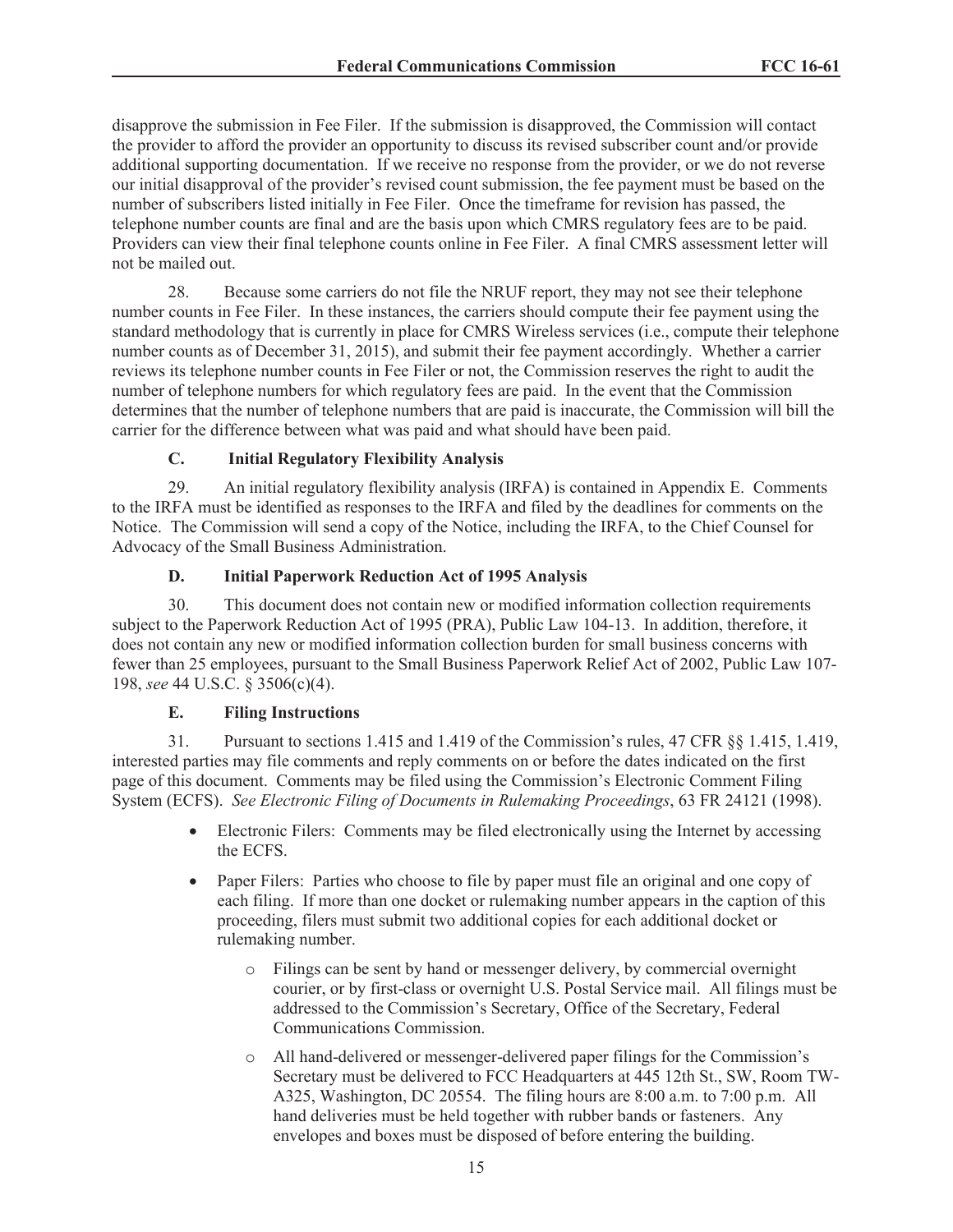- o Commercial overnight mail (other than U.S. Postal Service Express Mail and Priority Mail) must be sent to 9300 East Hampton Drive, Capitol Heights, MD 20743.
- o U.S. Postal Service first-class, Express, and Priority mail must be addressed to 445 12th Street, SW, Washington, DC 20554.

32. People with Disabilities: To request materials in accessible formats for people with disabilities (braille, large print, electronic files, audio format), send an e-mail to fcc504@fcc.gov or call the Consumer & Governmental Affairs Bureau at 202-418-0530 (voice), 202-418-0432 (tty).

### F. **Ex Parte Information**

33. This proceeding shall be treated as a "permit-but-disclose" proceeding in accordance with the Commission's ex parte rules. Persons making ex parte presentations must file a copy of any written presentation or a memorandum summarizing any oral presentation within two business days after the presentation (unless a different deadline applicable to the Sunshine period applies). Persons making oral ex parte presentations are reminded that memoranda summarizing the presentation must list all persons attending or otherwise participating in the meeting at which the ex parte presentation was made, and summarize all data presented and arguments made during the presentation. If the presentation consisted in whole or in part of the presentation of data or arguments already reflected in the presenter's written comments, memoranda, or other filings in the proceeding, the presenter may provide citations to such data or arguments in his or her prior comments, memoranda, or other filings (specifying the relevant page and/or paragraph numbers where such data or arguments can be found) in lieu of summarizing them in the memorandum. Documents shown or given to Commission staff during ex parte meetings are deemed to be written ex parte presentations and must be filed consistent with section 1.1206(b) of the Commission's rules. In proceedings governed by section 1.49(f) of the Commission's rules or for which the Commission has made available a method of electronic filing, written ex parte presentations and memoranda summarizing oral ex parte presentations, and all attachments thereto, must be filed through the electronic comment filing system available for that proceeding, and must be filed in their native format (e.g., .doc, .xml, .ppt, searchable .pdf). Participants in this proceeding should familiarize themselves with the Commission's ex parte rules.

#### **V. ORDERING CLAUSE**

34. Accordingly, **IT IS ORDERED** that, pursuant to Sections 4(i) and (j), 9, and 303(r) of the Communications Act of 1934, as amended, 47 U.S.C. §§ 154(i), 154(j), 159, and 303(r), this Notice of Proposed Rulemaking **IS HEREBY ADOPTED**.

#### FEDERAL COMMUNICATIONS COMMISSION

Marlene H. Dortch Secretary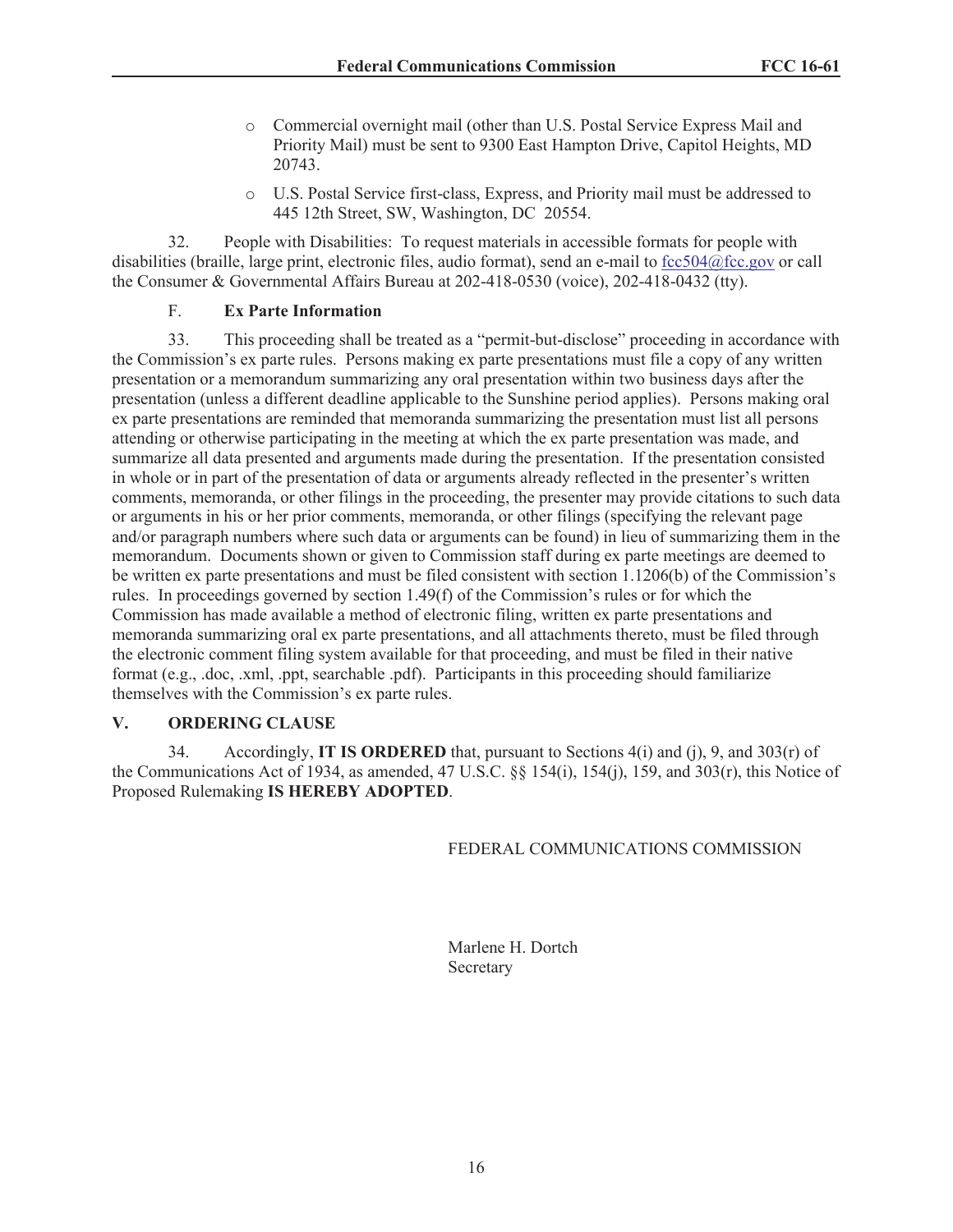# **APPENDIX A**

## **Calculation of FY 2016 Revenue Requirements and Pro-Rata Fees**

Regulatory fees for the categories shaded in gray are collected by the Commission in advance to cover the term of the license and are submitted at the time the application is filed.

| <b>Fee Category</b>                                  | FY 2016<br><b>Payment Units Years</b> |              | FY 2015<br>Revenue<br><b>Estimate</b> | <b>Pro-Rated</b><br>FY 2016<br>Revenue<br>Require- | Computed<br>FY 2016<br>Reg. Fee | Rounded<br>FY 2016<br>Reg. Fee | <b>Expected</b><br>FY 2016<br>Revenue |
|------------------------------------------------------|---------------------------------------|--------------|---------------------------------------|----------------------------------------------------|---------------------------------|--------------------------------|---------------------------------------|
|                                                      |                                       |              |                                       | ment                                               |                                 |                                |                                       |
| PLMRS (Exclusive<br>Use)                             | 2,500                                 | 10           | 546,000                               | 625,938                                            | 25                              | 25                             | 625,000                               |
| PLMRS (Shared use)                                   | 31,100                                | 10           | 3,100,000                             | 3,114,665                                          | 10                              | 10                             | 3,110,000                             |
| (includes Rural<br>Radio Service (47<br>CFR part 22) |                                       |              |                                       |                                                    |                                 |                                |                                       |
| Microwave                                            | 12,500                                | 10           | 2,520,000                             | 3,129,688                                          | 25                              | 25                             | 3,125,000                             |
| Marine (Ship)                                        | 6,900                                 | 10           | 945,000                               | 1,036,553                                          | 15                              | 15                             | 1,035,000                             |
| <b>Aviation</b> (Aircraft)                           | 4,700                                 | 10           | 420,000                               | 470,705                                            | 10                              | 10                             | 470,000                               |
| Marine (Coast)                                       | 480                                   | 10           | 171,500                               | 192,288                                            | 40                              | 40                             | 192,000                               |
| <b>Aviation</b> (Ground)                             | 1,100                                 | 10           | 180,000                               | 220,330                                            | 20                              | 20                             | 220,000                               |
| AM Class $A^4$                                       | 66                                    | $\mathbf{1}$ | 281,125                               | 314,451                                            | 4,764                           | 4,775                          | 315,150                               |
| $\overline{\text{AM Class B}}^4$                     | 1,535                                 | $\mathbf{1}$ | 3,499,125                             | 3,893,459                                          | 2,536                           | $\overline{2,525}$             | 3,875,875                             |
| AM Class $C^4$                                       | 889                                   | $\,1$        | 1,244,600                             | 1,409,299                                          | 1,585                           | 1,575                          | 1,400,175                             |
| AM Class $D^4$                                       | 1,492                                 | $\mathbf{1}$ | 4,103,000                             | 4,607,579                                          | 3,088                           | 3,100                          | 4,625,200                             |
| FM Classes A, B1 &<br>C3 <sup>4</sup>                | 3,122                                 | $\mathbf{1}$ | 8,613,000                             | 9,652,908                                          | 3,092                           | 3,100                          | 9,678,200                             |
| FM Classes B, C, C0,<br>C1 & C2 <sup>4</sup>         | 3,139                                 | $\mathbf{1}$ | 10,607,625                            | 11,826,839                                         | 3,768                           | 3,775                          | 11,849,725                            |
| <b>AM</b> Construction<br>Permits <sup>1</sup>       | 15                                    | $\mathbf{1}$ | 17,110                                | 10,366                                             | 691                             | 690                            | 10,350                                |
| FM Construction<br>Permits <sup>1</sup>              | 179                                   | $\mathbf{1}$ | 136,500                               | 215,122                                            | 1,202                           | 1,200                          | 214,800                               |
| Satellite TV                                         | 128                                   | $\,1$        | 200,025                               | 224,336                                            | 1,753                           | 1,750                          | 224,000                               |
| Digital TV Markets<br>$1 - 10$                       | 139                                   | $\mathbf{1}$ | 6,274,550                             | 8,446,540                                          | 60,766                          | 60,775                         | 8,447,725                             |
| Digital TV Markets<br>$11 - 25$                      | 139                                   | $\mathbf{1}$ | 5,918,400                             | 6,358,412                                          | 45,744                          | 45,750                         | 6,359,250                             |
| Digital TV Markets<br>26-50                          | 181                                   | $\mathbf{1}$ | 5,000,125                             | 5,532,175                                          | 30,565                          | 30,575                         | 5534,075                              |
| Digital TV Markets<br>$51 - 100$                     | 283                                   | $\mathbf{1}$ | 4,605,825                             | 4,311,203                                          | 15,234                          | 15,225                         | 4,308,675                             |
| Digital TV<br><b>Remaining Markets</b>               | 365                                   | $\mathbf{1}$ | 1,838,150                             | 1,827,738                                          | 5,008                           | 5,000                          | 1,825,000                             |
| Digital TV<br>Construction<br>Permits <sup>1</sup>   | $\overline{3}$                        | $\mathbf{1}$ | 9,700                                 | 15,023                                             | 5,000                           | 5,000                          | 15,000                                |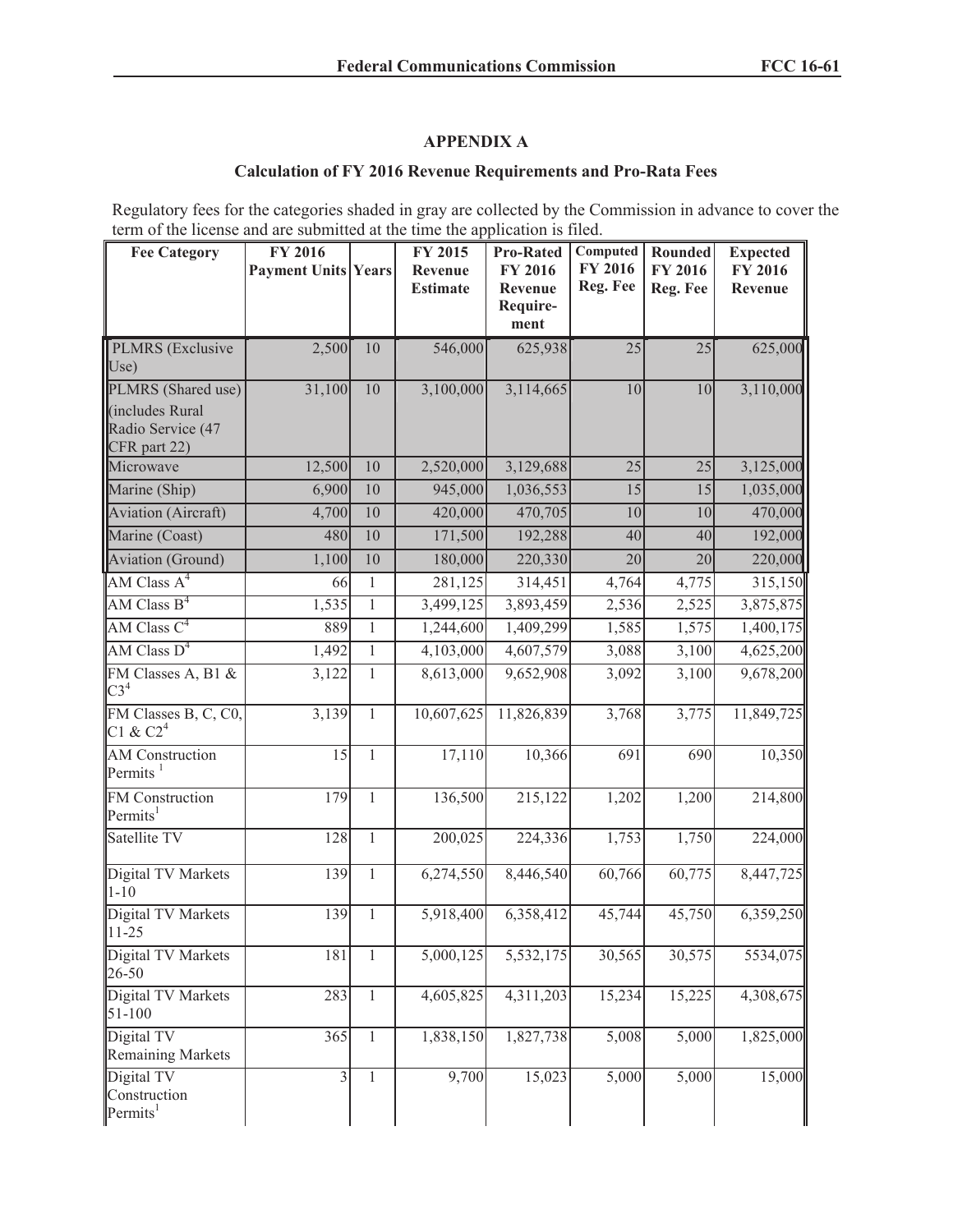| <b>Fee Category</b>                                                                                         | <b>FY 2016</b>             |              | <b>FY 2015</b>             | <b>Pro-Rated</b>                              | Computed                   | <b>Rounded</b>             | <b>Expected</b>           |
|-------------------------------------------------------------------------------------------------------------|----------------------------|--------------|----------------------------|-----------------------------------------------|----------------------------|----------------------------|---------------------------|
|                                                                                                             | <b>Payment Units Years</b> |              | Revenue<br><b>Estimate</b> | <b>FY 2016</b><br>Revenue<br>Require-<br>ment | <b>FY 2016</b><br>Reg. Fee | <b>FY 2016</b><br>Reg. Fee | <b>FY 2016</b><br>Revenue |
| LPTV/Translators/<br><b>Boosters/Class A TV</b>                                                             | 3,924                      | 1            | 1,601,600                  | 1,788,098                                     | 456                        | 455                        | 1,785,420                 |
| <b>CARS</b> Stations                                                                                        | 285                        | $\mathbf{1}$ | 198,000                    | 221,206                                       | 776                        | 775                        | 220,875                   |
| Cable TV Systems,<br>including IPTV                                                                         | 64,100,000                 | $\mathbf{1}$ | 61,920,000                 | 64,196,150                                    | 1.0015                     | 1.00                       | 64,100,000                |
| <b>Direct Broadcast</b><br>Satellite (DBS)                                                                  | 34,000,000                 | $\mathbf{1}$ | 4,080,000                  | 9,193,770                                     | .2704                      | .27                        | 9,180,000                 |
| Interstate<br>Telecommunication<br><b>Service Providers</b>                                                 | \$38,400,000,000           | $\mathbf{1}$ |                            | 128,428,000 141,908,544 0.0036955             |                            | 0.00370                    | 142,080,000               |
| <b>Toll Free Numbers</b>                                                                                    | 36,500,000                 | $\mathbf{1}$ | 4,380,000                  | 4,752,018                                     | 0.1302                     | 0.13                       | 4,745,000                 |
| <b>CMRS</b> Mobile<br>Services<br>(Cellular/Public<br>Mobile)                                               | 360,000,000                | $\mathbf{1}$ | 60,180,000                 | 72,108,276                                    | 0.2003                     | 0.20                       | 72,000,000                |
| CMRS Messag.<br>Services                                                                                    | 2,300,000                  | $\mathbf{1}$ | 208,000                    | 184,000                                       | 0.0800                     | 0.080                      | 184,000                   |
| BRS <sup>2</sup>                                                                                            | 890                        | $\mathbf{1}$ | 565,150                    | 645,250                                       | 725                        | 725                        | 645,250                   |
| <b>LMDS</b>                                                                                                 | 395                        | 1            | 238,125                    | 286,375                                       | 725                        | 725                        | 286,375                   |
| Per 64 kbps Int'l<br><b>Bearer Circuits</b><br>Terrestrial (Common)<br>& Satellite (Common &<br>Non-Common) | 22,500,000                 | $\mathbf{1}$ | 657,000                    | 770,617                                       | .0342                      | .03                        | 675,000                   |
| Submarine Cable<br>Providers (see chart<br>in Appendix $B$ <sup>3</sup>                                     | 39.19                      | $\mathbf{1}$ | 4,652,576                  | 5,444,038                                     | 138,914                    | 138,925                    | 5,444,471                 |
| <b>Earth Stations</b>                                                                                       | 3,400                      | $\mathbf{1}$ | 1,023,000                  | 1,174,760                                     | 346                        | 345                        | 1,173,000                 |
| <b>Space Stations</b><br>(Geostationary)                                                                    | 95                         | 1            | 11,438,400                 | 13,174,858                                    | 138,683                    | 138,675                    | 13,174,125                |
| Space Stations (Non-<br>Geostationary)                                                                      | 6                          | $\mathbf{1}$ | 792,750                    | 913,068                                       | 152,178                    | 152,175                    | 913,050                   |
| ****** Total<br><b>Estimated Revenue</b><br>to be Collected                                                 |                            |              |                            | 340, 593, 961 384, 196, 740                   |                            |                            | 384,066,766               |
| ****** Total<br>Revenue<br>Requirement                                                                      |                            |              | 339,844,000 384,012,497    |                                               |                            |                            | 384,012,497               |
| Difference                                                                                                  |                            |              | 749,961                    | 184,243                                       |                            |                            | 54,269                    |

Notes on Appendix A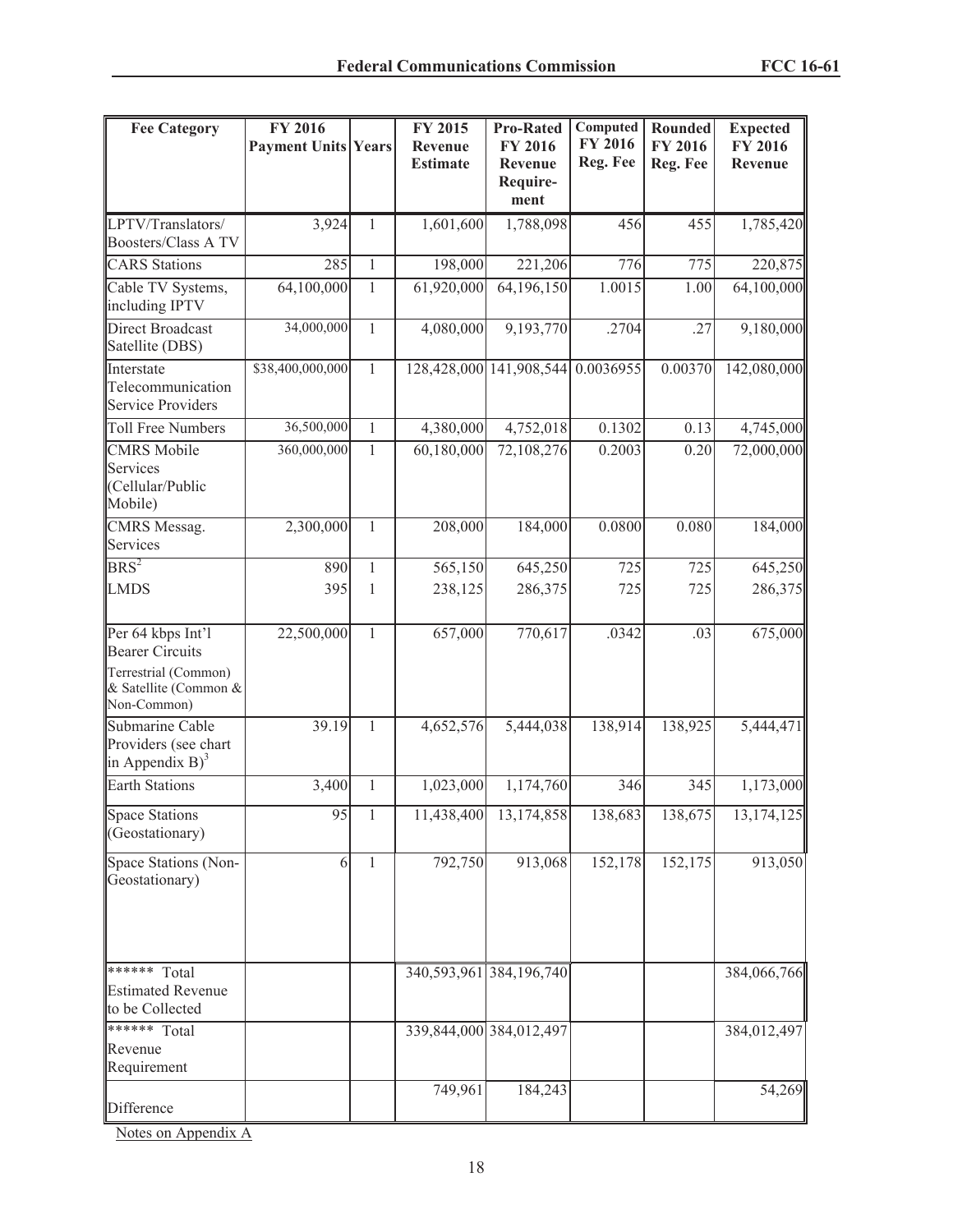<sup>1</sup> The AM and FM Construction Permit revenues and the Digital (VHF/UHF) Construction Permit revenues were adjusted, respectively, to set the regulatory fee to an amount no higher than the lowest licensed fee for that class of service. Reductions in the Digital (VHF/UHF) Construction Permit revenues were also offset by increases in the revenue totals for various Digital television stations by market size, respectively.

<sup>2</sup> MDS/MMDS category was renamed Broadband Radio Service (BRS). *See Amendment of Parts 1, 21, 73, 74 and 101 of the Commission's Rules to Facilitate the Provision of Fixed and Mobile Broadband Access, Educational and Other Advanced Services in the 2150-2162 and 2500-2690 MHz Bands*, Report & Order and Further Notice of Proposed Rulemaking, 19 FCC Rcd 14165, 14169, para. 6 (2004).

<sup>3</sup> The chart at the end of Appendix B lists the submarine cable bearer circuit regulatory fees (common and noncommon carrier basis) that resulted from the adoption of *Assessment and Collection of Regulatory Fees for Fiscal Year 2008*, Report and Order and Further Notice of Proposed Rulemaking, 24 FCC Rcd 6388 (2008) and *Assessment and Collection of Regulatory Fees for Fiscal Year 2008*, Second Report and Order, 24 FCC Rcd 4208 (2009).

<sup>4</sup> The fee amounts listed in the column entitled "Rounded New FY 2016 Regulatory Fee" constitute a weighted average media regulatory fee by class of service. The actual FY 2016 regulatory fees for AM/FM radio stations are listed on a grid located at the end of Appendix B.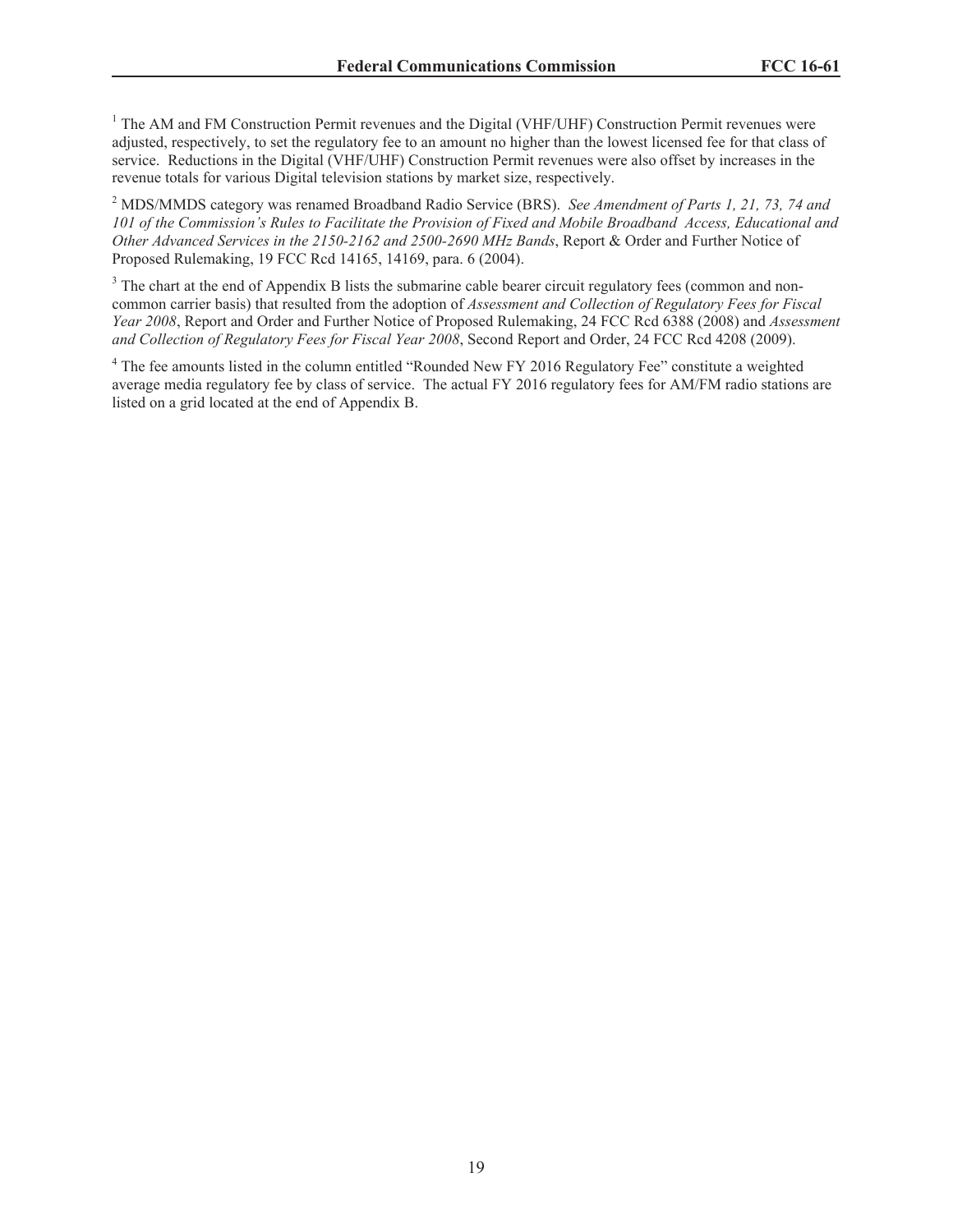## **APPENDIX B**

# **Proposed Regulatory Fees**

# **FY 2016 Schedule of Regulatory Fees**

Regulatory fees for the categories shaded in gray are collected by the Commission in advance to cover the term of the license and are submitted at the time the application is filed.

| <b>Fee Category</b>                                                                  | Annual<br><b>Regulatory Fee</b><br>$(U.S.$ Ss) |
|--------------------------------------------------------------------------------------|------------------------------------------------|
| PLMRS (per license) (Exclusive Use) (47 CFR part 90)                                 | 25                                             |
| Microwave (per license) (47 CFR part 101)                                            | 25                                             |
| Marine (Ship) (per station) (47 CFR part 80)                                         | 15                                             |
| Marine (Coast) (per license) (47 CFR part 80)                                        | 40                                             |
| Rural Radio (47 CFR part 22) (previously listed under the Land Mobile category)      | 10                                             |
| PLMRS (Shared Use) (per license) (47 CFR part 90)                                    | 10                                             |
| Aviation (Aircraft) (per station) (47 CFR part 87)                                   | 10                                             |
| Aviation (Ground) (per license) (47 CFR part 87)                                     | 20                                             |
| CMRS Mobile/Cellular Services (per unit) (47 CFR parts 20, 22, 24, 27, 80 and<br>90) | .20                                            |
| CMRS Messaging Services (per unit) (47 CFR parts 20, 22, 24 and 90)                  | .08                                            |
| Broadband Radio Service (formerly MMDS/MDS) (per license) (47 CFR part<br>27)        | 725                                            |
| Local Multipoint Distribution Service (per call sign) (47 CFR, part 101)             | 725                                            |
| AM Radio Construction Permits                                                        | 690                                            |
| FM Radio Construction Permits                                                        | 1,200                                          |
| Digital TV (47 CFR part 73) VHF and UHF Commercial                                   |                                                |
| Markets 1-10                                                                         | 60,775                                         |
| Markets 11-25                                                                        | 45,750                                         |
| Markets 26-50                                                                        | 30,575                                         |
| Markets 51-100                                                                       | 15,225                                         |
| <b>Remaining Markets</b>                                                             | 5,000                                          |
| <b>Construction Permits</b>                                                          | 5,000                                          |
| Satellite Television Stations (All Markets)                                          | 1,750                                          |
| Low Power TV, Class A TV, TV/FM Translators & Boosters (47 CFR part 74)              | 455                                            |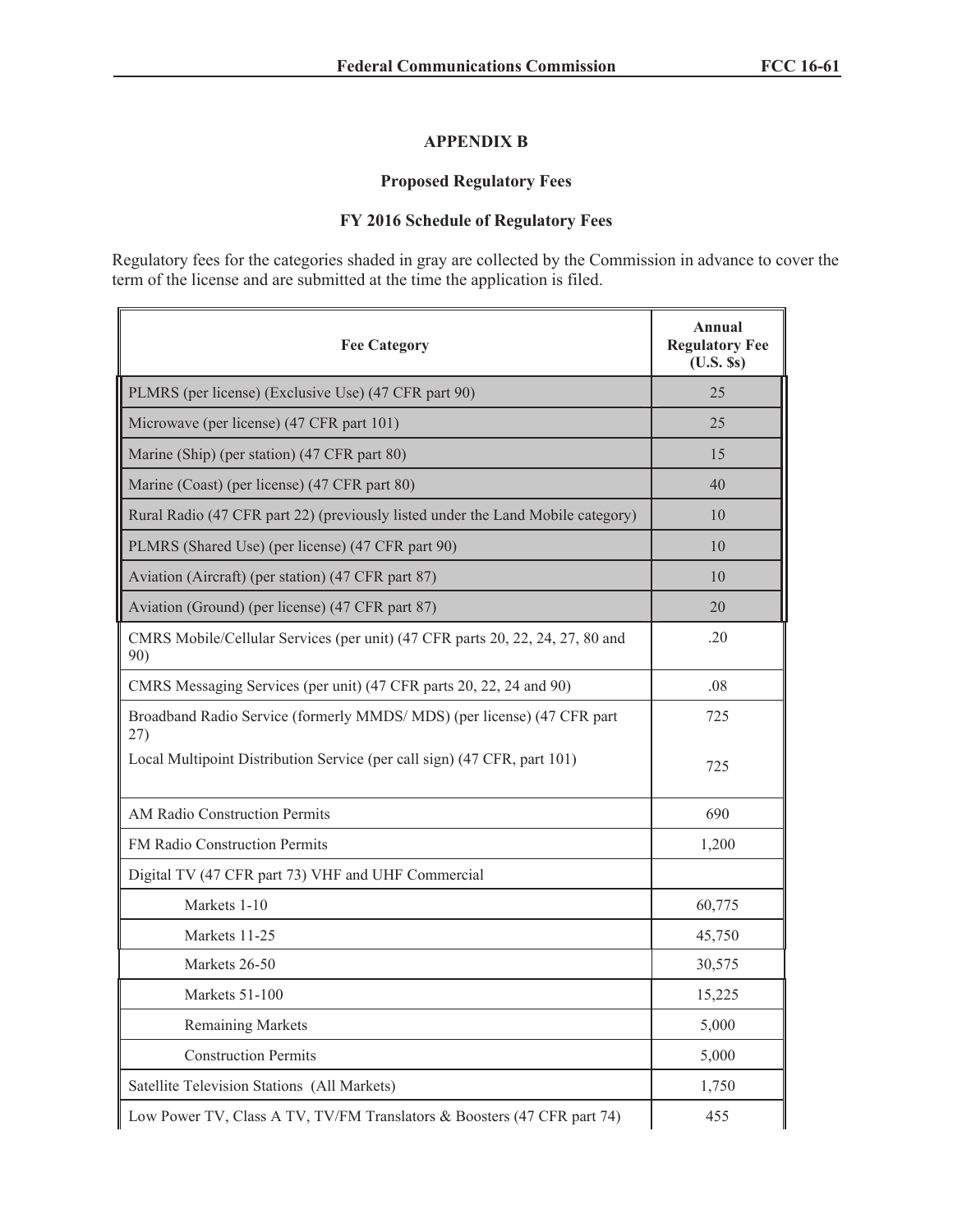| <b>Fee Category</b>                                                                                                                                       | Annual<br><b>Regulatory Fee</b><br>$(U.S.$ $\S$ s $)$ |
|-----------------------------------------------------------------------------------------------------------------------------------------------------------|-------------------------------------------------------|
| CARS (47 CFR part 78)                                                                                                                                     | 775                                                   |
| Cable Television Systems (per subscriber) (47 CFR part 76), Including IPTV                                                                                | 1.00                                                  |
| Direct Broadcast Service (DBS) (per subscriber) (as defined by section $602(13)$ of<br>the Act)                                                           | .27                                                   |
| Interstate Telecommunication Service Providers (per revenue dollar)                                                                                       | .00370                                                |
| Toll Free (per toll free subscriber) (47 CFR section 52.101 (f) of the rules)                                                                             | .13                                                   |
| Earth Stations (47 CFR part 25)                                                                                                                           | 345                                                   |
| Space Stations (per operational station in geostationary orbit) (47 CFR part 25)<br>also includes DBS Service (per operational station) (47 CFR part 100) | 138,675                                               |
| Space Stations (per operational system in non-geostationary orbit) (47 CFR part<br>25)                                                                    | 152,175                                               |
| International Bearer Circuits -- Terrestrial/Satellites (per 64KB circuit)                                                                                | .03                                                   |
| Submarine Cable Landing Licenses Fee (per cable system)                                                                                                   | See Table Below                                       |
|                                                                                                                                                           |                                                       |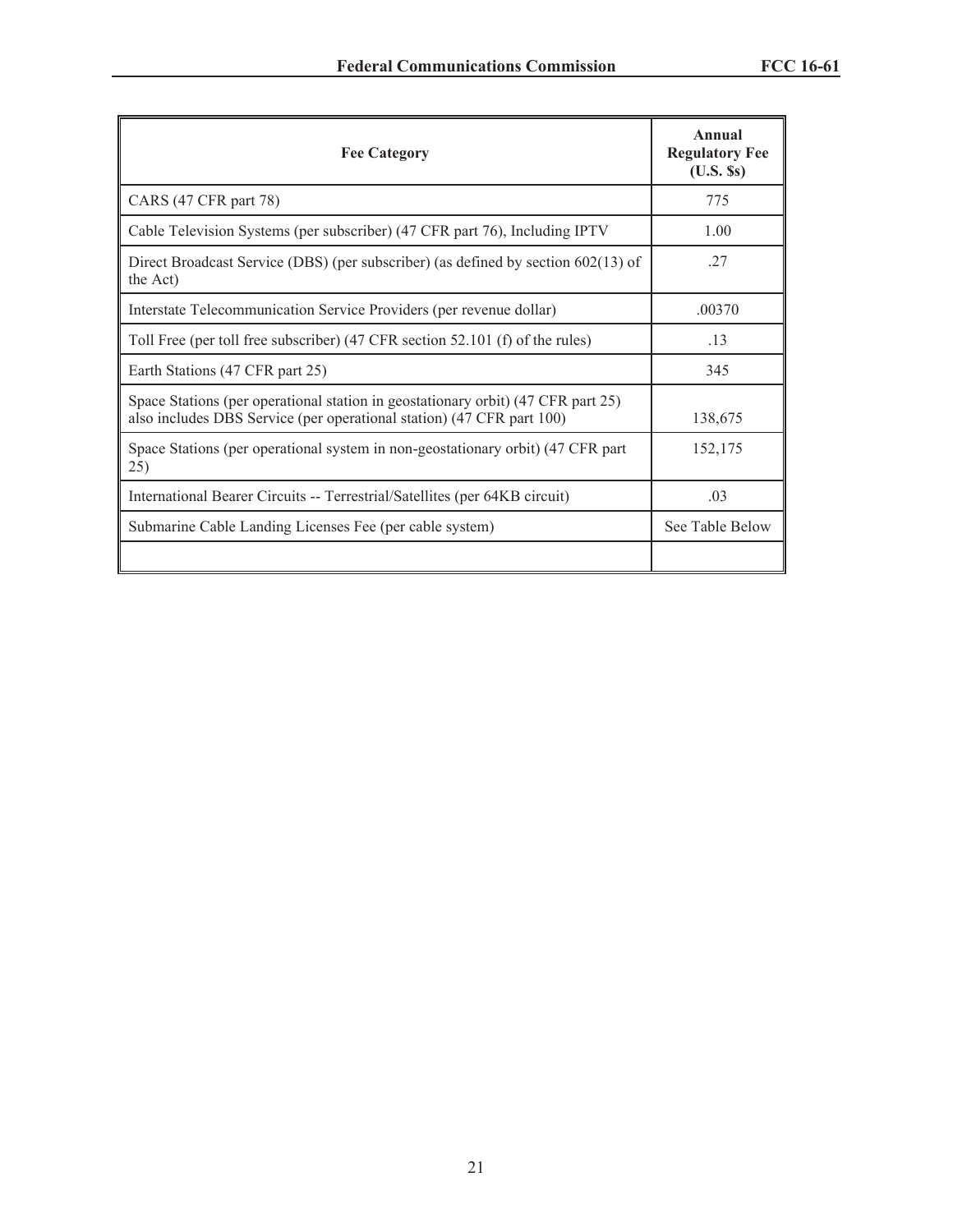| <b>FY 2016 RADIO STATION REGULATORY FEES</b> |                                 |                      |               |                      |                                 |                                                    |  |  |
|----------------------------------------------|---------------------------------|----------------------|---------------|----------------------|---------------------------------|----------------------------------------------------|--|--|
| Population<br><b>Served</b>                  | <b>AM Class</b><br>$\mathbf{A}$ | <b>AM Class</b><br>B | AM<br>Class C | AM<br><b>Class D</b> | <b>FM Classes</b><br>A, B1 & C3 | <b>FM Classes</b><br><b>B, C, C0, C1</b><br>$\&C2$ |  |  |
| $\leq 25,000$                                | \$1,100                         | \$795                | \$690         | \$760                | \$1,200                         | \$1,375                                            |  |  |
| $25,001 - 75,000$                            | \$1,650                         | \$1,200              | \$1,025       | \$1,150              | \$1,800                         | \$2,050                                            |  |  |
| $75,001 - 150,000$                           | \$2,200                         | \$1,600              | \$1,375       | \$1,525              | \$2,400                         | \$2,750                                            |  |  |
| $150,001 - 500,000$                          | \$3,300                         | \$2,375              | \$2,075       | \$2,275              | \$3,600                         | \$4,125                                            |  |  |
| $500,001 - 1,200,000$                        | \$5,500                         | \$3,975              | \$3,450       | \$3,800              | \$6,000                         | \$6,875                                            |  |  |
| $1,200,001 - 3,000,00$                       | \$8,250                         | \$5,950              | \$5,175       | \$5,700              | \$9,000                         | \$10,300                                           |  |  |
| $3,000,001 - 6,000,00$                       | \$11,000                        | \$7,950              | \$6,900       | \$7,600              | \$12,000                        | \$13,750                                           |  |  |
| >6,000,000                                   | \$13,750                        | \$9,950              | \$8,625       | \$9,500              | \$15,000                        | \$17,175                                           |  |  |

# **FY 2016 SCHEDULE OF REGULATORY FEES: (continued)**

#### **FY 2016 SCHEDULE OF REGULATORY FEES International Bearer Circuits - Submarine Cable**

| Submarine Cable Systems<br>(capacity as of December 31, 2015) | Fee amount |
|---------------------------------------------------------------|------------|
| $< 2.5$ Gbps                                                  | \$8,675    |
| 2.5 Gbps or greater, but less than 5 Gbps                     | \$17,375   |
| 5 Gbps or greater, but less than 10 Gbps                      | \$34,725   |
| 10 Gbps or greater, but less than 20 Gbps                     | \$69,475   |
| 20 Gbps or greater                                            | \$138,925  |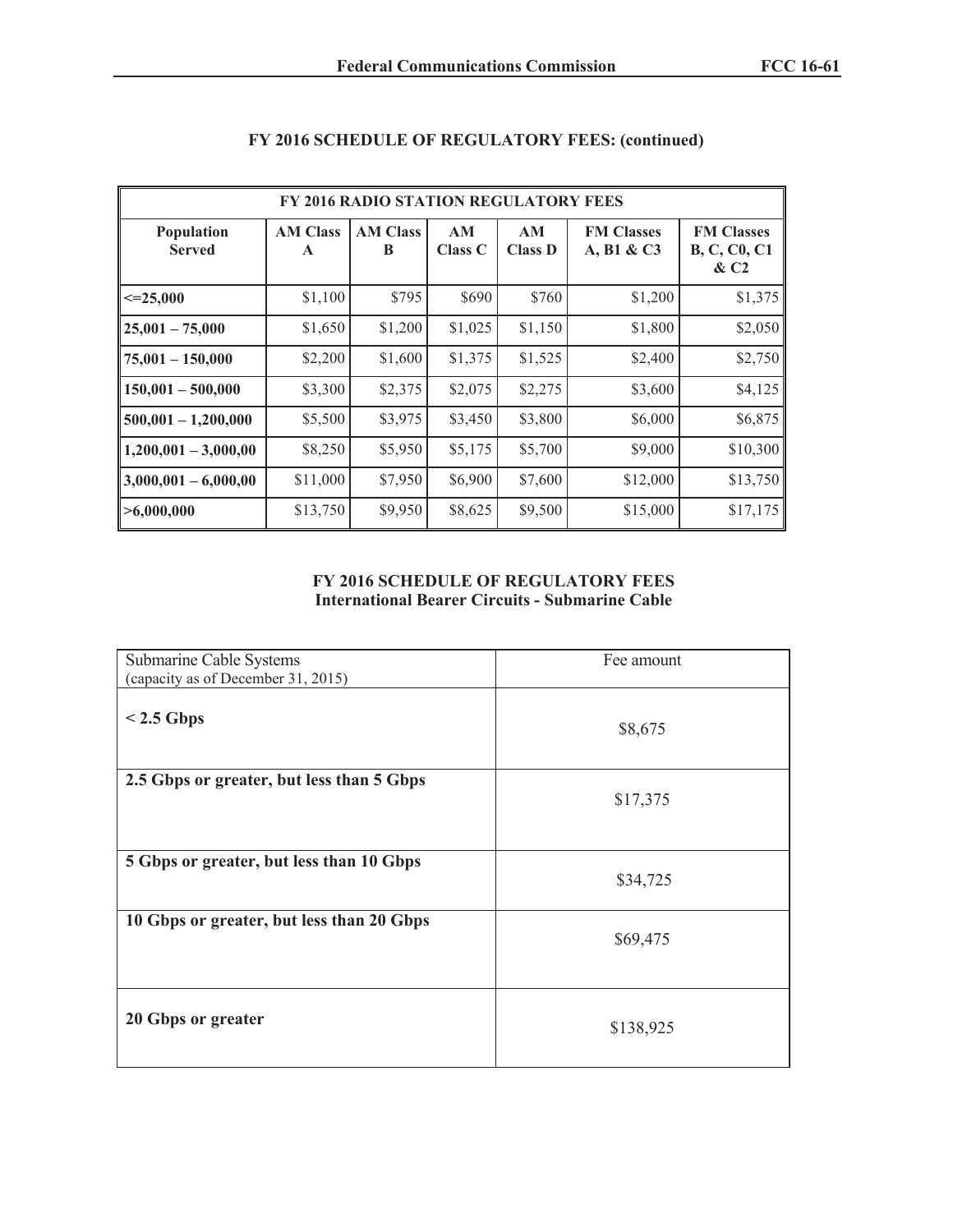## **APPENDIX C**

#### **Sources of Payment Unit Estimates for FY 2016**

In order to calculate individual service fees for FY 2016, we adjusted FY 2015 payment units for each service to more accurately reflect expected FY 2016 payment liabilities. We obtained our updated estimates through a variety of means. For example, we used Commission licensee data bases, actual prior year payment records and industry and trade association projections when available. The databases we consulted include our Universal Licensing System (ULS), International Bureau Filing System (IBFS), Consolidated Database System (CDBS) and Cable Operations and Licensing System (COALS), as well as reports generated within the Commission such as the Wireless Telecommunications Bureau's *Numbering Resource Utilization Forecast*.

We sought verification for these estimates from multiple sources and, in all cases, we compared FY 2016 estimates with actual FY 2015 payment units to ensure that our revised estimates were reasonable. Where appropriate, we adjusted and/or rounded our final estimates to take into consideration the fact that certain variables that impact on the number of payment units cannot yet be estimated with sufficient accuracy. These include an unknown number of waivers and/or exemptions that may occur in FY 2016 and the fact that, in many services, the number of actual licensees or station operators fluctuates from time to time due to economic, technical, or other reasons. When we note, for example, that our estimated FY 2016 payment units are based on FY 2015 actual payment units, it does not necessarily mean that our FY 2016 projection is exactly the same number as in FY 2015. We have either rounded the FY 2016 number or adjusted it slightly to account for these variables.

| <b>FEE CATEGORY</b>                                                                                               | <b>SOURCES OF PAYMENT UNIT ESTIMATES</b>                                                                                                                                                                                                                                                                                                      |
|-------------------------------------------------------------------------------------------------------------------|-----------------------------------------------------------------------------------------------------------------------------------------------------------------------------------------------------------------------------------------------------------------------------------------------------------------------------------------------|
| Land Mobile (All), Microwave,<br>Marine (Ship & Coast), Aviation<br>(Aircraft & Ground), Domestic<br>Public Fixed | Based on Wireless Telecommunications Bureau (WTB) projections<br>of new applications and renewals taking into consideration existing<br>Commission licensee data bases. Aviation (Aircraft) and Marine<br>(Ship) estimates have been adjusted to take into consideration the<br>licensing of portions of these services on a voluntary basis. |
| <b>CMRS</b> Cellular/Mobile Services                                                                              | Based on WTB projection reports, and FY 2015 payment data.                                                                                                                                                                                                                                                                                    |
| <b>CMRS</b> Messaging Services                                                                                    | Based on WTB reports, and FY 2015 payment data.                                                                                                                                                                                                                                                                                               |
| <b>AM/FM Radio Stations</b>                                                                                       | Based on CDBS data, adjusted for exemptions, and actual FY 2015<br>payment units.                                                                                                                                                                                                                                                             |
| Digital TV Stations<br>(Combined VHF/UHF units)                                                                   | Based on CDBS data, adjusted for exemptions, and actual FY 2015<br>payment units.                                                                                                                                                                                                                                                             |
| <b>AM/FM/TV Construction Permits</b>                                                                              | Based on CDBS data, adjusted for exemptions, and actual FY 2015<br>payment units.                                                                                                                                                                                                                                                             |
| LPTV, Translators and Boosters,<br>Class A Television                                                             | Based on CDBS data, adjusted for exemptions, and actual FY 2015<br>payment units.                                                                                                                                                                                                                                                             |
| BRS (formerly MDS/MMDS)<br><b>LMDS</b>                                                                            | Based on WTB reports and actual FY 2015 payment units.<br>Based on WTB reports and actual FY 2015 payment units.                                                                                                                                                                                                                              |
| Cable Television Relay Service                                                                                    | Based on data from Media Bureau's COALS database and actual                                                                                                                                                                                                                                                                                   |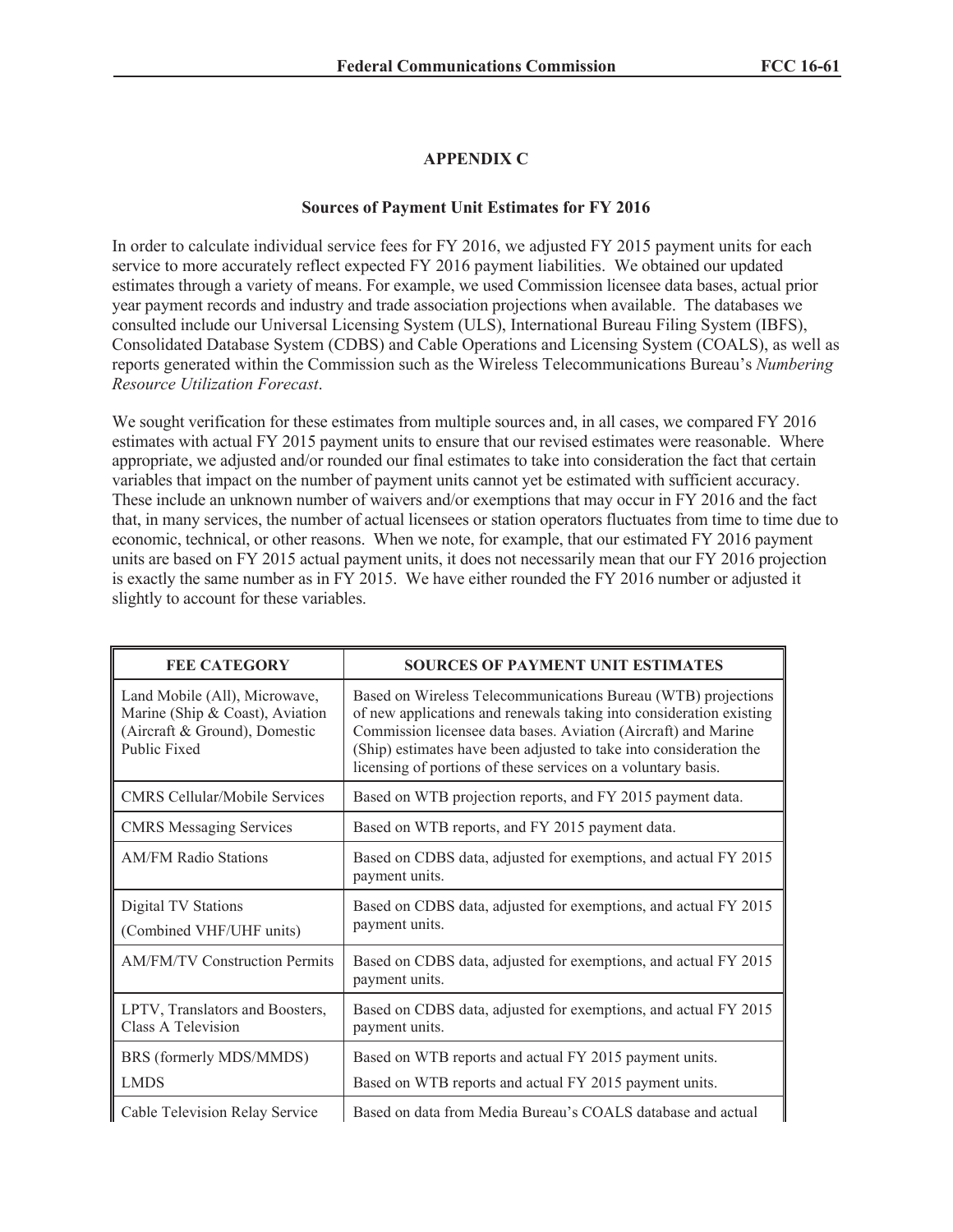| (CARS) Stations                                                       | FY 2015 payment units.                                                                                                                                                                                                                       |
|-----------------------------------------------------------------------|----------------------------------------------------------------------------------------------------------------------------------------------------------------------------------------------------------------------------------------------|
| Cable Television System<br>Subscribers, Including IPTV<br>Subscribers | Based on publicly available data sources for estimated subscriber<br>counts and actual FY 2015 payment units.                                                                                                                                |
| Interstate Telecommunication<br>Service Providers                     | Based on FCC Form 499-Q data for the four quarters of calendar<br>year 2015, the Wireline Competition Bureau projected the amount<br>of calendar year 2015 revenue that will be reported on 2016 FCC<br>Form 499-A worksheets in April 2016. |
| <b>Earth Stations</b>                                                 | Based on International Bureau (IB) licensing data and actual FY<br>2015 payment units.                                                                                                                                                       |
| Space Stations (GSOs & NGSOs)                                         | Based on IB data reports and actual FY 2015 payment units.                                                                                                                                                                                   |
| International Bearer Circuits                                         | Based on IB reports and submissions by licensees, adjusted as<br>necessary.                                                                                                                                                                  |
| Submarine Cable Licenses                                              | Based on IB license information.                                                                                                                                                                                                             |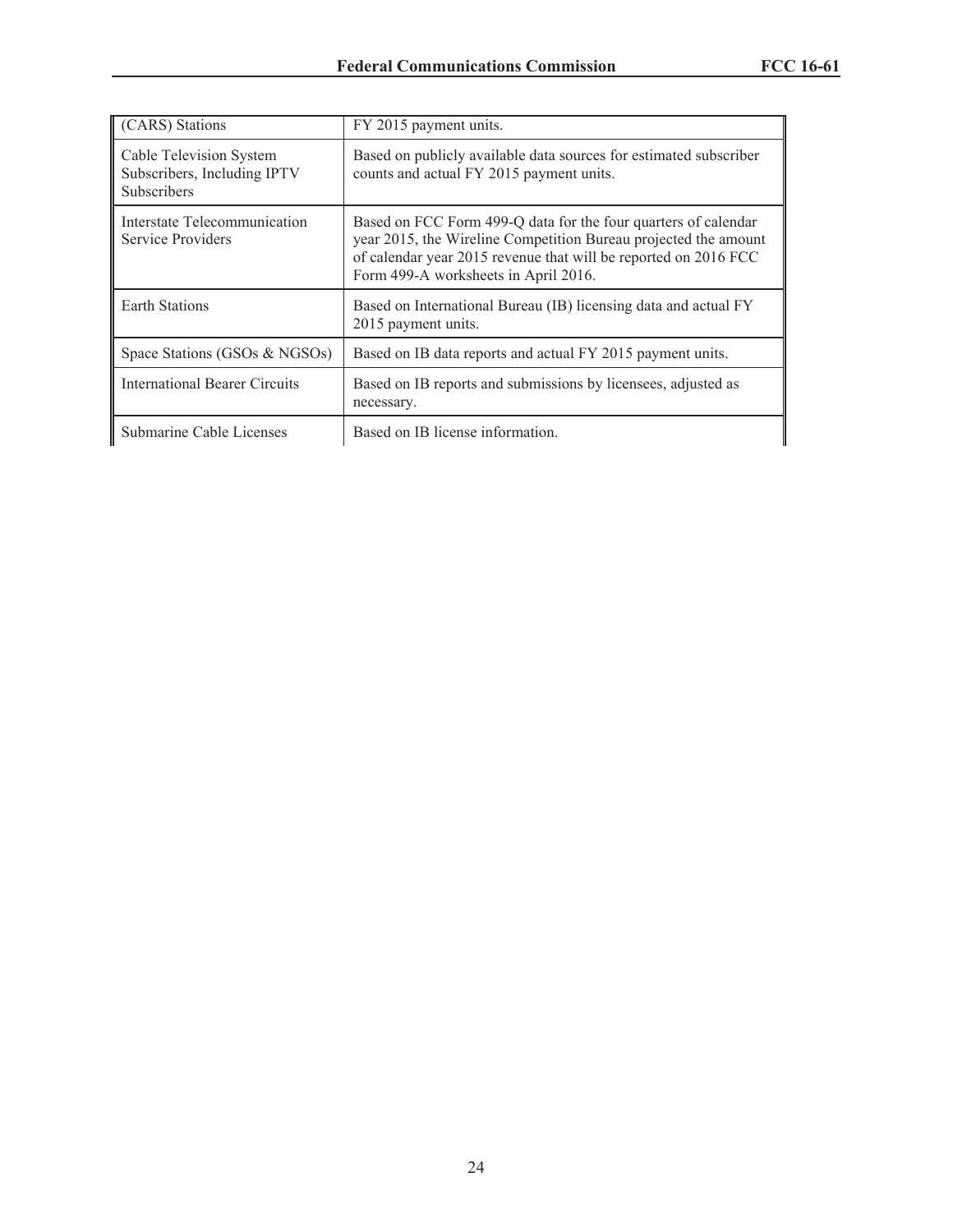# **APPENDIX D**

#### **Factors, Measurements, and Calculations That Determines Station Signal Contours and Associated Population Coverages**

### **AM Stations**

For stations with nondirectional daytime antennas, the theoretical radiation was used at all azimuths. For stations with directional daytime antennas, specific information on each day tower, including field ratio, phase, spacing, and orientation was retrieved, as well as the theoretical pattern root-mean-square of the radiation in all directions in the horizontal plane (RMS) figure (milliVolt per meter (mV/m)  $\omega$  1 km) for the antenna system. The standard, or augmented standard if pertinent, horizontal plane radiation pattern was calculated using techniques and methods specified in sections 73.150 and 73.152 of the Commission's rules. Radiation values were calculated for each of 360 radials around the transmitter site. Next, estimated soil conductivity data was retrieved from a database representing the information in FCC Figure R3. Using the calculated horizontal radiation values, and the retrieved soil conductivity data, the distance to the principal community  $(5 \text{ mV/m})$  contour was predicted for each of the 360 radials. The resulting distance to principal community contours were used to form a geographical polygon. Population counting was accomplished by determining which 2010 block centroids were contained in the polygon. (A block centroid is the center point of a small area containing population as computed by the U.S. Census Bureau.) The sum of the population figures for all enclosed blocks represents the total population for the predicted principal community coverage area.

#### **FM Stations**

The greater of the horizontal or vertical effective radiated power (ERP) (kW) and respective height above average terrain (HAAT) (m) combination was used. Where the antenna height above mean sea level (HAMSL) was available, it was used in lieu of the average HAAT figure to calculate specific HAAT figures for each of 360 radials under study. Any available directional pattern information was applied as well, to produce a radial-specific ERP figure. The HAAT and ERP figures were used in conjunction with the Field Strength (50-50) propagation curves specified in 47 CFR § 73.313 of the Commission's rules to predict the distance to the principal community (70 dBu (decibel above 1 microVolt per meter) or 3.17 mV/m) contour for each of the 360 radials. The resulting distance to principal community contours were used to form a geographical polygon. Population counting was accomplished by determining which 2010 block centroids were contained in the polygon. The sum of the population figures for all enclosed blocks represents the total population for the predicted principal community coverage area.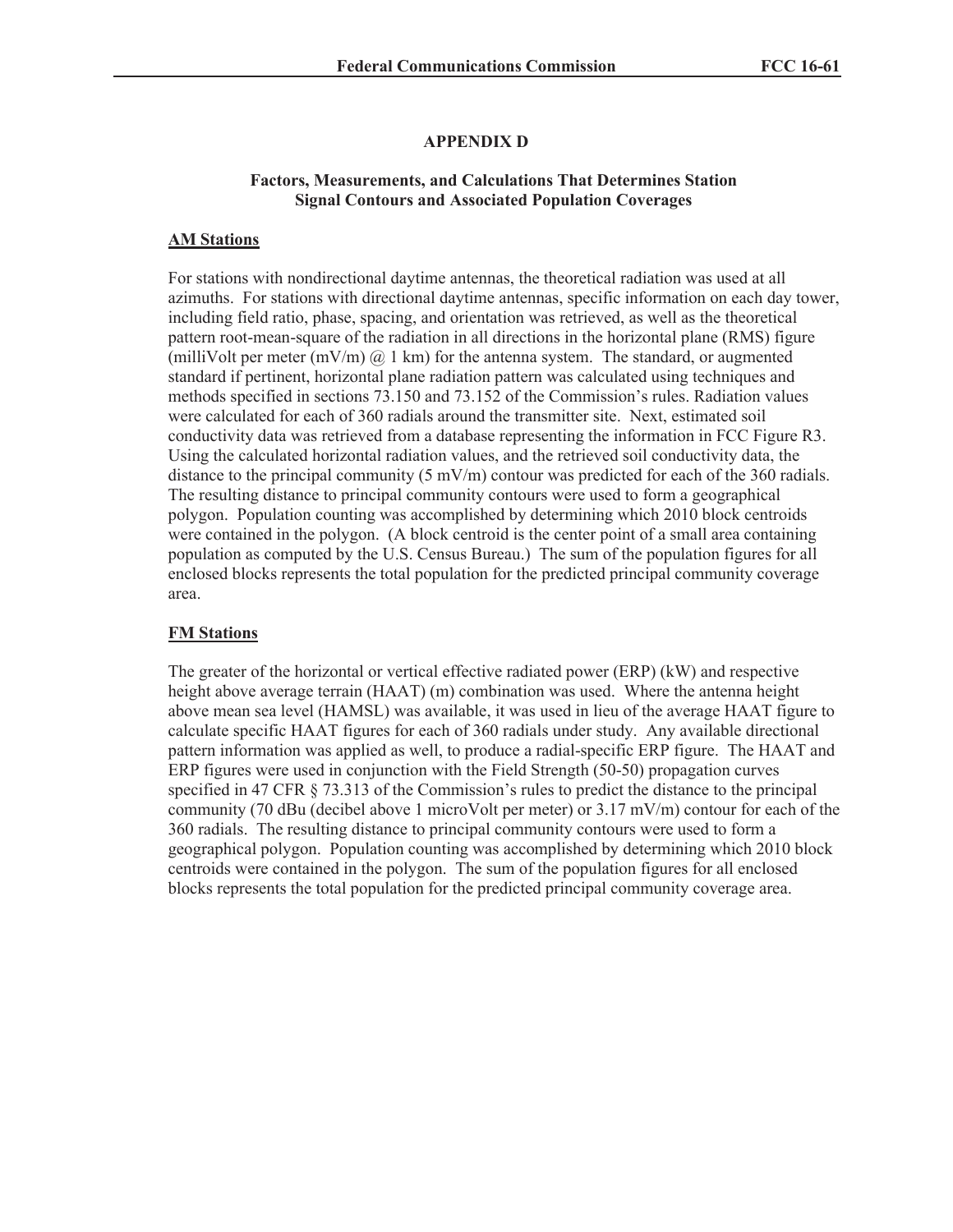### **APPENDIX E**

## **Initial Regulatory Flexibility Analysis**

1. As required by the Regulatory Flexibility Act of 1980, as amended  $(RFA)$ ,<sup>1</sup> the Commission prepared this Initial Regulatory Flexibility Analysis (IRFA) of the possible significant economic impact on small entities by the policies and rules proposed in the Notice of Proposed Rulemaking (*Notice*). Written comments are requested on this IRFA. Comments must be identified as responses to the IRFA and must be filed by the deadline for comments on this *Notice*. The Commission will send a copy of the *Notice*, including the IRFA, to the Chief Counsel for Advocacy of the Small Business Administration (SBA).<sup>2</sup> In addition, the *Notice* and IRFA (or summaries thereof) will be published in the Federal Register.<sup>3</sup>

## **A. Need for, and Objectives of, the Notice**

2. The *Notice* seeks comment regarding adopting proposed regulatory fees for Fiscal Year 2016. The proposed regulatory fees are attached to the *Notice* in Appendix B. The Commission is required by Congress to adopt regulatory fees each year "to recover the costs of . . . enforcement activities, policy and rulemaking activities, user information services, and international activities."<sup>4</sup> The *Notice* proposes no new changes in the Commission's methodology, but does seek comment on the following. (i) As Direct Broadcast Satellites (DBS), along with other Multichannel Video Programming Distributors (MVPDs), receive oversight and regulation by Media Bureau FTEs in, e.g., the implementation of the Commercial Advertisement Loudness Mitigation Act (CALM Act),<sup>5</sup> the Twenty-First Century Communications and Video Accessibility Act of 2010 (CVAA),<sup>6</sup> and the Satellite Television Extension and Localism Act (STELA) Reauthorization Act of 2014 (STELAR), the *Notice* proposes an increase in the DBS fee rate to 27 cents per DBS subscriber. (ii) As radio stations expand in ever increasing large markets, the population threshold of "greater than 3,000,000" is no longer an adequate threshold. As a result, the *Notice* proposes to raise the population threshold of broadcasters to "greater than 6,000,000" to reflect increases in the population in major broadcast markets. In addition, the Commission also proposes to adjust the fee rates of television stations to reflect a higher proportional fee for large markets compared to medium and smaller markets. (iii) The Commission seeks comment on how providers of international bearer circuits should count their circuits to maintain consistency across all carriers to ensure that all providers are calculating and reporting IBCs in the same manner. (iv) The Commission received a proposal from ITTA to combine CMRS and ITSP revenues together for the purpose of determining a single regulatory fee rate for the CMRS and ITSP regulatory fee categories. After reviewing ITTA's proposal, the Commission tentatively concludes not to combine wireless and interstate revenues, add a subcategory for CMRS in the ITSP fee category, or reallocate Wireline Competition Bureau FTEs to the Wireless Telecommunications Bureau for the purpose of calculating regulatory fees. The Commission does, however, seek comment on regulatory fee reform, including the

3 *Id.*

 $4$  47 U.S.C. § 159(a).

<sup>5</sup> See Implementation of the Commercial Advertisement, Loudness Mitigation (CALM) Act, Report and Order, 26 FCC Rcd 17222 (2011) (*CALM Act Report and Order*).

<sup>&</sup>lt;sup>1</sup> 5 U.S.C. § 603. The RFA, 5 U.S.C. §§ 601-612 has been amended by the Small Business Regulatory Enforcement Fairness Act of 1996 (SBREFA), Pub. L. No. 104-121, Title II, 110 Stat. 847 (1996).

 $2^2$  5 U.S.C. § 603(a).

<sup>6</sup> Pub. L. No. 111-260, 124 Stat. 2751 (2010). *See also Amendment of Twenty-First Century Communications and Video Accessibility Act of 2010*, Pub. L. No. 111-265, 124 Stat. 2795 (2010) (making corrections to the CVAA); 47 CFR Part 79.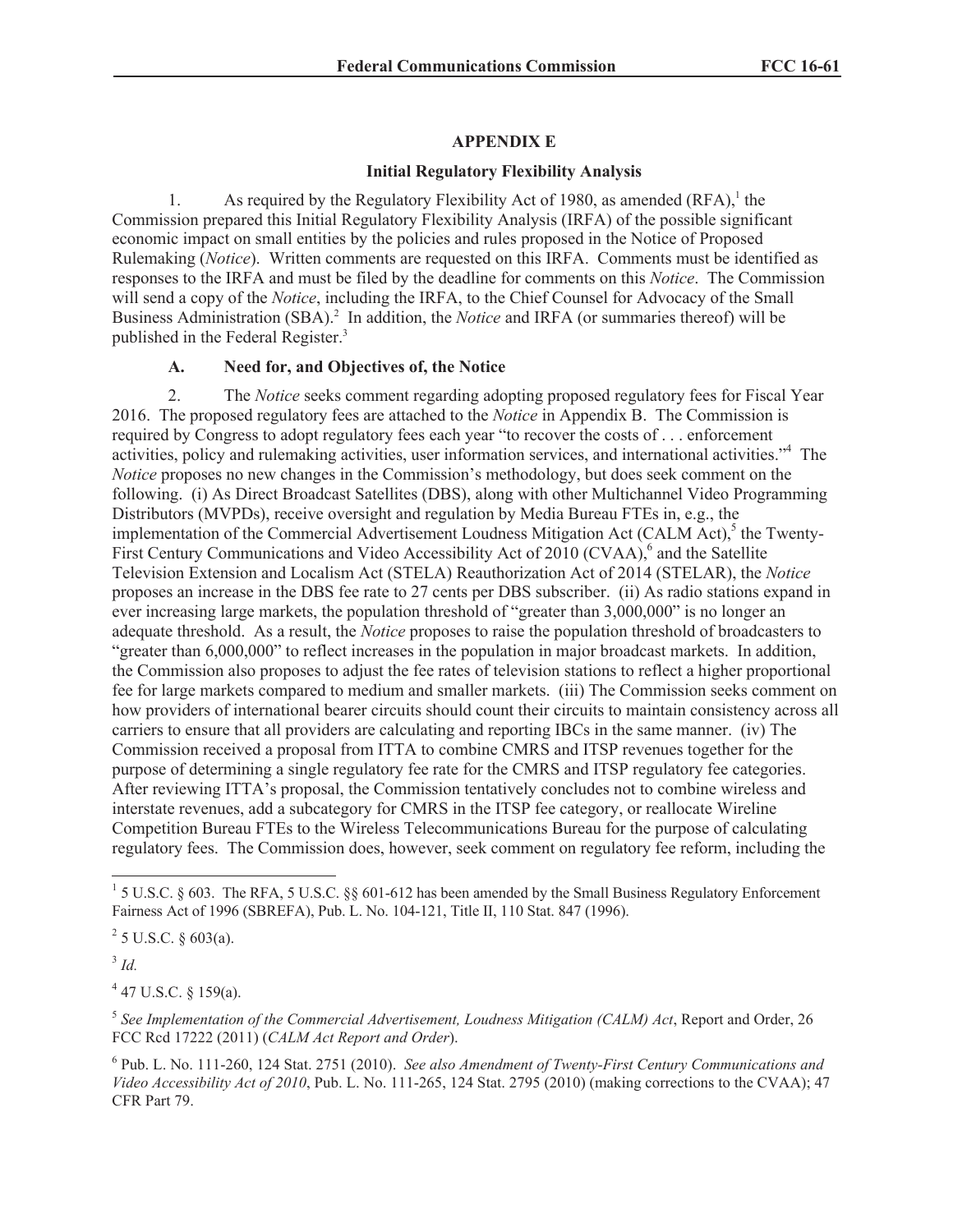reallocation of direct FTEs, including those FTEs working on universal service and numbering issues. (v) Finally, the Commission seeks comment on increasing earth station fees relative to space station fees or adopting different earth station fees for different types of earth stations.

# **B. Legal Basis:**

3. This action, including publication of proposed rules, is authorized under sections (4)(i) and (i), 9, and 303(r) of the Communications Act of 1934, as amended.<sup>7</sup>

# **C. Description and Estimate of the Number of Small Entities to Which the Rules Will Apply:**

4. The RFA directs agencies to provide a description of, and where feasible, an estimate of the number of small entities that may be affected by the proposed rules and policies, if adopted.<sup>8</sup> The RFA generally defines the term "small entity" as having the same meaning as the terms "small business," "small organization," and "small governmental jurisdiction."<sup>9</sup> In addition, the term "small business" has the same meaning as the term "small business concern" under the Small Business Act.<sup>10</sup> A "small business concern" is one which: (1) is independently owned and operated; (2) is not dominant in its field of operation; and (3) satisfies any additional criteria established by the SBA.<sup>11</sup>

5. **Small Entities.** Our actions, over time, may affect small entities that are not easily categorized at present. We therefore describe here, at the outset, three comprehensive small entity size standards that could be directly affected by the proposals under consideration.<sup>12</sup> As of 2009, small businesses represented 99.9 percent of the 27.5 million businesses in the United States, according to the SBA.<sup>13</sup> In addition, a "small organization is generally any not-for-profit enterprise which is independently owned and operated and not dominant in its field.<sup>14</sup> Nationwide, as of 2007, there were approximately 1,621,215 small organizations.<sup>15</sup> In addition, the term "small governmental jurisdiction" is defined generally as "governments of cities, towns, townships, villages, school districts, or special districts, with a population of less than fifty thousand."<sup>16</sup> Census Bureau data for 2011 indicate that there were 90,056 local governmental jurisdictions in the United States.<sup>17</sup> We estimate that, of this total, as many as 89,327 entities may qualify as "small governmental jurisdictions."<sup>18</sup> Thus, we estimate that most

 $9^9$  5 U.S.C. § 601(6).

 $10^{\circ}$  5 U.S.C. § 601(3) (incorporating by reference the definition of "small-business concern" in the Small Business Act, 15 U.S.C. § 632). Pursuant to 5 U.S.C. § 601(3), the statutory definition of a small business applies "unless an agency, after consultation with the Office of Advocacy of the Small Business Administration and after opportunity for public comment, establishes one or more definitions of such term which are appropriate to the activities of the agency and publishes such definition(s) in the Federal Register."

 $11$  15 U.S.C. 8 632.

<sup>12</sup> *See* 5 U.S.C. § 601(3)-(6).

<sup>13</sup> *See* SBA, Office of Advocacy, "Frequently Asked Questions," *available at* http://www.sba.gov/faqs/faqindex.cfm?arealD=24.

 $14$  5 U.S.C. § 601(4).

<sup>15</sup> *See* Independent Sector, The New Nonprofit Almanac and Desk Reference (2010).

 $^{16}$  5 U.S.C. § 601(5).

<sup>17</sup> *See* SBA, Office of Advocacy, "Frequently Asked Questions," *available at* http.www.sba.gov/sites/default/files.FAQ March 201\_O.pdf.

<sup>&</sup>lt;sup>7</sup> 47 U.S.C. §§ 154(i) and (j), 159, and 303(r).

 $8^8$  5 U.S.C. § 603(b)(3).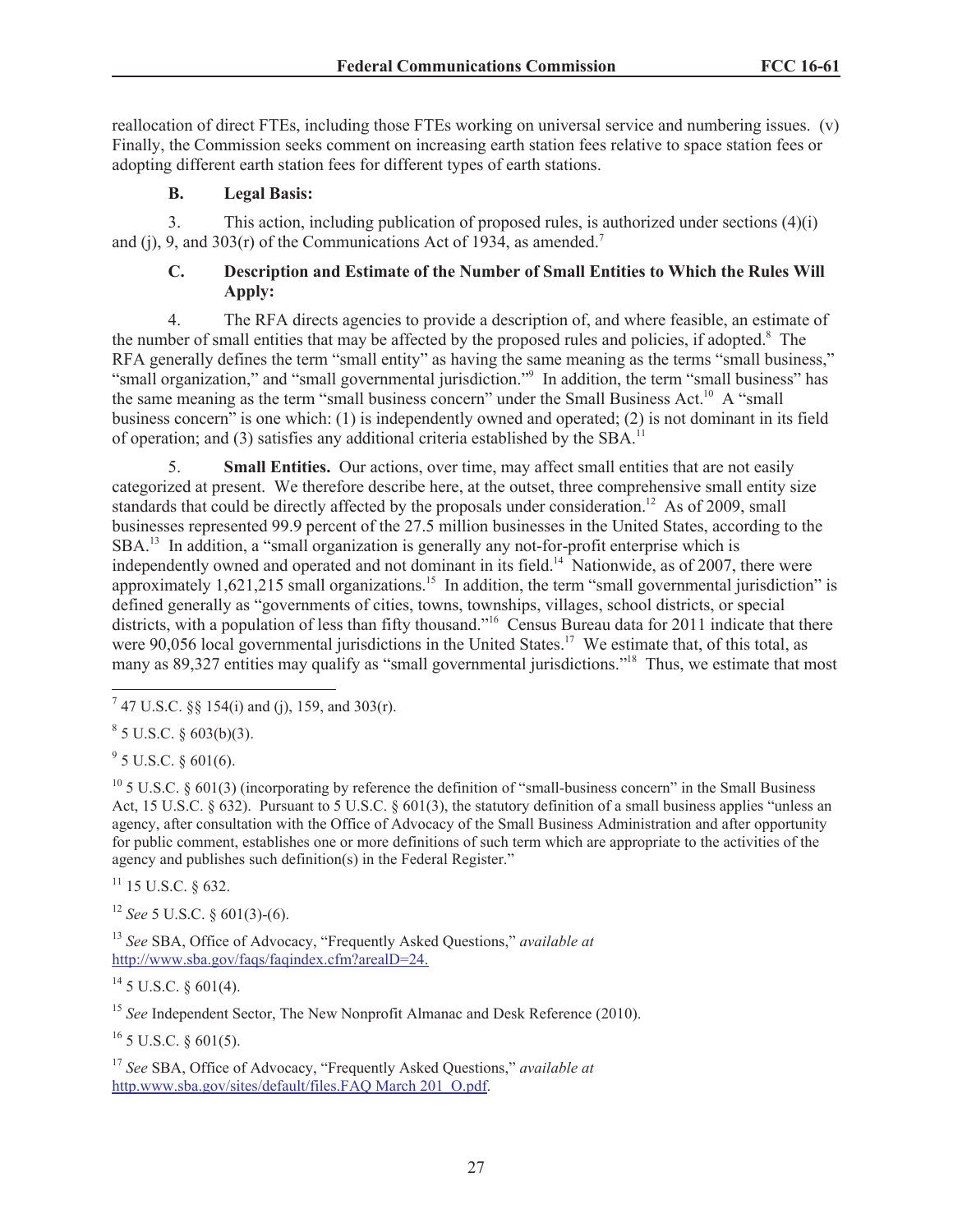local government jurisdictions are small. Finally, small entities may include Responsible Organizations (RespOrgs), which are entities chosen by toll free subscribers to manage and administer the appropriate records in the toll free Service Management System for the toll free subscriber.<sup>19</sup> Although RespOrgs are often wireline carriers, they can also include other non-carrier entities. Please refer to each group that is acting as a RespOrg identified in this section of the IRFA. From the data on the SMS/800 website, $^{20}$  we estimate that there are approximately 459 RespOrgs, and applying the size standard of 1500 employees is appropriate because most RespOrgs at this time, are wireline-based or wireless-based. We believe that the majority of RespOrgs are small entities under that size standard.<sup>21</sup>

6. **Wired Telecommunications Carriers**. The U.S. Census Bureau defines this industry as "establishments primarily engaged in operating and/or providing access to transmission facilities and infrastructure that they own and/or lease for the transmission of voice, data, text, sound, and video using wired communications networks. Transmission facilities may be based on a single technology or a combination of technologies. Establishments in this industry use the wired telecommunications network facilities that they operate to provide a variety of services, such as wired telephony services, including VoIP services, wired (cable) audio and video programming distribution, and wired broadband internet services. By exception, establishments providing satellite television distribution services using facilities and infrastructure that they operate are included in this industry."<sup>22</sup> The SBA has developed a small business size standard for Wired Telecommunications Carriers, which consists of all such companies having 1,500 or fewer employees.<sup>23</sup> Census data for 2007 shows that there were 3,188 firms that operated that year. Of this total,  $3,144$  operated with fewer than 1,000 employees.<sup>24</sup> Thus, under this size standard, the majority of firms in this industry can be considered small.

7. **Local Exchange Carriers (LECs)**. Neither the Commission nor the SBA has developed a size standard for small businesses specifically applicable to local exchange services. The closest applicable NAICS Code category is for Wired Telecommunications Carriers as defined in paragraph 6 of this IRFA. Under that size standard, such a business is small if it has  $1,500$  or fewer employees.<sup>25</sup> According to census data from 2007, there were 3,188 establishments that operated that year. Of this total, 3,144 operated with fewer than 1,000 employees.<sup>26</sup> The Commission estimates that most providers of local exchange service are small entities that may be affected by the rules and policies proposed in the *Notice*.

http://factfinder.census.gov/faces/tableservices/jsf/pages/productview.xhtml?src=bkmk. If we subtract the 729 cities and towns that exceed the 50,000 population threshold, we conclude that approximately 789,237 are small.

 $19$  47 CFR  $\delta$  52.101(b).

<sup>20</sup> https://www.somos.com/. SMS/800, Inc. is now Somos, Inc.

<sup>22</sup> *See* http://www.census.gov/cgi-bin/sssd/naics/naicsrch.

<sup>23</sup> *See* 13 CFR § 120.201, NAICS Code 517110.

<sup>(</sup>Continued from previous page)

<sup>&</sup>lt;sup>18</sup> The 2011 Census Data for small governmental organizations are not presented based on the size of the population in each organization. As stated above, there were 90,056 local governmental organizations in 2011. As a basis for estimating how many of these 90,056 local organizations were small, we note that there were a total of 729 cities and towns (incorporated places and civil divisions) with populations over 50,000. *See*

<sup>21</sup> *See, e.g.,* 13 CFR § 121.101; NAICS Code 517110; NAICS Code 517210. For purposes of this IRFA, because a substantial percentage of RespOrgs are wireless-based or wireline-based, the standard size applicable to these carriers is referenced.

<sup>&</sup>lt;sup>24</sup> http://factfinder.census.gov/faces/tableservices/jsf/pages/productview.xhtml? pid=ECN\_2007\_US\_51SSSZ5 &prodType= table.

<sup>&</sup>lt;sup>25</sup> 13 CFR § 121.201, NAICS code 517110.

<sup>26</sup> *See id.*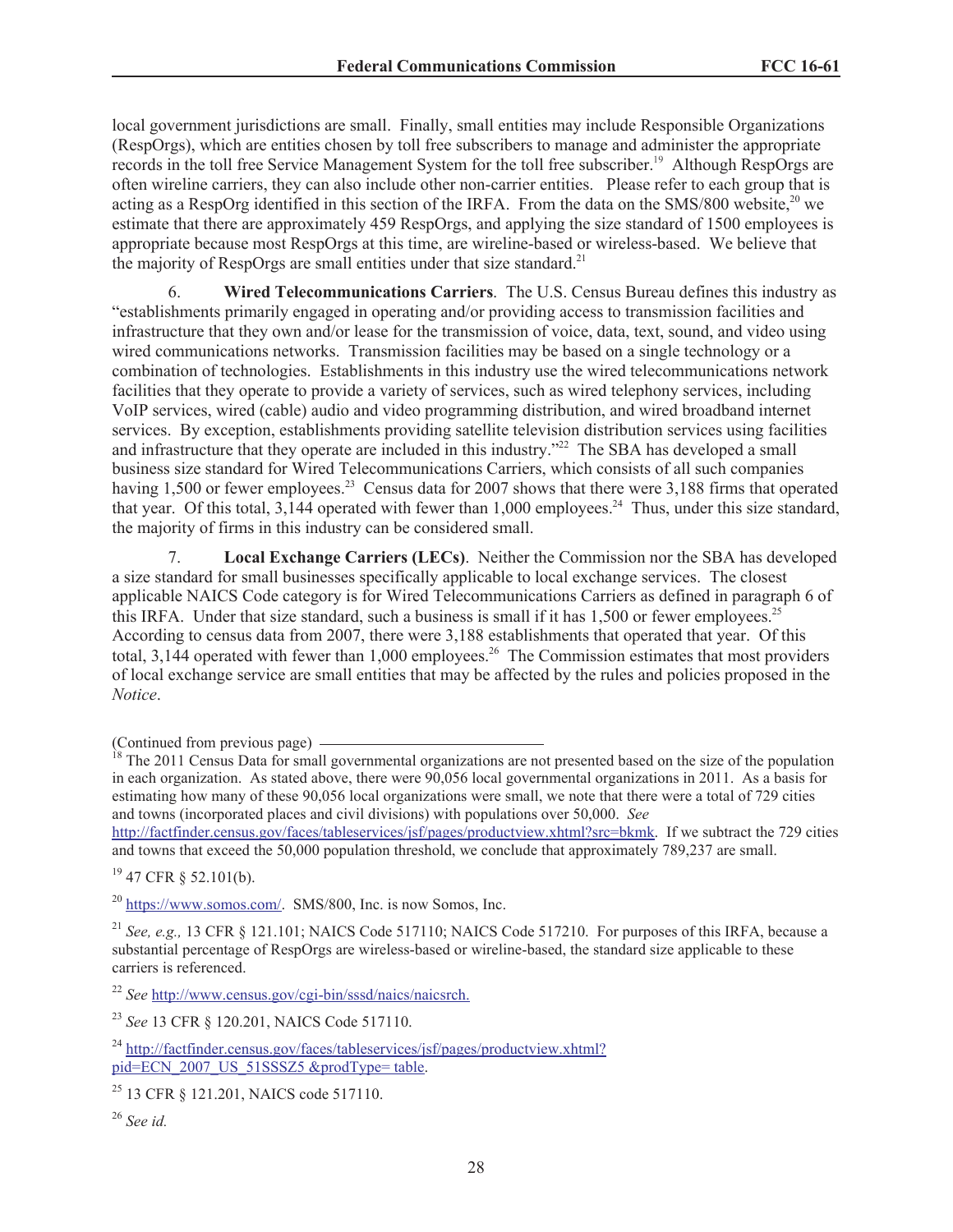8. **Incumbent LECs.** Neither the Commission nor the SBA has developed a small business size standard specifically for incumbent local exchange services. The closest applicable NAICS Code category is Wired Telecommunications Carriers, as defined in paragraph 6 of this IRFA. Under that size standard, such a business is small if it has  $1,500$  or fewer employees.<sup>27</sup> According to census data from 2007, 3,188 firms operated in that year. Of this total, 3,144 operated with fewer than 1,000 employees.<sup>28</sup> According to the Industry Analysis Branch of the Wireline Competition Bureau, 1,307 carriers reported that they were incumbent local exchange service providers.<sup>29</sup> Of this total of 1,307 incumbent local exchange service providers, an estimated 1,006 operated with 1,500 or fewer employees.<sup>30</sup> Consequently, the Commission estimates that most providers of incumbent local exchange service are small businesses that may be affected by the rules and policies proposed in the *Notice*.

9. **Competitive Local Exchange Carriers (Competitive LECs), Competitive Access Providers (CAPs), Shared-Tenant Service Providers, and Other Local Service Providers**. Neither the Commission nor the SBA has developed a small business size standard specifically for these service providers. The appropriate NAICS Code category is Wired Telecommunications Carriers, as defined in paragraph 6 of this IRFA. Under that size standard, such a business is small if it has 1,500 or fewer employees.<sup>31</sup> U.S. Census data for 2007 indicate that 3,188 firms operated during that year. Of that number, 3,144 operated with fewer than 1,000 employees.<sup>32</sup> Based on this data, the Commission concludes that the majority of Competitive LECs, CAPs, Shared-Tenant Service Providers, and Other Local Service Providers are small entities. According to the Commission's Industry Analysis Division of the Wireline Competition Bureau data, 1,442 carriers reported that they were engaged in the provision of either competitive local exchange services or competitive access provider services.<sup>33</sup> Of these 1,442 carriers, an estimated 1,256 have 1,500 or fewer employees. In addition, 17 carriers have reported that they are Shared-Tenant Service Providers, and all  $17$  are estimated to have 1,500 or fewer employees.<sup>34</sup> In addition, 72 carriers have reported that they are Other Local Service Providers.<sup>35</sup> Of this total, 70 have 1,500 or fewer employees.<sup>36</sup> Consequently, the Commission estimates that most providers of competitive local exchange service, competitive access providers, Shared-Tenant Service Providers, and Other Local Service Providers are small entities that may be affected by rules adopted pursuant to the proposals in this *Notice*.

10. **Interexchange Carriers (IXCs)**. Neither the Commission nor the SBA has developed a definition for Interexchange Carriers. The closest NAICS Code category is Wired Telecommunications Carriers as defined in paragraph 6 of this IRFA. The applicable size standard under SBA rules is that such a business is small if it has  $1,500$  or fewer employees.<sup>37</sup> According to Commission's Industry

<sup>28</sup> http://factfinder.census.gov/faces/tableservices/jsf/pages/productview.xhtml? pid=ECN\_2007\_US\_51SSSZ5 &prodType= table.

<sup>29</sup> *See Trends in Telephone Service*, Federal Communications Commission, Wireline Competition Bureau, Industry Analysis and Technology Division at Table 5.3 (Sept. 2010) (*Trends in Telephone Service*).

<sup>30</sup> *See id.*

<sup>31</sup> 13 CFR § 121.201, NAICS code 517110.

<sup>33</sup> *See Trends in Telephone Service,* at tbl. 5.3.

<sup>34</sup> *Id.*

<sup>35</sup> *Id.*

<sup>36</sup> *Id.*

<sup>27</sup> 13 CFR § 121.201, NAICS code 517110.

<sup>32</sup> http://factfinder.census.gov/faces/tableservices/jsf/pages/productview.xhtml? pid=ECN\_2007\_US\_51SSSZ5&prodType=%20table.

<sup>37</sup> 13 CFR § 121.201, NAICS code 517110.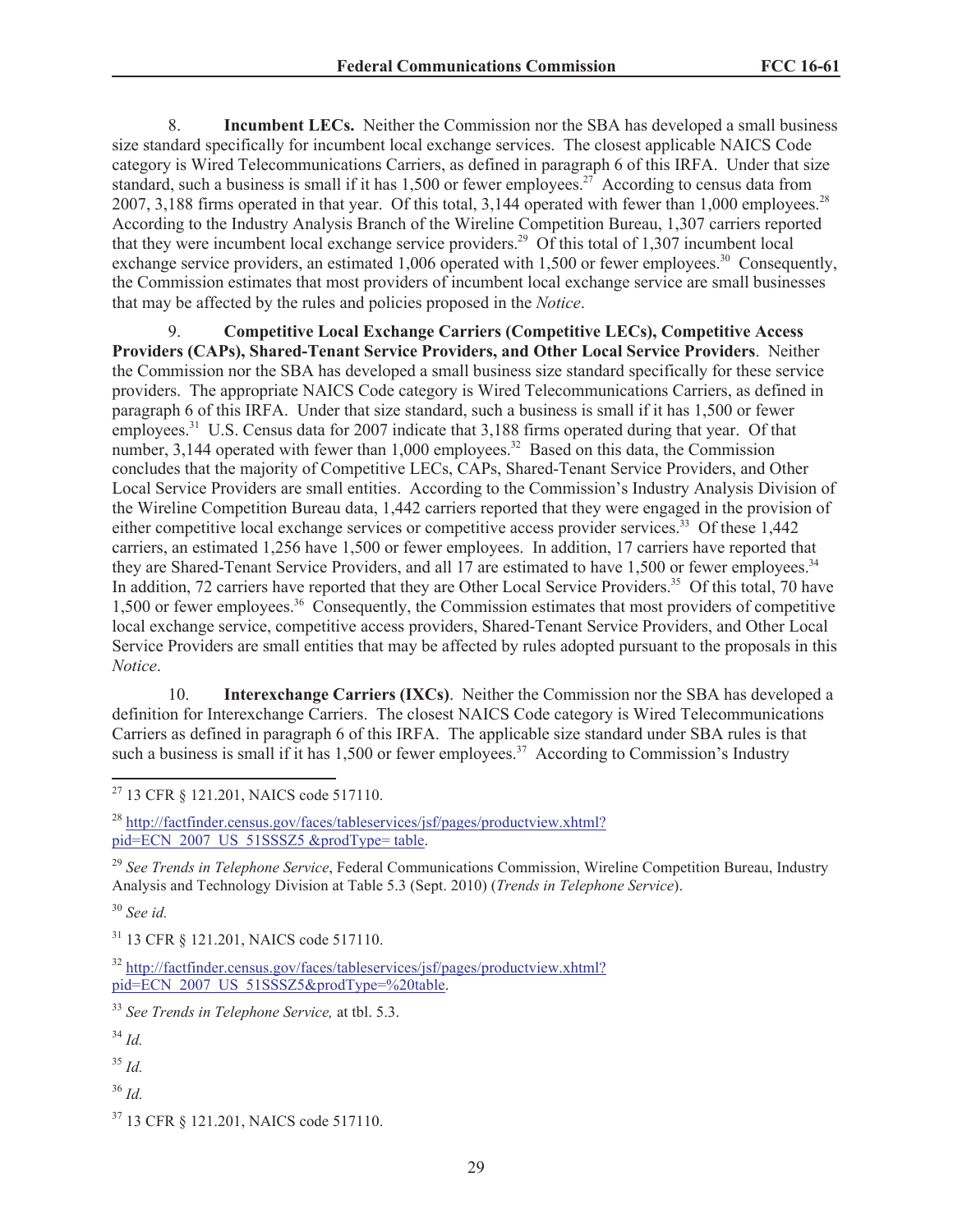Analysis Division of the Wireline Competition Bureau data, 359 companies reported that their primary telecommunications service activity was the provision of interexchange services.<sup>38</sup> Of this total, an estimated 317 have 1,500 or fewer employees and 42 have more than 1,500 employees.<sup>39</sup> Consequently, the Commission estimates that the majority of interexchange service providers are small entities that may be affected by rules adopted pursuant to the *Notice*.

11. **Prepaid Calling Card Providers.** Neither the Commission nor the SBA has developed a small business size standard specifically for prepaid calling card providers. The appropriate NAICS Code category for prepaid calling card providers is Telecommunications Resellers. This industry comprises establishments engaged in purchasing access and network capacity from owners and operators of telecommunications networks and reselling wired and wireless telecommunications services (except satellite) to businesses and households. Mobile virtual networks operators (MVNOs) are included in this industry.<sup>40</sup> Under the applicable SBA size standard, such a business is small if it has 1,500 or fewer employees.<sup>41</sup> U.S. Census data for 2007 show that 1,523 firms provided resale services during that year. Of that number, 1,522 operated with fewer than 1,000 employees.<sup>42</sup> Thus, under this category and the associated small business size standard, the majority of these prepaid calling card providers can be considered small entities. According to Commission's Industry Analysis Division of the Wireline Competition Bureau data, 193 carriers have reported that they are engaged in the provision of prepaid calling cards.<sup>43</sup> All 193 carriers have 1,500 or fewer employees.<sup>44</sup> Consequently, the Commission estimates that the majority of prepaid calling card providers are small entities that may be affected by rules adopted pursuant to the *Notice*.

12. **Local Resellers**. The SBA has developed a small business size standard for the category of Telecommunications Resellers. Under that size standard, such a business is small if it has 1,500 or fewer employees.<sup>45</sup> Census data for 2007 show that 1,523 firms provided resale services during that year. Of that number,  $1,522$  operated with fewer than  $1,000$  employees.<sup>46</sup> Under this category and the associated small business size standard, the majority of these local resellers can be considered small entities. According to Commission's Industry Analysis Division of the Wireline Competition Bureau data, 213 carriers have reported that they are engaged in the provision of local resale services.<sup>47</sup> Of this total, an estimated 211 have 1,500 or fewer employees.<sup>48</sup> Consequently, the Commission estimates that the majority of local resellers are small entities that may be affected by rules adopted pursuant to the proposals in this *Notice*.

13. **Toll Resellers**. The Commission has not developed a definition for Toll Resellers. The closest NAICS Code Category is Telecommunications Resellers, and the SBA has developed a small business size standard for the category of Telecommunications Resellers. Under that size standard, such a

<sup>44</sup> *Id.*

<sup>48</sup> *Id.*

<sup>38</sup> *See Trends in Telephone Service,* at tbl. 5.3.

<sup>39</sup> *Id.*

<sup>40</sup> http://www.census.gov/cgi-bin/ssd/naics/naicsrch.

<sup>41</sup> 13 CFR § 121.201, NAICS code 517911.

<sup>42</sup> http://factfinder.census.gov/faces/tableservices/jsf/pages/productview.xhtml? pid=ECN\_2007\_US\_51SSSZ5&prodType=table.

<sup>43</sup> *See Trends in Telephone Service,* at tbl. 5.3.

<sup>45</sup> 13 CFR § 121.201, NAICS code 517911.

<sup>46</sup> *Id.*

<sup>47</sup> *See Trends in Telephone Service,* at tbl. 5.3.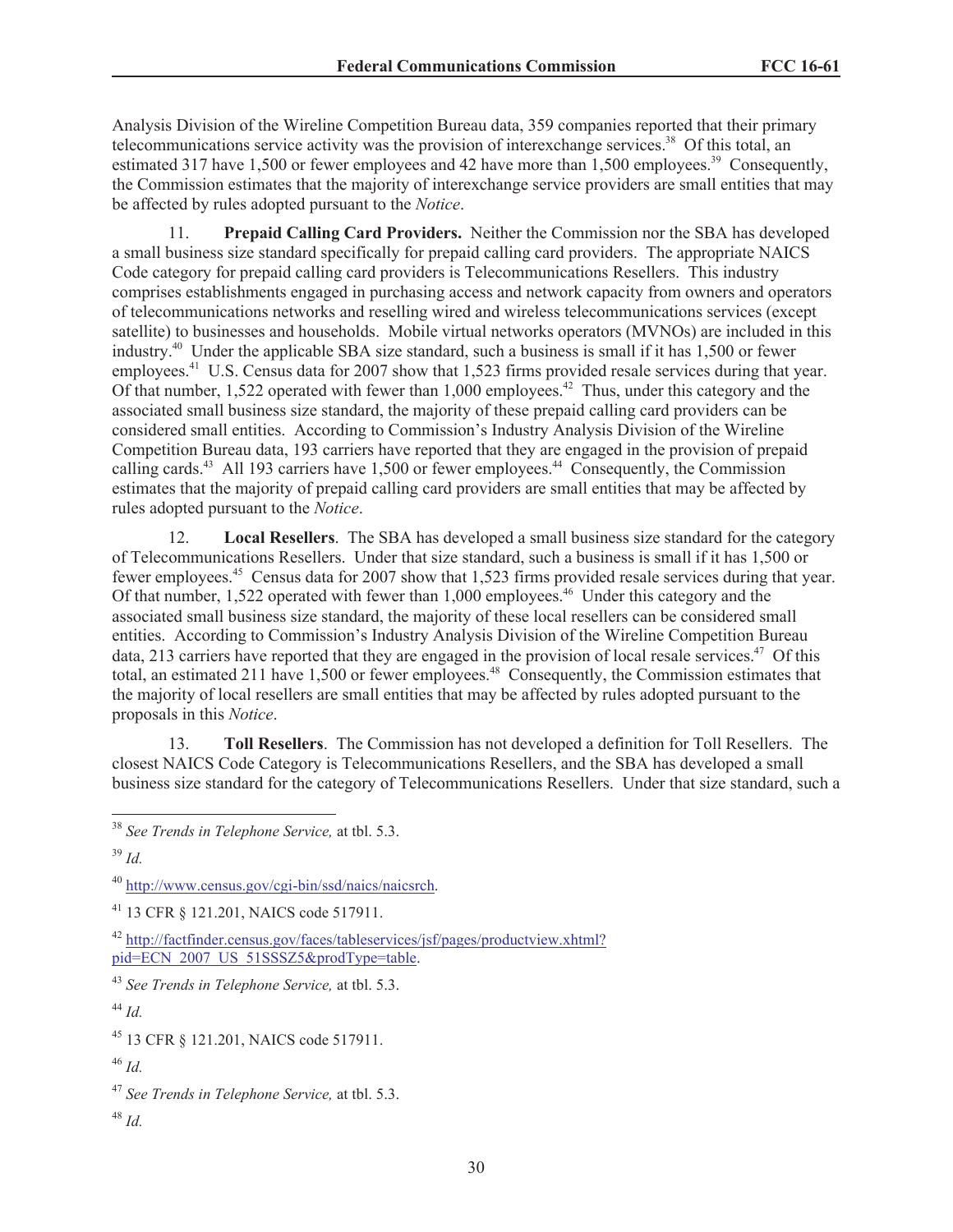business is small if it has 1,500 or fewer employees.<sup>49</sup> Census data for 2007 show that 1,523 firms provided resale services during that year. Of that number, 1,522 operated with fewer than 1,000 employees.<sup>50</sup> Thus, under this category and the associated small business size standard, the majority of these resellers can be considered small entities. According to Commission's Industry Analysis Division of the Wireline Competition Bureau data, 881 carriers have reported that they are engaged in the provision of toll resale services.<sup>51</sup> Of this total, an estimated 857 have 1,500 or fewer employees.<sup>52</sup> Consequently, the Commission estimates that the majority of toll resellers are small entities that may be affected by our proposals in the *Notice*.

14. **Other Toll Carriers.** Neither the Commission nor the SBA has developed a size standard for small businesses specifically applicable to Other Toll Carriers. This category includes toll carriers that do not fall within the categories of interexchange carriers, operator service providers, prepaid calling card providers, satellite service carriers, or toll resellers. The closest applicable NAICS Code category is for Wired Telecommunications Carriers, as defined in paragraph 6 of this IRFA. Under that size standard, such a business is small if it has  $1,500$  or fewer employees.<sup>53</sup> Census data for 2007 shows that there were 3,188 firms that operated that year. Of this total, 3,144 operated with fewer than 1,000 employees.<sup>54</sup> Thus, under this category and the associated small business size standard, the majority of Other Toll Carriers can be considered small. According to Commission's Industry Analysis Division of the Wireline Competition Bureau data, 284 companies reported that their primary telecommunications service activity was the provision of other toll carriage.<sup>55</sup> Of these, an estimated 279 have 1,500 or fewer employees.<sup>56</sup> Consequently, the Commission estimates that most Other Toll Carriers are small entities that may be affected by the rules adopted pursuant to the *Notice*.

15. **Wireless Telecommunications Carriers (except Satellite).** This industry comprises establishments engaged in operating and maintaining switching and transmission facilities to provide communications via the airwaves, such as cellular services, paging services, wireless internet access, and wireless video services.<sup>57</sup> The appropriate size standard under SBA rules is that such a business is small if it has 1,500 or fewer employees. For this industry, Census Data for 2007 show that there were 1,383 firms that operated for the entire year. Of this total, 1,368 firms had fewer than 1,000 employees. Thus under this category and the associated size standard, the Commission estimates that the majority of wireless telecommunications carriers (except satellite) are small entities. Similarly, according to internally developed Commission's Industry Analysis Division of the Wireline Competition Bureau data, 413 carriers reported that they were engaged in the provision of wireless telephony, including cellular service, Personal Communications Service (PCS), and Specialized Mobile Radio (SMR) services.<sup>58</sup> Of this total, an estimated 261 have 1,500 or fewer employees.<sup>59</sup> Consequently, the Commission estimates that approximately half of these firms can be considered small. Thus, using available data, we estimate that the majority of wireless firms can be considered small and may be affected by rules adopted pursuant

<sup>51</sup> *Trends in Telephone Service*, at tbl. 5.3.

```
52 Id.
```
<sup>53</sup> 13 CFR § 121.201, NAICS code 517110.

<sup>54</sup> *Id.*

<sup>55</sup> *Trends in Telephone Service*, at tbl. 5.3.

<sup>56</sup> *Id.*

<sup>57</sup> NAICS Code 517210. *See* http://www.census.gov/cgi-bin/ssd/naics/naiscsrch.

<sup>58</sup> *Trends in Telephone Service*, at tbl. 5.3.

<sup>59</sup> *Id.*

<sup>49</sup> 13 CFR § 121.201, NAICS code 517911.

<sup>50</sup> *Id.*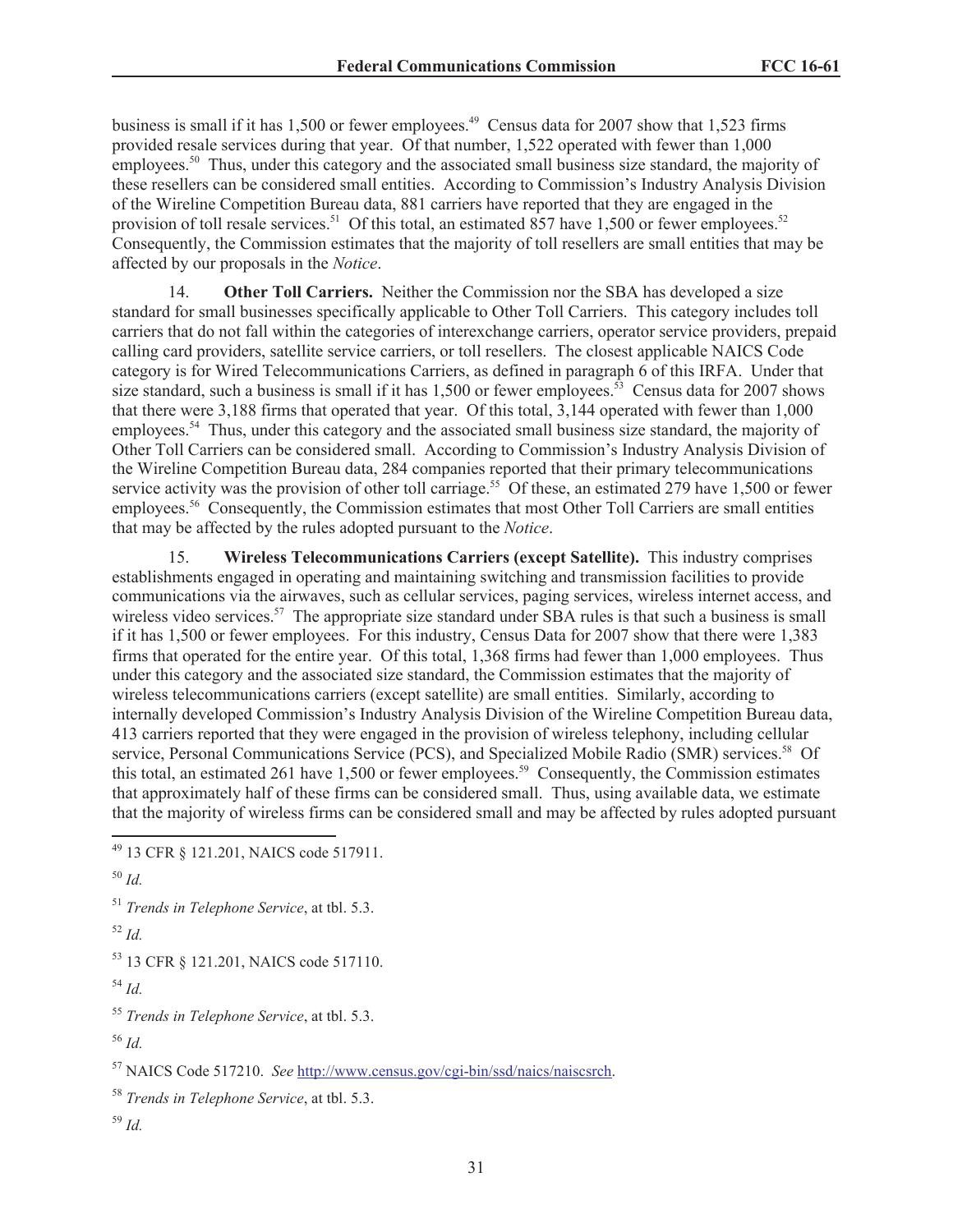to this *Notice*.

16. **Television Broadcasting**. This Economic Census category "comprises establishments primarily engaged in broadcasting images together with sound. These establishments operate television broadcasting studios and facilities for the programming and transmission of programs to the public."<sup>60</sup> The SBA has created the following small business size standard for Television Broadcasting firms: those having \$14 million or less in annual receipts.<sup>61</sup> The Commission has estimated the number of licensed commercial television stations to be  $1,387<sup>62</sup>$  In addition, according to Commission staff review of the BIA Advisory Services, LLC's *Media Access Pro Television Database* on March 28, 2012, about 950 of an estimated 1,300 commercial television stations (or approximately 73 percent) had revenues of \$14 million or less.<sup>63</sup> We therefore estimate that the majority of commercial television broadcasters are small entities.

17. We note, however, that in assessing whether a business concern qualifies as small under the above definition, business (control) affiliations<sup> $64$ </sup> must be included. Our estimate, therefore, likely overstates the number of small entities that might be affected by our action, because the revenue figure on which it is based does not include or aggregate revenues from affiliated companies. In addition, an element of the definition of "small business" is that the entity not be dominant in its field of operation. We are unable at this time to define or quantify the criteria that would establish whether a specific television station is dominant in its field of operation. Accordingly, the estimate of small businesses to which rules may apply does not exclude any television station from the definition of a small business on this basis and is therefore possibly over-inclusive to that extent.

18. In addition, the Commission has estimated the number of licensed noncommercial educational (NCE) television stations to be 396.<sup>65</sup> These stations are non-profit, and therefore considered to be small entities.<sup>66</sup> There are also 2,528 low power television stations, including Class A stations  $(LPTV)$ .<sup>67</sup> Given the nature of these services, we will presume that all LPTV licensees qualify as small entities under the above SBA small business size standard.

19. **Radio Broadcasting**. This Economic Census category "comprises establishments primarily engaged in broadcasting aural programs by radio to the public. Programming may originate in their own studio, from an affiliated network, or from external sources."<sup>68</sup> The SBA has established a small business size standard for this category, which is: such firms having \$7 million or less in annual receipts.<sup>69</sup> According to Commission staff review of BIA Advisory Services, LLC's *Media Access Pro* 

<sup>62</sup> *See FCC News Release*, "Broadcast Station Totals as of December 31, 2011," dated January 6, 2012; http://transition.fcc.gov/Daily\_Releases/Daily\_Business/2012/db0106/DOC-311837A1.pdf.

<sup>63</sup> We recognize that BIA's estimate differs slightly from the FCC total given *supra*.

 $64$  "[Business concerns] are affiliates of each other when one concern controls or has the power to control the other or a third party or parties controls or has to power to control both." 13 CFR  $\S$  21.103(a)(1).

<sup>65</sup> *See FCC News Release*, "Broadcast Station Totals as of December 31, 2011," dated January 6, 2012; http://transition.fcc.gov/Daily\_Releases/Daily\_Business/2012/db0106/DOC-311837A1.pdf.

<sup>66</sup> *See generally* 5 U.S.C. §§ 601(4), (6).

<sup>67</sup> *See FCC News Release*, "Broadcast Station Totals as of December 31, 2011," dated January 6, 2012; http://transition.fcc.gov/Daily\_Releases/Daily\_Business/2012/db0106/DOC-311837A1.pdf.

<sup>68</sup> U.S. Census Bureau, 2007 NAICS Definitions, "515112 Radio Stations"; http://www.census.gov/naics/2007/def/ND515112.HTM#N515112.

 $^{69}$  13 CFR  $\&$  121.201, NAICS code 515112 (updated for inflation in 2010).

<sup>60</sup> U.S. Census Bureau, 2007 NAICS Definitions, "515120 Television Broadcasting" (partial definition); http://www.census.gov/naics/2007/def/ND515120.HTM#N515120.

 $61$  13 CFR  $\&$  121.201, NAICS code 515120 (updated for inflation in 2010).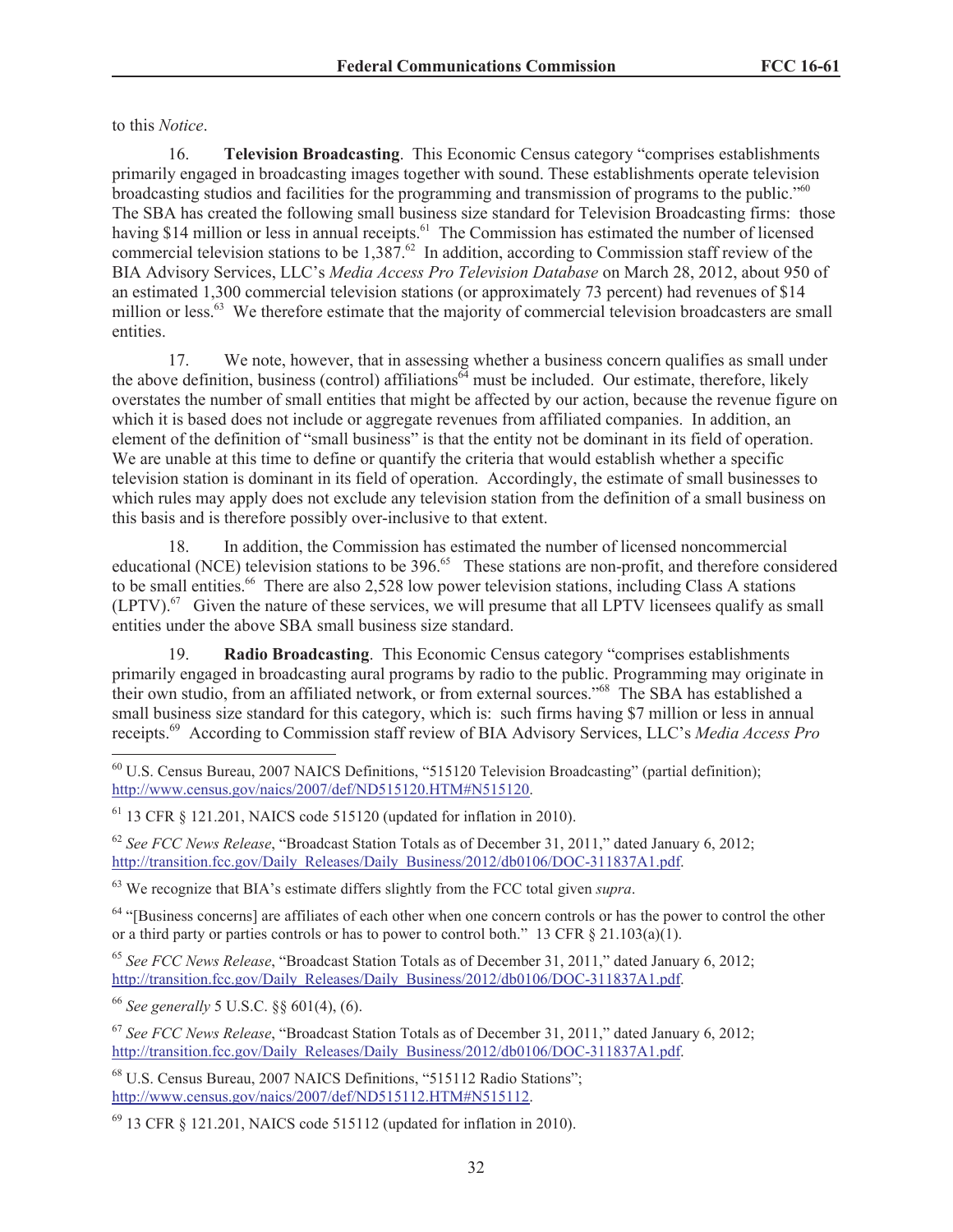*Radio Database* on March 28, 2012, about 10,759 (97%) of 11,102 commercial radio stations had revenues of \$7 million or less. Therefore, the majority of such entities are small entities.

20. We note, however, that in assessing whether a business concern qualifies as small under the above size standard, business affiliations must be included.<sup>70</sup> In addition, to be determined to be a "small business," the entity may not be dominant in its field of operation.<sup>71</sup> We note that it is difficult at times to assess these criteria in the context of media entities, and our estimate of small businesses may therefore be over-inclusive.

21. **Cable Television and other Subscription Programming.**<sup>72</sup> Since 2007, these services have been defined within the broad economic census category of Wired Telecommunications Carriers. That category is defined as follows: "This industry comprises establishments primarily engaged in operating and/or providing access to transmission facilities and infrastructure that they own and/or lease for the transmission of voice, data, text, sound, and video using wired telecommunications networks. Transmission facilities may be based on a single technology or a combination of technologies."<sup>73</sup> The SBA has developed a small business size standard for this category, which is: all such firms having 1,500 or fewer employees.<sup>74</sup> Census data for 2007 shows that there were 3,188 firms that operated that year. Of this total,  $3,144$  had fewer than 1,000 employees.<sup>75</sup> Thus under this size standard, the majority of firms offering cable and other program distribution services can be considered small and may be affected by rules adopted pursuant to the *Notice*.

22. **Cable Companies and Systems**. The Commission has developed its own small business size standards for the purpose of cable rate regulation. Under the Commission's rules, a "small cable

http://factfinder.census.gov/faces/tableservices/jsf/pages/productview.xhtml?pid=ECN\_2012\_US\_51I2&prodType= table.

<sup>73</sup> U.S. Census Bureau, 2007 NAICS Definitions, "517110 Wired Telecommunications Carriers" (partial definition), (full definition stated in para. 6 of this IRFA) *available at* http://www.census.gov/cgi-bin/sssd/naics/naicsrch.

<sup>74</sup> 13 CFR § 121.201, NAICS code 517110.

<sup>75</sup> http://factfinder.census.gov/faces/tableservices/jsf/pages/productview.xhtml?pid=ECN\_2007\_US-51SSSZ5&prodType=Table.

 $70$  "Concerns and entities are affiliates of each other when one controls or has the power to control the other, or a third party or parties controls or has the power to control both. It does not matter whether control is exercised, so long as the power to control exists." 13 CFR  $\S$  121.103(a)(1) (an SBA regulation).

 $71$  13 CFR  $\delta$  121.102(b) (an SBA regulation).

<sup>&</sup>lt;sup>72</sup> In 2014, "Cable and Other Subscription Programming," NAICS Code 515210, replaced a prior category, now obsolete, which was called "Cable and Other Program Distribution." Cable and Other Program Distribution, prior to 2014, were placed under NAICS Code 517110, Wired Telecommunications Carriers. Wired Telecommunications Carriers is still a current and valid NAICS Code Category. Because of the similarity between "Cable and Other Subscription Programming" and "Cable and other Program Distribution," we will, in this proceeding, continue to use Wired Telecommunications Carrier data based on the U.S. Census. The alternative of using data gathered under Cable and Other Subscription Programming (NAICS Code 515210) is unavailable to us for two reasons. First, the size standard established by the SBA for Cable and Other Subscription Programming is annual receipts of \$38.5 million or less. Thus to use the annual receipts size standard would require the Commission either to switch from existing employee based size standard of 1,500 employees or less for Wired Telecommunications Carriers, or else would require the use of two size standards. No official approval of either option has been granted by the Commission as of the time of the release of the *Notice*. Second, the data available under the size standard of \$38.5 million dollars or less is not applicable at this time, because the only currently available U.S. Census data for annual receipts of all businesses operating in the NAICS Code category of 515210 (Cable and other Subscription Programming) consists only of total receipts for all businesses operating in this category in 2007 and of total annual receipts for all businesses operatin6 in this category in 2012. Hence the data do not provide any basis for determining, for either year, how many businesses were small because they had annual receipts of \$38.5 million or less.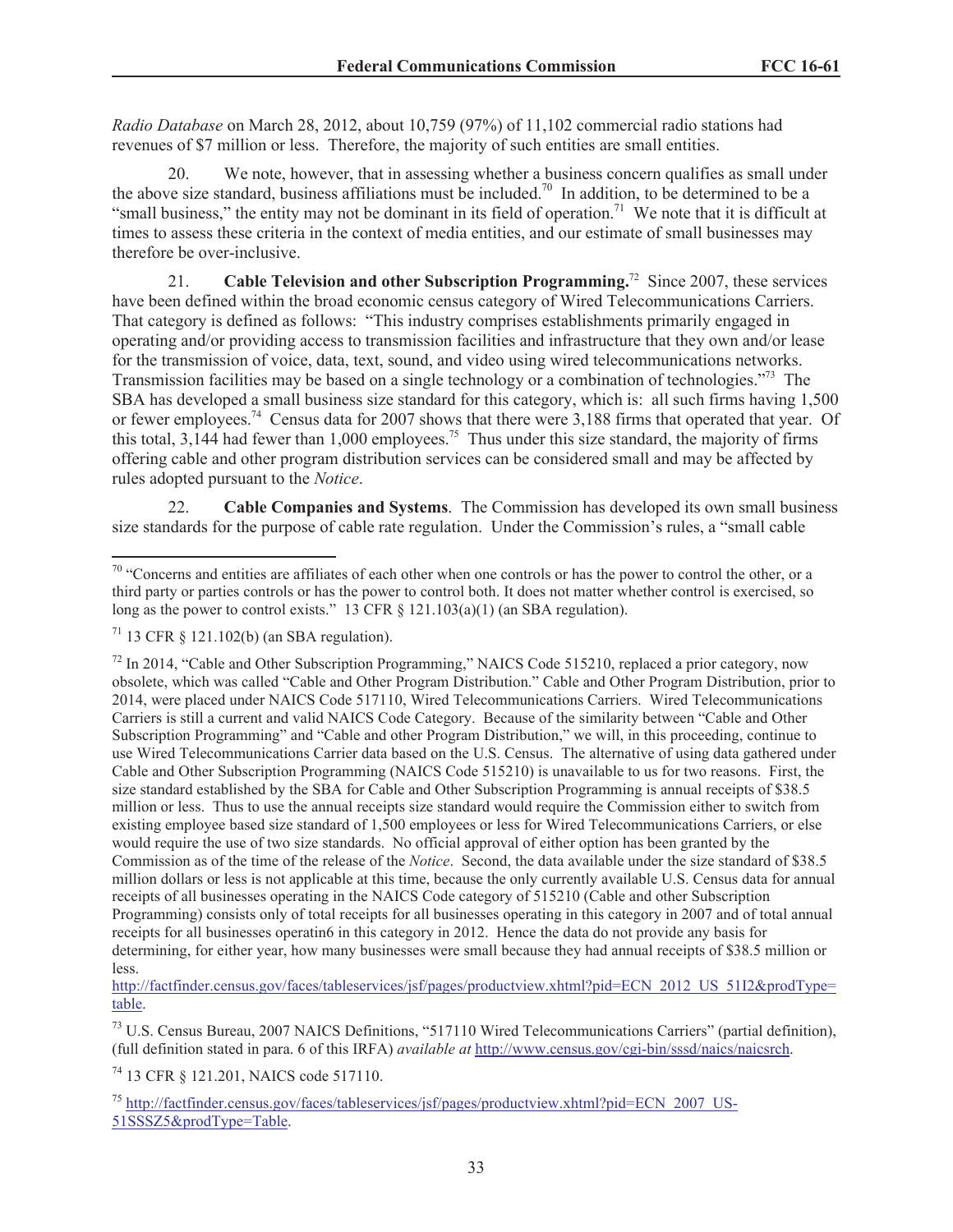company" is one serving 400,000 or fewer subscribers nationwide.<sup>76</sup> Industry data indicate that there are currently 4,600 active cable systems in the United States.<sup>77</sup> Of this total, all but ten cable operators nationwide are small under the 400,000-subscriber size standard.<sup>78</sup> In addition, under the Commission's rate regulation rules, a "small system" is a cable system serving 15,000 or fewer subscribers.<sup>79</sup> Current Commission records show 4,600 cable systems nationwide.<sup>80</sup> Of this total, 3,900 cable systems have less than 15,000 subscribers, and 700 systems have 15,000 or more subscribers, based on the same records.<sup>81</sup> Thus, under this standard as well, the Commission estimates that most cable systems are small entities.

23. **Cable System Operators (Telecom Act Standard).** The Communications Act of 1934, as amended, also contains a size standard for small cable system operators, which is "a cable operator that, directly or through an affiliate, serves in the aggregate fewer than 1 percent of all subscribers in the United States and is not affiliated with any entity or entities whose gross annual revenues in the aggregate exceed \$250,000,000are approximately 52,403,705 cable video subscribers in the United States today.<sup>82</sup> Accordingly, an operator serving fewer than 524,037 subscribers shall be deemed a small operator if its annual revenues, when combined with the total annual revenues of all its affiliates, do not exceed \$250 million in the aggregate.<sup>83</sup> Based on available data, we find that all but nine incumbent cable operators are small entities under this size standard.<sup>84</sup> We note that the Commission neither requests nor collects information on whether cable system operators are affiliated with entities whose gross annual revenues exceed \$250 million.<sup>85</sup> Although it seems certain that some of these cable system operators are affiliated with entities whose gross annual revenues exceed \$250,000,000, we are unable at this time to estimate with greater precision the number of cable system operators that would qualify as small cable operators under the definition in the Communications Act.

24. **Direct Broadcast Satellite (DBS) Service.** DBS Service is a nationally distributed subscription service that delivers video and audio programming via satellite to a small parabolic dish antenna at the subscriber's location. DBS is now included in SBA's economic census category "Wired Telecommunications Carriers." The Wired Telecommunications Carriers industry comprises establishments primarily engaged in operating and/or providing access to transmission facilities and infrastructure that they own and/or lease for the transmission of voice, data, text, sound, and video using wired telecommunications networks. Transmission facilities may be based on a single technology or combination of technologies. Establishments in this industry use the wired telecommunications network facilities that they operate to provide a variety of services, such as wired telephony services, including VOIP services, wired (cable) audio and video programming distribution; and wired broadband internet services. By exception, establishments providing satellite television distribution services using facilities

 $79$  47 CFR § 76.901(c).

<sup>80</sup> *See* footnote 2, *supra*.

<sup>81</sup> August 5, 2015 report from the Media Bureau based on its research in COALS. *See* www.fcc.gov/coals.

<sup>82</sup> *See* SNL KAGAN at www.snl.com/interactivex/MultichannelIndustryBenchmarks.aspx.

<sup>83</sup> 47 CFR § 76.901(f) and notes ff. 1, 2, and 3.

<sup>84</sup> *See* SNL KAGAN at www.snl.com/Interactivex/TopCable MSOs.aspx.

 $76$  47 CFR  $\frac{1}{6}$  76.901(e).

 $77$  August 15, 2015 Report from the Media Bureau based on data contained in the Commission's Cable Operations And Licensing System (COALS). *See* www/fcc.gov/coals.

<sup>78</sup> *See* SNL KAGAN at www.snl.com/interactiveX/top cableMSOs aspx?period2015Q1&sortcol=subscribersbasic&sortorder=desc.

<sup>&</sup>lt;sup>85</sup> The Commission does receive such information on a case-by-case basis if a cable operator appeals a local franchise authority's finding that the operator does not qualify as a small cable operator pursuant to 47 CFR § 76.901(f) of the Commission's rules*. See* 47 CFR § 76.901(f).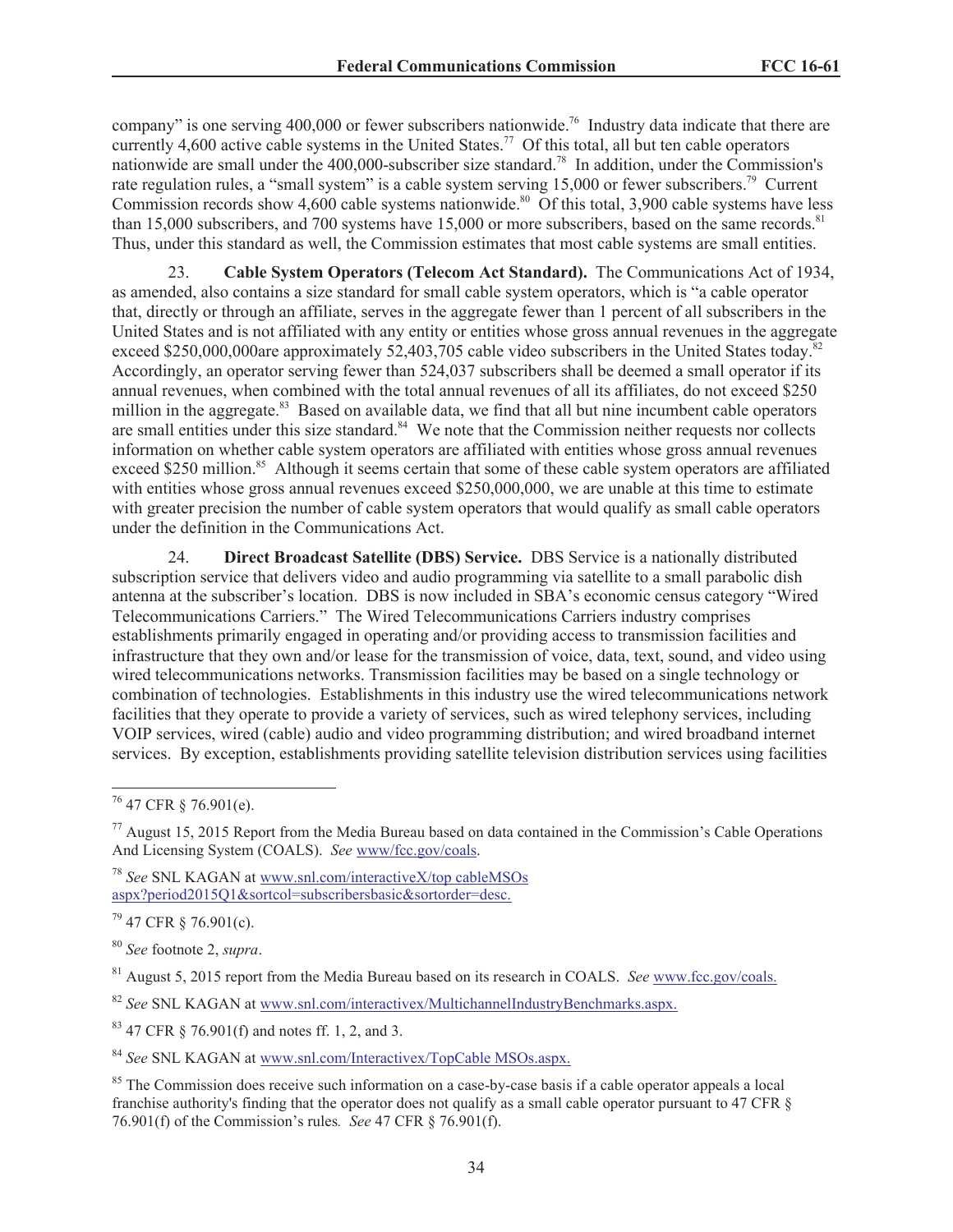and infrastructure that they operate are included in this industry.<sup>86</sup> The SBA determines that a wireline business is small if it has fewer than 1500 employees.<sup>87</sup> Census data for 2007 indicate that 3,188 wireline companies were operational during that year. Of that number, 3,144 operated with fewer than 1,000 employees.<sup>88</sup> Based on that data, we conclude that the majority of wireline firms are small under the applicable standard. However, currently only two entities provide DBS service, which requires a great deal of capital for operation: DIRECTV (now owned by AT&T) and DISH Network.<sup>89</sup> DIRECTV and DISH Network each report annual revenues that are in excess of the threshold for a small business. Accordingly, we must conclude that internally developed FCC data are persuasive that in general DBS service is provided only by large firms.

25. **All Other Telecommunications**. **"**All Other Telecommunications" is defined as follows: This U.S. industry is comprised of establishments that are primarily engaged in providing specialized telecommunications services, such as satellite tracking, communications telemetry, and radar station operation. This industry also includes establishments primarily engaged in providing satellite terminal stations and associated facilities connected with one or more terrestrial systems and capable of transmitting telecommunications to, and receiving telecommunications from, satellite systems. Establishments providing Internet services or voice over Internet protocol (VoIP) services via clientsupplied telecommunications connections are also included in this industry.<sup>90</sup> The SBA has developed a small business size standard for "All Other Telecommunications," which consists of all such firms with gross annual receipts of \$32.5 million or less.<sup>91</sup> For this category, census data for 2007 show that there were 2,383 firms that operated for the entire year. Of these firms, a total of 2,346 had gross annual receipts of less than  $$25$  million.<sup>92</sup> Thus, a majority of "All Other Telecommunications" firms potentially affected by the proposals in the *Notice* can be considered small.

## **D. Description of Projected Reporting, Recordkeeping and Other Compliance Requirements**

26. This *Notice* does not propose any changes to the Commission's current information collection, reporting, recordkeeping, or compliance requirements.

## **E. Steps Taken to Minimize Significant Economic Impact on Small Entities, and Significant Alternatives Considered**

27. The RFA requires an agency to describe any significant alternatives that it has considered in reaching its approach, which may include the following four alternatives, among others: (1) the establishment of differing compliance or reporting requirements or timetables that take into account the resources available to small entities; (2) the clarification, consolidation, or simplification of compliance or reporting requirements under the rule for small entities; (3) the use of performance, rather than design,

<sup>86</sup> http://www.census.gov/cgi-bin/sssd/naics/naicsrch.

<sup>87</sup> NAICs CODE 517110; 13 CFR § 121.201.

<sup>88</sup> http://factfinder.census.gov/faces/tableservices.jasf/pages/productview.xhtml? pid+ECN\_2007\_US.51SSSZ4&prodType=table.

<sup>89</sup> *See 15th Annual Video Competition Report*, 28 FCC Rcd at 1057, Section 27. As of June 2012, DIRECTV is the largest DBS operator and the second largest MVPD in the United States, serving 19.9 million subscribers. DISH Network is the second largest DBS operator and the third largest MVPD operator, serving 14 million subscribers. *Id*. at 10507, 10546, Section 27, 110-11.

<sup>90</sup> http://www.census.gov/cgi-bin/ssssd/naics/naicsrch.

<sup>91</sup> 13 CFR § 121.201; NAICs Code 517919.

 $^{92}$  http://factfinder.census.gov/faces/tableservices.jasf/pages/productview.xhtml? pid+ECN\_2007\_US.51SSSZ4&prodType=table.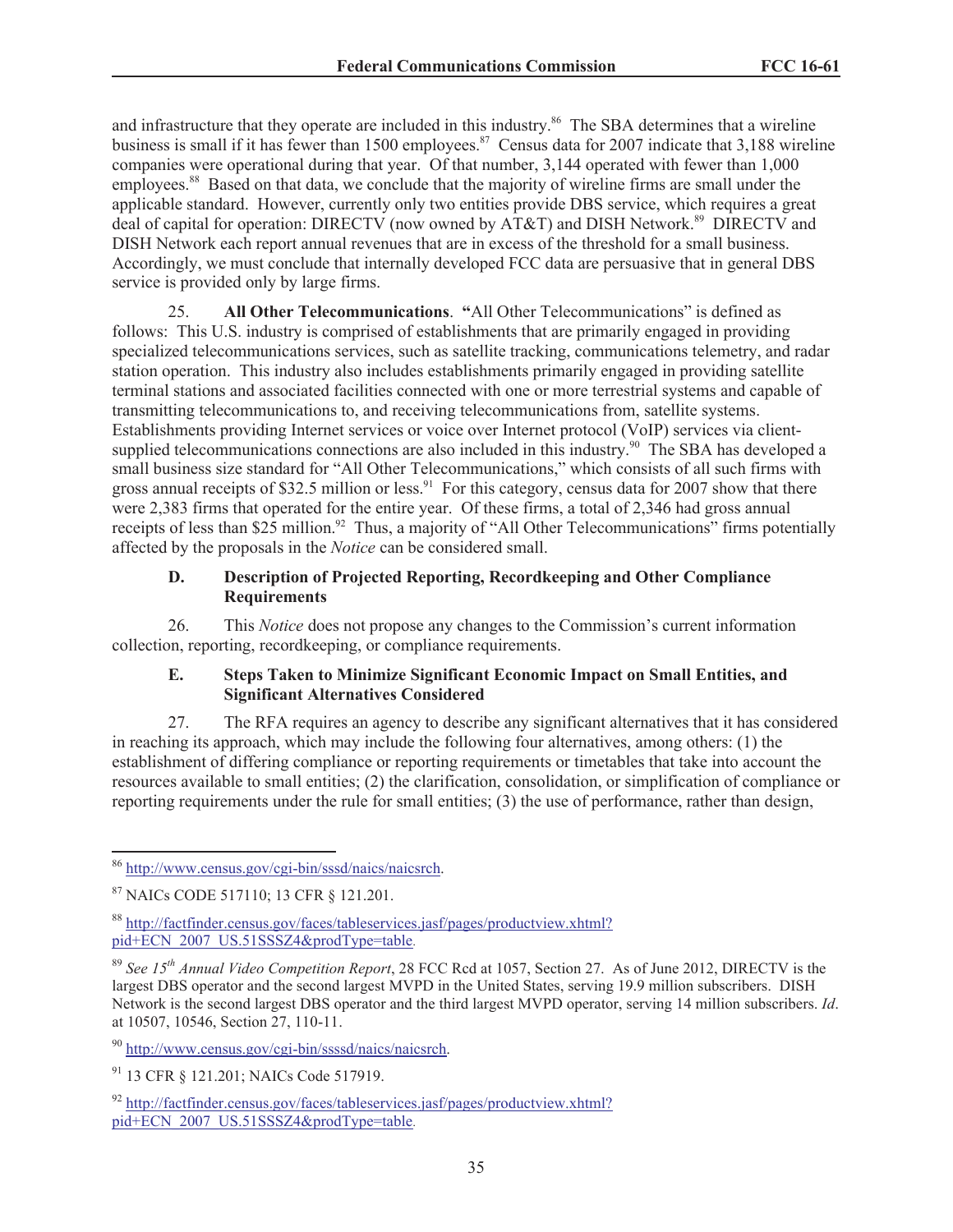standards; and (4) an exemption from coverage of the rule, or any part thereof, for small entities.<sup>93</sup>

28. This *Notice* seeks comment on the Commission's regulatory fee collection for Fiscal Year 2016, as required by Congress each year. Specifically, we ask for comments each year in the Regulatory Flexibility Analysis on how to minimize adverse economic impact, imposed by our proposed rules, on small entities. The regulatory fees proposed in this *Notice* do not include any new fee categories. However, the proposal in FY 2016 to revise the broadcasters' fee grid to include a threshold "greater than 6,000,000", and a change in the television fee amounts so that large markets pay a higher proportional fee than small and medium-sized markets, will provide some relief to small broadcast and television entities. The increase in the de minimis amount to \$500 implemented in FY 2015 has already provided financial relief to smaller entities.

## **F. Federal Rules that May Duplicate, Overlap, or Conflict with the Proposed Rules**

29. None.

 $93$  5 U.S.C. § 603(c)(1)–(c)(4).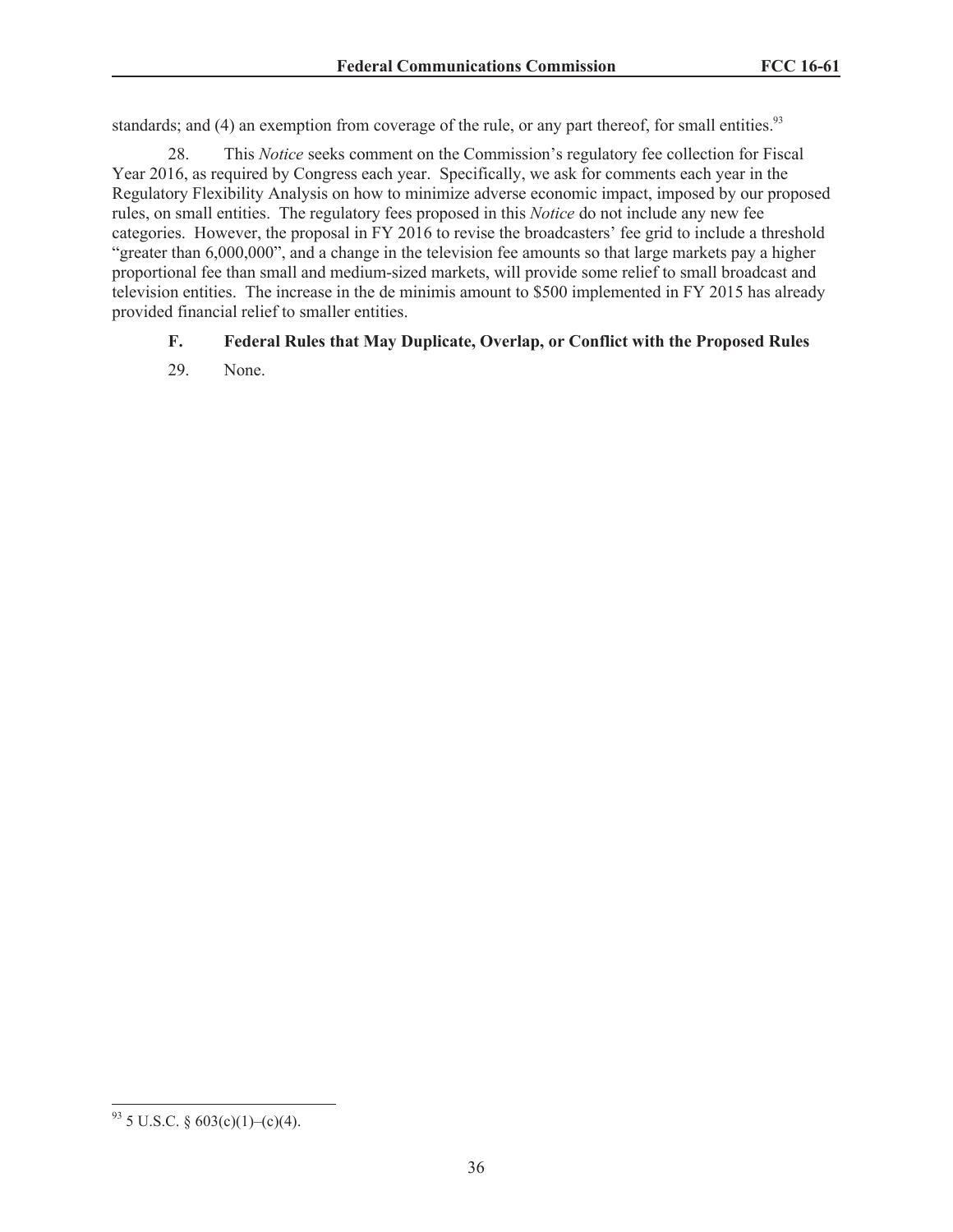# **APPENDIX F**

# **FY 2015 Schedule of Regulatory Fees**

Regulatory fees for the categories shaded in gray are collected by the Commission in advance to cover the term of the license and are submitted at the time the application is filed.

| <b>Fee Category</b>                                                                  | <b>Annual</b><br><b>Regulatory Fee</b><br>$(U.S.$ Ss) |
|--------------------------------------------------------------------------------------|-------------------------------------------------------|
| PLMRS (per license) (Exclusive Use) (47 CFR part 90)                                 | 30                                                    |
| Microwave (per license) (47 CFR part 101)                                            | 20                                                    |
| Marine (Ship) (per station) (47 CFR part 80)                                         | 15                                                    |
| Marine (Coast) (per license) (47 CFR part 80)                                        | 35                                                    |
| Rural Radio (47 CFR part 22) (previously listed under the Land Mobile category)      | 10                                                    |
| PLMRS (Shared Use) (per license) (47 CFR part 90)                                    | 10                                                    |
| Aviation (Aircraft) (per station) (47 CFR part 87)                                   | 10                                                    |
| Aviation (Ground) (per license) (47 CFR part 87)                                     | 20                                                    |
| CMRS Mobile/Cellular Services (per unit) (47 CFR parts 20, 22, 24, 27, 80 and<br>90) | .17                                                   |
| CMRS Messaging Services (per unit) (47 CFR parts 20, 22, 24 and 90)                  | .08                                                   |
| Broadband Radio Service (formerly MMDS/MDS) (per license) (47 CFR part<br>27)        | 635                                                   |
| Local Multipoint Distribution Service (per call sign) (47 CFR, part 101)             | 635                                                   |
| AM Radio Construction Permits                                                        | 590                                                   |
| FM Radio Construction Permits                                                        | 750                                                   |
| Digital TV (47 CFR part 73) VHF and UHF Commercial                                   |                                                       |
| Markets 1-10                                                                         | 46,825                                                |
| Markets 11-25                                                                        | 43,200                                                |
| Markets 26-50                                                                        | 27,625                                                |
| Markets 51-100                                                                       | 16,275                                                |
| <b>Remaining Markets</b>                                                             | 4,850                                                 |
| <b>Construction Permits</b>                                                          | 4,850                                                 |
| Satellite Television Stations (All Markets)                                          | 1,575                                                 |
| Low Power TV, Class A TV, TV/FM Translators & Boosters (47 CFR part 74)              | 440                                                   |
| CARS (47 CFR part 78)                                                                | 660                                                   |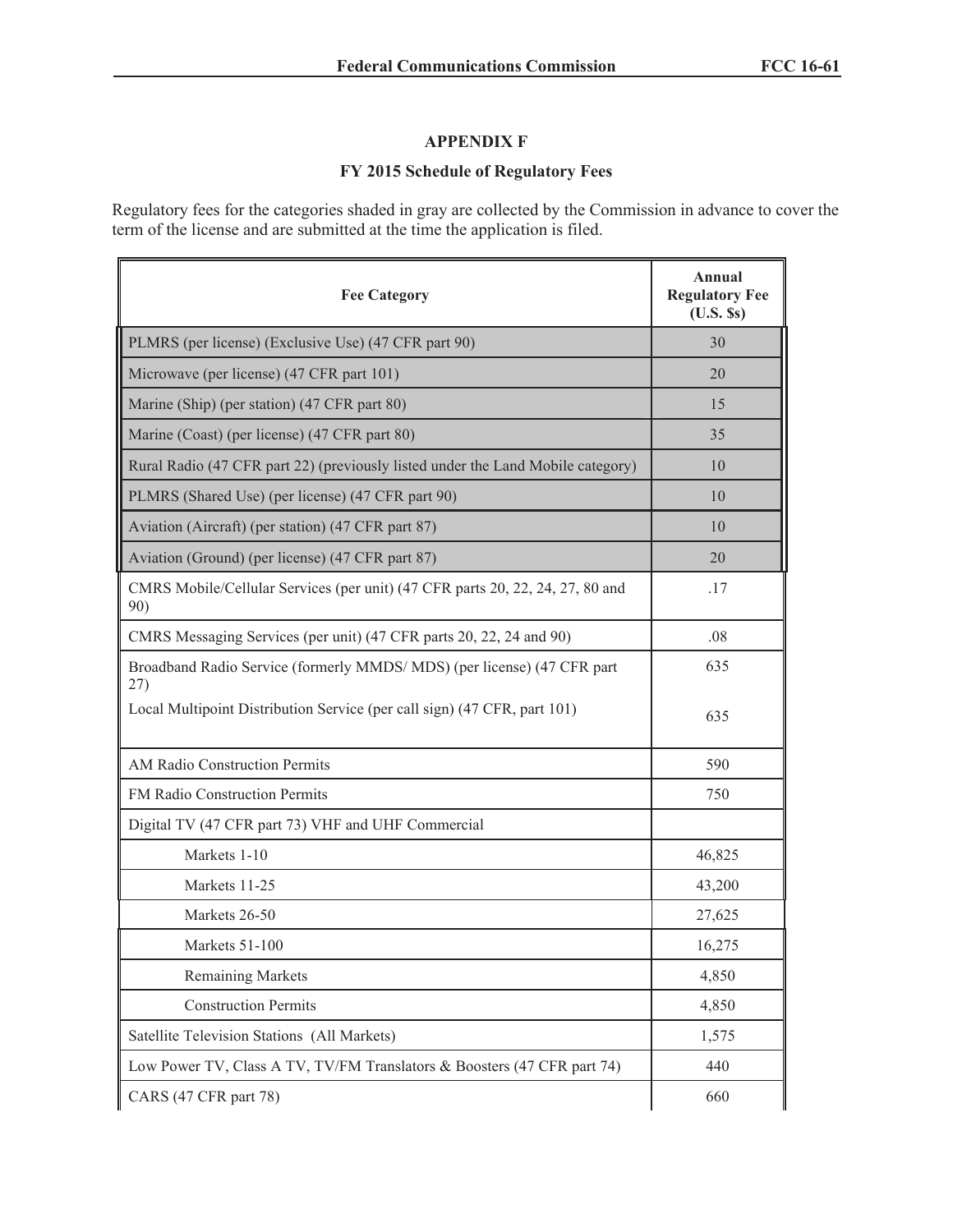| <b>Fee Category</b>                                                                                                                                       | Annual<br><b>Regulatory Fee</b><br>$(U.S.$ Ss) |
|-----------------------------------------------------------------------------------------------------------------------------------------------------------|------------------------------------------------|
| Cable Television Systems (per subscriber) (47 CFR part 76), Including IPTV                                                                                | .96                                            |
| Direct Broadcast Service (DBS) (per subscriber) (as defined by section $602(13)$ of<br>the Act)                                                           | .12                                            |
| Interstate Telecommunication Service Providers (per revenue dollar)                                                                                       | .00331                                         |
| Toll Free (per toll free subscriber) (47 CFR section 52.101 (f) of the rules)                                                                             | .12                                            |
| Earth Stations (47 CFR part 25)                                                                                                                           | 310                                            |
| Space Stations (per operational station in geostationary orbit) (47 CFR part 25)<br>also includes DBS Service (per operational station) (47 CFR part 100) | 119,150                                        |
| Space Stations (per operational system in non-geostationary orbit) (47 CFR part<br>25)                                                                    | 132,125                                        |
| International Bearer Circuits - Terrestrial/Satellites (per 64KB circuit)                                                                                 | .03                                            |
| Submarine Cable Landing Licenses Fee (per cable system)                                                                                                   | See Table Below                                |
|                                                                                                                                                           |                                                |

# **FY 2015 SCHEDULE OF REGULATORY FEES: (continued)**

| <b>FY 2015 RADIO STATION REGULATORY FEES</b> |                      |                      |               |                      |                                 |                                                    |  |
|----------------------------------------------|----------------------|----------------------|---------------|----------------------|---------------------------------|----------------------------------------------------|--|
| Population<br><b>Served</b>                  | <b>AM Class</b><br>A | <b>AM Class</b><br>B | AM<br>Class C | AM<br><b>Class D</b> | <b>FM Classes</b><br>A, B1 & C3 | <b>FM Classes</b><br><b>B, C, C0, C1</b><br>$\&C2$ |  |
| $\leq$ -25,000                               | \$775                | \$645                | \$590         | \$670                | \$750                           | \$925                                              |  |
| $25,001 - 75,000$                            | \$1,550              | \$1,300              | \$900         | \$1,000              | \$1,500                         | \$1,625                                            |  |
| $75,001 - 150,000$                           | \$2,325              | \$1,625              | \$1,200       | \$1,675              | \$2,050                         | \$3,000                                            |  |
| $150,001 - 500,000$                          | \$3,475              | \$2,750              | \$1,800       | \$2,025              | \$3,175                         | \$3,925                                            |  |
| $500,001 - 1,200,000$                        | \$5,025              | \$4,225              | \$3,000       | \$3,375              | \$5,050                         | \$5,775                                            |  |
| $1,200,001 - 3,000,00$                       | \$7,750              | \$6,500              | \$4,500       | \$5,400              | \$8,250                         | \$9,250                                            |  |
| >3,000,000                                   | \$9,300              | \$7,800              | \$5,700       | \$6,750              | \$10,500                        | \$12,025                                           |  |